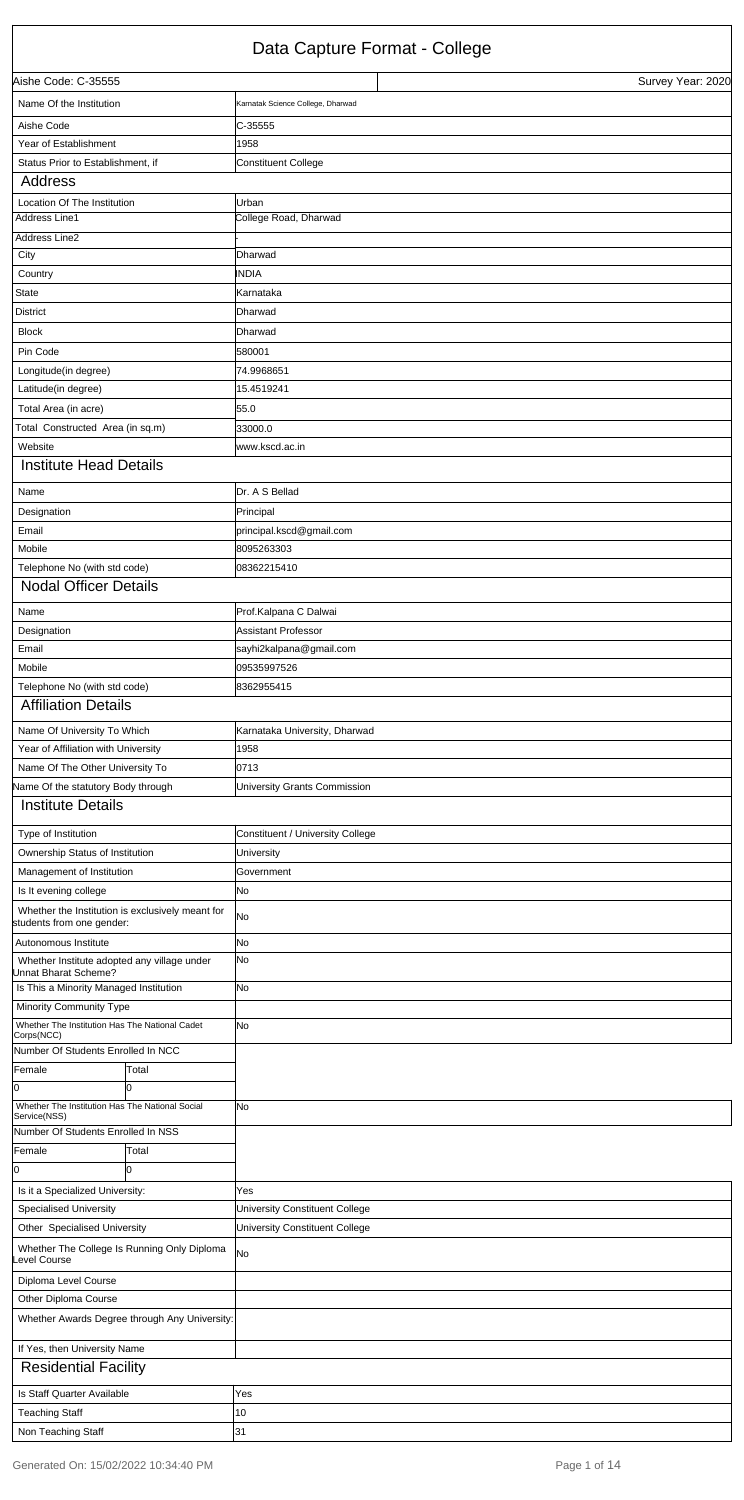| 41<br><b>Total Staff Quarter</b><br>Yes<br>Is Students Hostel Available<br>l4<br>No Of Hostels<br>S.No<br>Name<br>Capacity<br><b>Students Residing</b><br>Type<br>291<br>l1<br>Kaveri Girls Hostel - Block II<br><b>Girls Hostel</b><br>250<br>$\overline{2}$<br>Godavari Boys Hostel<br><b>Boys Hostel</b><br>90<br>96<br>3<br>Kaveri Girls Hostel - Block I<br><b>Girls Hostel</b><br>250<br>243<br>4<br>Krishna Boys Hostel<br>39<br>31<br><b>Boys Hostel</b><br>List Of Departments: |                                |
|------------------------------------------------------------------------------------------------------------------------------------------------------------------------------------------------------------------------------------------------------------------------------------------------------------------------------------------------------------------------------------------------------------------------------------------------------------------------------------------|--------------------------------|
|                                                                                                                                                                                                                                                                                                                                                                                                                                                                                          |                                |
|                                                                                                                                                                                                                                                                                                                                                                                                                                                                                          |                                |
|                                                                                                                                                                                                                                                                                                                                                                                                                                                                                          |                                |
|                                                                                                                                                                                                                                                                                                                                                                                                                                                                                          |                                |
|                                                                                                                                                                                                                                                                                                                                                                                                                                                                                          |                                |
|                                                                                                                                                                                                                                                                                                                                                                                                                                                                                          |                                |
|                                                                                                                                                                                                                                                                                                                                                                                                                                                                                          |                                |
|                                                                                                                                                                                                                                                                                                                                                                                                                                                                                          |                                |
|                                                                                                                                                                                                                                                                                                                                                                                                                                                                                          |                                |
|                                                                                                                                                                                                                                                                                                                                                                                                                                                                                          |                                |
| S.No<br>Name OF Department / Centers                                                                                                                                                                                                                                                                                                                                                                                                                                                     |                                |
| 1<br><b>Computer Science</b>                                                                                                                                                                                                                                                                                                                                                                                                                                                             |                                |
| 2<br>Chemistry                                                                                                                                                                                                                                                                                                                                                                                                                                                                           |                                |
| 3<br><b>BCA</b>                                                                                                                                                                                                                                                                                                                                                                                                                                                                          |                                |
| 4<br>Physics                                                                                                                                                                                                                                                                                                                                                                                                                                                                             |                                |
| 5<br>Botany                                                                                                                                                                                                                                                                                                                                                                                                                                                                              |                                |
|                                                                                                                                                                                                                                                                                                                                                                                                                                                                                          |                                |
| 6 <br>Zoology                                                                                                                                                                                                                                                                                                                                                                                                                                                                            |                                |
| 17<br>Genetics                                                                                                                                                                                                                                                                                                                                                                                                                                                                           |                                |
| 8<br>MicroBiology                                                                                                                                                                                                                                                                                                                                                                                                                                                                        |                                |
| 9<br>Bio-Technology                                                                                                                                                                                                                                                                                                                                                                                                                                                                      |                                |
| 10<br>Geology                                                                                                                                                                                                                                                                                                                                                                                                                                                                            |                                |
|                                                                                                                                                                                                                                                                                                                                                                                                                                                                                          |                                |
| Geography<br>11                                                                                                                                                                                                                                                                                                                                                                                                                                                                          |                                |
| 12<br>Mathematics                                                                                                                                                                                                                                                                                                                                                                                                                                                                        |                                |
| 13<br>Industrial Fisheries                                                                                                                                                                                                                                                                                                                                                                                                                                                               |                                |
| $\sqrt{14}$<br>Electronics                                                                                                                                                                                                                                                                                                                                                                                                                                                               |                                |
| 15<br>Criminology & Forensic Science                                                                                                                                                                                                                                                                                                                                                                                                                                                     |                                |
|                                                                                                                                                                                                                                                                                                                                                                                                                                                                                          |                                |
| Regular Programme Details                                                                                                                                                                                                                                                                                                                                                                                                                                                                |                                |
| Regular Programmes offered by Institution                                                                                                                                                                                                                                                                                                                                                                                                                                                |                                |
| Course<br>Statuatory<br>Name Of The<br>Broad<br>Broad<br>University<br>Duratio<br>Dsicipline/<br>Whether<br>Body Through<br>Programme<br>Discipline<br>Discipline<br>Admission<br>Examination<br>Through<br>Year of<br>Approved<br>S.No<br>Subject<br>Vocational<br>Which<br>Level<br>Type<br>Group Name<br>Intake<br>Which<br>Group<br>Start<br>Criterion<br>System<br>Course<br>Approved<br>Υ<br>M<br>Category<br>Approved                                                             | Accreditation<br><b>Status</b> |
| Ph.D.<br>2004<br>30<br>University level 3<br>1<br>Ph.D.-Doctor<br>Chemistry<br>Science<br>Chemistry<br>No<br>Iо<br>General<br>Annual<br>University<br>Karnataka<br>Grants<br>University,                                                                                                                                                                                                                                                                                                 | No                             |
| $\overline{2}$<br>No<br>33<br>Ph.D.<br>Ph.D.-Doctor Botany<br>Science<br>2004<br>University level 3<br>l0<br>General<br>Annual<br>Botany<br>University<br>Karnataka<br>Grants<br>University,<br>lof                                                                                                                                                                                                                                                                                      | No                             |
| 3<br>Ph.D.<br>Ph.D.-Doctor Physics<br>Science<br>No<br>2004<br>20<br>University level 3<br>Iо<br>Physics<br>General<br>Annual<br>University<br>Karnataka                                                                                                                                                                                                                                                                                                                                 | No                             |
| Grants<br>University,<br>4<br>3<br>B.Sc.-<br>50<br>Computer<br>Science<br>Science<br>No<br>2001<br>Direct<br>Iо<br><b>Both</b><br>Under<br>Semester<br>University<br>Karnataka                                                                                                                                                                                                                                                                                                           | No                             |
| Graduate<br>Bachelor of<br>Science<br>Admission<br>Grants<br>University,                                                                                                                                                                                                                                                                                                                                                                                                                 |                                |
| 5<br>16<br>Ph.D.<br>Ph.D.-Doctor<br>Geography Science<br>Environment No<br>2012<br>University level 3<br>Iо<br>General<br>Annual<br>University<br>Karnataka<br>Grants<br>University,<br>lof<br>lal                                                                                                                                                                                                                                                                                       | No                             |
| 6<br>B.Sc.-<br>Science<br>No<br>1958<br>1100<br>3<br>Iо<br>Science<br>Science<br>Direct<br>General<br>Semester<br>University<br>Karnataka<br>Under<br>Bachelor of<br>Admission<br>Grants<br>Graduate<br>University,                                                                                                                                                                                                                                                                      | No                             |
| 7<br>Ph.D.<br>ZOOLOGY Science<br>No<br>2004<br>10<br>University level 3<br>Ph.D.-Doctor<br>Zoology<br>Iо<br>General<br>Annual<br>University<br>Karnataka<br>Grants<br>University,<br>lof                                                                                                                                                                                                                                                                                                 | No                             |
| 8<br>10<br>Ph.D.<br>Ph.D.-Doctor Geology<br>Science<br>No<br>2004<br>University level 3<br>Iо<br>General<br>Annual<br>Geology<br>University<br>Karnataka                                                                                                                                                                                                                                                                                                                                 | No                             |
| Grants<br>University,<br>lof<br>g<br>M.Sc.-Master Physics<br>Physics<br>No<br>2011<br>80<br>University level 2<br>Iо<br>Post<br>Science<br>Both<br>Semester<br>University<br>Karnataka                                                                                                                                                                                                                                                                                                   | No                             |
| Grants<br>Graduate<br>lof<br>University,                                                                                                                                                                                                                                                                                                                                                                                                                                                 |                                |
| 3<br>10<br><b>B.C.A.-</b><br>60<br>Computer<br>IT & Computer<br>Computer<br>No<br>1998<br>Direct<br>Iо<br><b>Both</b><br>Under<br>Semester<br><b>University</b><br>Karnataka<br>Graduate<br>Bachelor of<br>Science<br>Science<br>Admission<br>Grants<br>University,                                                                                                                                                                                                                      | No                             |
| 11<br>M.Sc.-Master Chemistry<br>Post<br>Science<br>No<br>2008<br>90<br>University level 2<br>Iо<br>General<br>Semester<br>Chemistry<br>University<br>Karnataka<br>Graduate<br>lof<br>Grants<br>University,                                                                                                                                                                                                                                                                               | No                             |
| 12<br>M.Sc.-Master Mathemati Science<br>2011<br>90<br>Post<br>Mathematics No<br>University level 2<br>Iо<br>General<br>Semester<br>University<br>Karnataka<br>Graduate<br>lof<br>Grants<br>University,<br><b>cs</b>                                                                                                                                                                                                                                                                      | No                             |
| <b>Student Enrollment Regular Course</b>                                                                                                                                                                                                                                                                                                                                                                                                                                                 |                                |
|                                                                                                                                                                                                                                                                                                                                                                                                                                                                                          |                                |
| Programmes offered by Institution:<br>Note-                                                                                                                                                                                                                                                                                                                                                                                                                                              |                                |
| D- Department<br>L- Level                                                                                                                                                                                                                                                                                                                                                                                                                                                                |                                |
| P- Programme<br>D/S- Discipline/Subject<br>WVC- Whether Vocational Course                                                                                                                                                                                                                                                                                                                                                                                                                |                                |
| C-Category<br>OM- Other Minority<br>MM- Muslim Minority                                                                                                                                                                                                                                                                                                                                                                                                                                  |                                |
| SE-SG - Seats earmarked as per GOI/State Govt.<br>T-Total<br>F- Female<br>TG-Transgender                                                                                                                                                                                                                                                                                                                                                                                                 |                                |

- 
- 
- 

- 
- 

|      |                          |                         |                                 |                                                                |                        |                           |      |       |                        |                      |              |         |           |                                        |    |     |    |                                             |    |    | Number Of Students Enrolled |                                                    |    |           |     |                                       |    |     |    |                                        |     |              |                |                                          |
|------|--------------------------|-------------------------|---------------------------------|----------------------------------------------------------------|------------------------|---------------------------|------|-------|------------------------|----------------------|--------------|---------|-----------|----------------------------------------|----|-----|----|---------------------------------------------|----|----|-----------------------------|----------------------------------------------------|----|-----------|-----|---------------------------------------|----|-----|----|----------------------------------------|-----|--------------|----------------|------------------------------------------|
|      |                          |                         | Broad                           | Broad                                                          |                        | Whether                   |      |       |                        |                      |              | General |           |                                        |    | EWS |    |                                             |    | SC |                             |                                                    |    | <b>ST</b> |     |                                       |    | OBC |    |                                        |     | <b>TOTAL</b> |                |                                          |
| S.No | L.                       | P                       | Discipline<br>Group<br>Category | <b>Discipline</b><br>Group                                     | D/S                    | Vocational Type<br>Course |      |       | Year Categ SEAP<br>ory | GOI<br>State<br>Govt | $\mathbf{r}$ | E       | <b>TG</b> | <b>SEAP</b><br>GOI /<br>State<br>Govt. | T  | F.  | TG | <b>SEAP</b><br><b>GOI</b><br>State<br>Govt. | T. | F. | TG                          | <b>SEAP</b><br><b>GOI</b><br><b>State</b><br>Govt. |    | F.        | TG  | <b>SEAP</b><br>GOI/<br>State<br>Govt. | T  | F.  | TG | <b>SEAP</b><br>GOI /<br>State<br>Govt. |     | F            | TG             | <b>REMARKS</b>                           |
|      | Und<br>er<br>Gra<br>duat | Comput<br>er<br>Science | IT&<br>Computer                 | Computer   B.C.A.- No<br>Science(<br>Under<br>Graduate) Comput | Bachel<br>or of        |                           | Both | $1$ T |                        | l9.                  | 9            | 13      | 0         | I0                                     |    |     | Iо | 11                                          | 11 | 14 | I0.                         |                                                    | 11 | l0.       | Iо  | 39                                    | 39 | 19  | I٥ | 60                                     | l60 | 26           | l0             | <b>NA</b>                                |
|      | $\mathbf{e}$             |                         |                                 |                                                                | er<br>Applicat<br>ions |                           |      |       | <b>PWD</b>             |                      | I٥           | 10      | 0         |                                        |    |     | 10 |                                             | l٥ | ю  | I0.                         |                                                    | l٥ |           |     |                                       | I٥ | ю   | I٥ |                                        |     | 0            | ю              | Category-<br>wise data not<br>maintained |
|      |                          |                         |                                 |                                                                |                        |                           |      |       | <b>MM</b>              |                      | lo           |         | l0.       |                                        |    |     | l0 |                                             | l٥ | Iо |                             |                                                    | I٥ |           |     |                                       | I٥ |     |    |                                        | l٥  | l0.          | $\overline{0}$ | Category-<br>wise data not<br>maintained |
|      |                          |                         |                                 |                                                                |                        |                           |      |       | <b>OM</b>              |                      | I٥           | I0      | 0         |                                        | 10 |     | 0  |                                             | l٥ | ю  | ю                           |                                                    | l٥ |           | lo. |                                       | I٥ | 10  | I٥ |                                        | I٥  | Iо           | $\overline{0}$ | Category-<br>wise data not<br>maintained |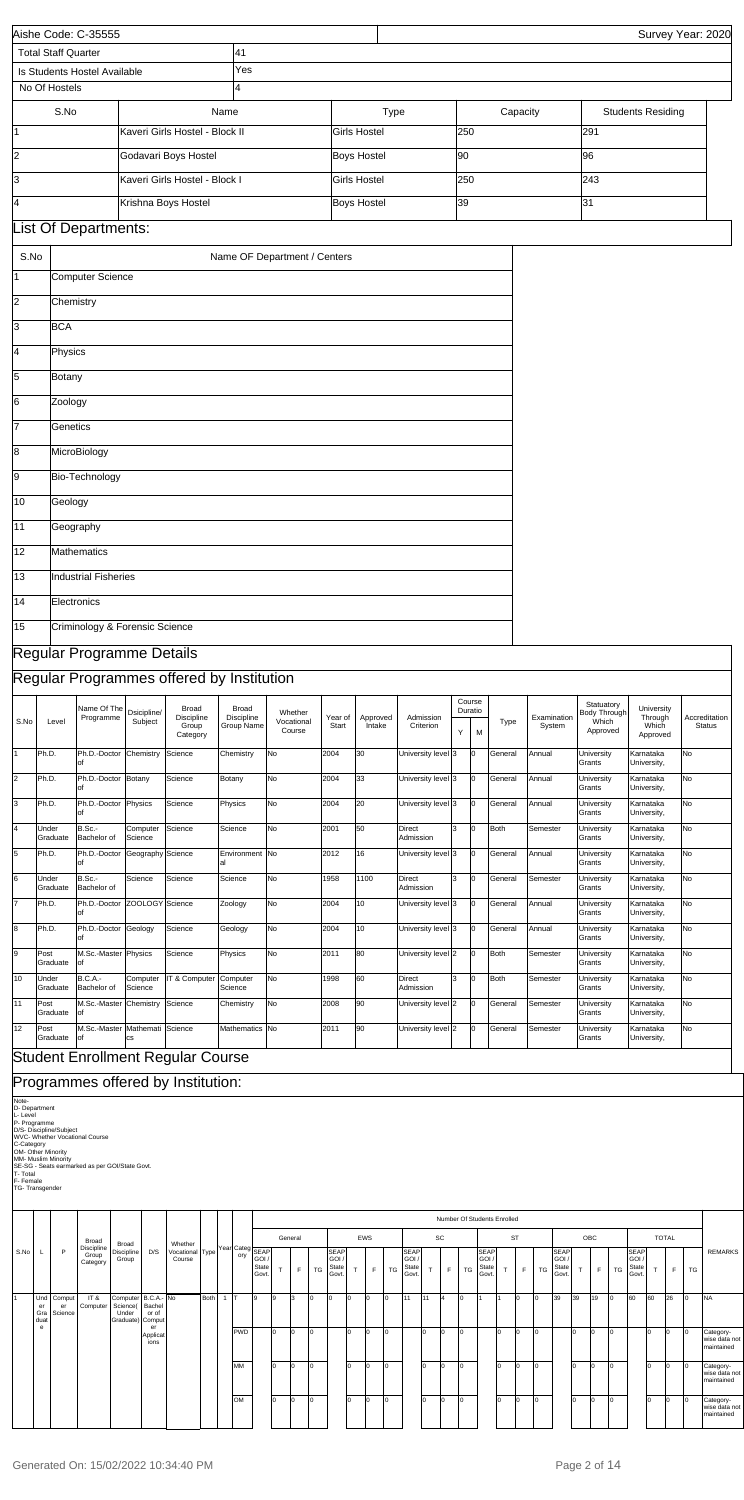|             |                                                           |                         | Aishe Code: C-35555             |                                                    |                                      |                                      |             |                |                        |                        |                |                |                |                                 |                    |           |    |                                 |             |             |                             |                                |        |                |         |                                       |            |             |         |                                 |     |              |                      | Survey Year: 2020                                      |
|-------------|-----------------------------------------------------------|-------------------------|---------------------------------|----------------------------------------------------|--------------------------------------|--------------------------------------|-------------|----------------|------------------------|------------------------|----------------|----------------|----------------|---------------------------------|--------------------|-----------|----|---------------------------------|-------------|-------------|-----------------------------|--------------------------------|--------|----------------|---------|---------------------------------------|------------|-------------|---------|---------------------------------|-----|--------------|----------------------|--------------------------------------------------------|
|             |                                                           | Broad                   |                                 |                                                    |                                      |                                      |             |                |                        |                        |                | General        |                |                                 |                    | EWS       |    |                                 |             | SC          | Number Of Students Enrolled |                                |        | ST             |         |                                       |            | OBC         |         |                                 |     | <b>TOTAL</b> |                      |                                                        |
| S.No        | L                                                         | $\mathsf{P}$            | Discipline<br>Group<br>Category | Broad<br>Discipline<br>Group                       | D/S                                  | Whether<br>Vocational Type<br>Course |             |                | Year Categ SEAP<br>ory | GOI/<br>State<br>Govt. | $\top$         | F              | TG             | SEAP<br>GOI /<br>State<br>Govt. | $\mathsf T$        | F         | TG | SEAF<br>GOI /<br>State<br>Govt. | $\mathsf T$ | $\mathsf F$ | TG                          | SEAP<br>GOI/<br>State<br>Govt. | $\top$ | $\mathsf F$    | TG      | <b>SEAP</b><br>GOI/<br>State<br>Govt. | $\top$     | $\mathsf F$ | TG      | SEAP<br>GOI /<br>State<br>Govt. | T   | F            | TG                   | <b>REMARKS</b>                                         |
| $ 2\rangle$ | Und<br>$\mathsf{er}\,$<br>Gra                             | Comput<br>er<br>Science | IT&<br>Computer                 | Computer B.C.A.- No<br>Science(<br>Under           | Bachel<br>or of                      |                                      | Both        | $2$ T          |                        | l6                     | 6              | $\overline{4}$ | lо             | O                               | O                  | 0         | lо | 8                               | 8           | 4           | O                           | l3                             | Iз     | $\overline{2}$ | lo.     | 44                                    | 44         | 26          | O       | 61                              | 61  | 36           | Iо                   | <b>NA</b>                                              |
|             | duat<br>$\mathbf{e}$                                      |                         |                                 | Graduate) Comput                                   | er<br>Applicat<br>ions               |                                      |             |                | <b>PWD</b>             |                        | Iо             | o              | lо             |                                 | I٥                 | 0         | Iо |                                 | I٥          | Iо          | O                           |                                | Iо     | O              | O       |                                       | Iо         | l0          | O       |                                 | Iо  | O            | $\overline{0}$       | Category-<br>wise data not                             |
|             |                                                           |                         |                                 |                                                    |                                      |                                      |             |                | MM                     |                        | lо             | 0              | Iо             |                                 | I٥                 | 0         | lо |                                 | I٥          | lо          | O                           |                                | Iо     | 0              | Iо      |                                       | lо         | l0          | O       |                                 | I٥  | O            | Iо                   | maintained<br>Category-<br>wise data not<br>maintained |
|             |                                                           |                         |                                 |                                                    |                                      |                                      |             |                | OM                     |                        | Iо             | lo.            | Iо             |                                 | I٥                 | lo.       | lо |                                 | I٥          | lо          | O                           |                                | Iо     | O              | O       |                                       | lo         | l0          | O       |                                 | lo  | 0            | $\overline{0}$       | Category-<br>wise data not<br>maintained               |
| 3           | Und<br>$\mathop{\text{er}}$                               | Comput<br>er            | IT&<br>Computer                 | Computer   B.C.A.- No<br>Science(                  | Bachel                               |                                      | Both        | $3$ T          |                        | l9                     | 9              | 17             | Iо             | O                               | O                  | lo.       | lо | 11                              | 11          | 6           | O                           | $\overline{2}$                 | 2      | 11             | O       | 38                                    | 38         | 25          | O       | 60                              | 60  | 39           | $\overline{0}$       | <b>NA</b>                                              |
|             | Gra<br>duat<br>$\mathbf{e}$                               | Science                 |                                 | Under<br>Graduate) Comput                          | or of<br>er<br>Applicat<br>ions      |                                      |             |                | <b>PWD</b>             |                        | Iо             | lo.            | lо             |                                 | I٥                 | $\circ$   | Iо |                                 | lo.         | Iо          | O                           |                                | Iо     | O              | O       |                                       | Iо         | l0          | O       |                                 | Iо  | O            | $\overline{0}$       | Category-<br>wise data not<br>maintained               |
|             |                                                           |                         |                                 |                                                    |                                      |                                      |             |                | MM                     |                        | Iо             | 0              | 0              |                                 | I٥                 | lo.       | lо |                                 | I٥          | lо          | O                           |                                | Iо     | 0              | Iо      |                                       | lо         | Iо          | O       |                                 | I٥  | O            | Iо                   | Category-<br>wise data not<br>maintained               |
|             |                                                           |                         |                                 |                                                    |                                      |                                      |             |                | OM                     |                        | Iо             | lo.            | Iо             |                                 | I٥                 | lo.       | lо |                                 | I٥          | O           | O                           |                                | Iо     | O              | O       |                                       | lo         | lo.         | O       |                                 | I٥  | O            | $\overline{0}$       | Category-<br>wise data not<br>maintained               |
| l4          | Und<br>er<br>Gra<br>duat<br>$\mathbf{e}$                  | Science                 | Science                         | Computer<br>Science(<br>Under<br>Graduate) Science | B.Sc.-<br>Bachel<br>or of            | No                                   | Both        | $\mathbf{1}$   |                        | $\vert$ 2              | $\overline{2}$ | 11             | Iо             | O                               | O                  | 0         | lо | 5                               | 5           | I1.         | O                           | l3                             | Iз     | 3              | O       | 28                                    | 28         | 18          | O       | 38                              | 38  | 23           | Iо                   | <b>NA</b>                                              |
|             |                                                           |                         |                                 |                                                    |                                      |                                      |             |                | <b>PWD</b>             |                        | lо             | O              | $\overline{0}$ |                                 | I٥                 | 0         | Iо |                                 | lo.         | lо          | O                           |                                | Iо     | O              | O       |                                       | Iо         | O           | O       |                                 | Iо  | O            | $\overline{0}$       | Category-<br>wise data not<br>maintained               |
|             |                                                           |                         |                                 |                                                    |                                      |                                      |             |                | MM                     |                        | Iо             | O              | Iо             |                                 | I٥                 | 0         | lо |                                 | I٥          | lо          | O                           |                                | Iо     | O              | Iо      |                                       | lo         | lo.         | O       |                                 | lo. | O            | Iо                   | Category-<br>wise data not<br>maintained               |
|             |                                                           |                         |                                 |                                                    |                                      |                                      |             |                | OM                     |                        | lo             | lo.            | Iо             |                                 | lo.                | lo.       | lо |                                 | I٥          | lо          | O                           |                                | Iо     | O              | O       |                                       | lo         | lo.         | O       |                                 | lo. | 0            | Iо                   | Category-<br>wise data not<br>maintained               |
| 5           | Und<br>er<br>Gra<br>duat                                  | Science                 | Science                         | Computer<br>Science(<br>Under<br>Graduate) Science | B.Sc.-<br>Bachel<br>or of            | No                                   | Both        | $2 \mathsf{T}$ |                        | 8                      | 8              | 4              | $\vert$ 0      | O                               | o                  | lo.       | lо | 3                               | 3           | 2           | O                           | 4                              | 4      | $\overline{2}$ | O       | 26                                    | 26         | 16          | O       | 41                              | 41  | 24           | $\overline{0}$       | <b>NA</b>                                              |
|             | $\mathbf{e}$                                              |                         |                                 |                                                    |                                      |                                      |             |                | <b>PWD</b>             |                        | lо             | O              | 0              |                                 | I٥                 | $\circ$   | Iо |                                 | lo.         | O           | O                           |                                | Iо     | O              | O       |                                       | Iо         | O           | O       |                                 | Iо  | O            | 0                    | Category-<br>wise data not<br>maintained               |
|             |                                                           |                         |                                 |                                                    |                                      |                                      |             |                | MM                     |                        | I٥             | lo.            | Iо             |                                 | lo.                | 0         | Iо |                                 | I٥          | Iо          | O                           |                                | lо     | O              | O       |                                       | lo.        | lo.         | O       |                                 | I٥  | O            | lo                   | Category-<br>wise data not<br>maintained               |
|             |                                                           |                         |                                 |                                                    |                                      |                                      |             |                | OM                     |                        | I٥             | o              | Iо             |                                 | I٥                 | l0        | Iо |                                 | I٥          | Iо          | lo.                         |                                | Iо     | lo.            | o       |                                       | lo.        | lo          | l0      |                                 | lo. | O            | lo                   | Category-<br>wise data not<br>maintained               |
| 6           | Und<br>er<br>Gra<br>duat                                  | Science                 | Science                         | Computer<br>Science(<br>Under<br>Graduate) Science | B.Sc.-<br>Bachel<br>or of            | No                                   | Both        | $3 \mid T$     |                        | l4                     | 4              | 2              | Iо             | O                               | O                  | 0         | Iо | l4.                             | 4           | l3          | O                           | 4                              | 4      | 4              | Iо      | 34                                    | 34         | 25          | O       | 46                              | 46  | 34           | Iо                   | <b>NA</b>                                              |
|             | $\mathbf{e}$                                              |                         |                                 |                                                    |                                      |                                      |             |                | <b>PWD</b>             |                        | Iо             | O              | Iо             |                                 | I٥                 | 0         | Iо |                                 | I٥          | Iо          | O                           |                                | Iо     | l0.            | 0       |                                       | lo.        | lo.         | O       |                                 | I٥  | O            | Iо                   | Category-<br>wise data not<br>maintained               |
|             |                                                           |                         |                                 |                                                    |                                      |                                      |             |                | MM                     |                        | I٥             | O              | O              |                                 | I٥                 | l0        | Iо |                                 | lo.         | Iо          | lo.                         |                                | Iо     | 0              | lo.     |                                       | lo.        | lo.         | O       |                                 | lo  | O            | Iо                   | Category-<br>wise data not<br>maintained               |
|             |                                                           |                         |                                 |                                                    |                                      |                                      |             |                | OM                     |                        | I٥             | o              | o              |                                 | I٥                 | 0         | Iо |                                 | I٥          | Iо          | lo.                         |                                | Iо     | lo.            | O       |                                       | Iо         | lo.         | l0      |                                 | lo. | O            | Iо                   | Category-<br>wise data not<br>maintained               |
| l7          | Und<br>$\mathsf{er}\,$<br>Gra<br>duat                     | Science                 | Science                         | Science(<br>Under<br>Graduate)                     | B.Sc.-<br>Bachel<br>or of<br>Science | No                                   | Gen<br>eral | $\mathbf{1}$   |                        | 82                     | 82             | 49             | Iо             | O                               | O                  | 0         | Iо | 72                              | 72          | 24          | lo.                         | 34                             | 34     | 14             | $\circ$ | 325                                   | 325        | 150         | O       | 513                             | 513 | 237          | $\mathsf{I}^{\circ}$ | <b>NA</b>                                              |
|             | $\mathsf{e}% _{0}\left( \mathsf{e}\right)$                |                         |                                 |                                                    |                                      |                                      |             |                | <b>PWD</b>             |                        | Iо             | o              | O              |                                 | I٥                 | 0         | Iо |                                 | I٥          | Iо          | O                           |                                | Iо     | lo.            | 0       |                                       | lo.        | l0          | O       |                                 | I٥  | O            | Iо                   | Category-<br>wise data not<br>maintained               |
|             |                                                           |                         |                                 |                                                    |                                      |                                      |             |                | MM                     |                        | I٥             | O              | O              |                                 | I٥                 | ln.       | Iо |                                 | I٥          | Iо          | lo.                         |                                | Iо     | l0.            | lo.     |                                       | lo.        | lo.         | O       |                                 | I٥  | O            | I٥                   | Category-<br>wise data not<br>maintained               |
|             |                                                           |                         |                                 |                                                    |                                      |                                      |             |                | OM                     |                        | lо             | o              | O              |                                 | I٥                 | 0         | Iо |                                 | I٥          | Iо          | lo.                         |                                | Iо     | lo.            | O       |                                       | Iо         | lo.         | l0      |                                 | lo  | O            | Iо                   | Category-<br>wise data not<br>maintained               |
| 8           | Und<br>$\mathsf{er}\,$                                    | Science                 | Science                         | Science(<br>Under                                  | B.Sc.-<br>Bachel                     | No                                   | Gen<br>eral | $\overline{2}$ |                        | 30                     | 30             | 17             | Iо             | O                               | O                  | 0         | Iо | 69                              | 69          | 29          | lo.                         | 22                             | 22     | 5              | lo.     | 253                                   | 253        | 148         | 0       | 374                             | 374 | 199          | Iо                   | <b>NA</b>                                              |
|             | Gra<br>duat<br>$\mathsf{e}% _{0}\left( \mathsf{e}\right)$ |                         |                                 | Graduate)                                          | or of<br>Science                     |                                      |             |                | <b>PWD</b>             |                        | Iо             | o              | Iо             |                                 | I٥                 | 0         | Iо |                                 | I٥          | Iо          | l0.                         |                                | Iо     | lo.            | O       |                                       | lo.        | lo.         | O       |                                 | I٥  | O            | Iо                   | Category-<br>wise data not                             |
|             |                                                           |                         |                                 |                                                    |                                      |                                      |             |                | MM                     |                        | I٥             | O              | Iо             |                                 | I٥                 | l0        | Iо |                                 | I٥          | Iо          | lo.                         |                                | Iо     | l0.            | lo.     |                                       | lo.        | lo.         | O       |                                 | I٥  | O            | I٥                   | maintained<br>Category-<br>wise data not<br>maintained |
|             |                                                           |                         |                                 |                                                    |                                      |                                      |             |                | OM                     |                        | lо             | o              | O              |                                 | I٥                 | 0         | Iо |                                 | I٥          | Iо          | lo.                         |                                | Iо     | lo.            | o       |                                       | lо         | lo          | l0      |                                 | lo  | O            | Iо                   | Category-<br>wise data not<br>maintained               |
| l9          | Und<br>er                                                 | Science                 | Science                         | Science(<br>Under                                  | B.Sc.-<br>Bachel                     | No                                   | Gen<br>eral | $\mathbf 3$    |                        | 53                     | 53             | 38             | Iо             | l0                              | O                  | 0         | Iо | 71                              | 71          | 35          | lo.                         | 26                             | 26     | 12             | lo.     | 256                                   | 256        | 147         | O       | 406                             | 406 | 232          | <b>l</b> o           | <b>NA</b>                                              |
|             | Gra<br>duat<br>$\mathsf{e}% _{0}\left( \mathsf{e}\right)$ |                         |                                 | Graduate)                                          | or of<br>Science                     |                                      |             |                | <b>PWD</b>             |                        | Iо             | o              | Iо             |                                 | I٥                 | 0         | Iо |                                 | I٥          | Iо          | O                           |                                | Iо     | lo.            | Iо      |                                       | lo.        | lo.         | O       |                                 | I٥  | O            | Iо                   | Category-<br>wise data not                             |
|             |                                                           |                         |                                 |                                                    |                                      |                                      |             |                | MM                     |                        | $\boxed{0}$    | $\vert$ 0      | $\vert$ 0      |                                 | $\overline{\circ}$ | $\vert$ 0 | O  |                                 | I٥          | lо          | O                           |                                | lо     | O              | Iо      |                                       | $\sqrt{2}$ | O           | $\circ$ |                                 | lo. | ю            | Iо                   | maintained<br>Category-<br>wise data not               |
|             |                                                           |                         |                                 |                                                    |                                      |                                      |             |                | OM                     |                        | Iо             | lo.            | Iо             |                                 | lo.                | lo.       | lо |                                 | I٥          | lо          | 0                           |                                | lo.    | O              | O       |                                       | lo         | lo.         | O       |                                 | Iо  | 0            | Iо                   | maintained<br>Category-<br>wise data not<br>maintained |
| 10          | Post<br>Gra<br>duat                                       | Chemist<br>ry           | Science                         | Chemistry<br>(Post<br>Graduate)                    | $M.Sc.-$<br>Master<br>of             | No                                   | Gen<br>eral | $\mathbf{1}$   |                        | 20                     | 12             | 4              | Iо             | O                               | O                  | 0         | Iо | 5                               |             | Iо          | l0.                         |                                | I1.    | Iо             | O       | 14                                    | 22         | 12          | O       | 40                              | 36  | 16           | Iо                   | <b>NA</b>                                              |
|             | $\mathbf{e}$                                              |                         |                                 |                                                    | Science                              |                                      |             |                | <b>PWD</b>             |                        | Iо             | O              | O              |                                 | I٥                 | 0         | Iо |                                 | I٥          | Iо          | O                           |                                | lо     | lo.            | 0       |                                       | lo.        | l0          | O       |                                 | I٥  | O            | Iо                   | Category-<br>wise data not                             |
|             |                                                           |                         |                                 |                                                    |                                      |                                      |             |                | MM                     |                        | lo             | O              | Iо             |                                 | I٥                 | 0         | lо |                                 | I٥          | Iо          | O                           |                                | Iо     | 0              | lo.     |                                       | lo         | l0          | O       |                                 | I٥  | O            | Iо                   | maintained<br>Category-<br>wise data not               |
|             |                                                           |                         |                                 |                                                    |                                      |                                      |             |                | OM                     |                        | Iо             | lo.            | Iо             |                                 | I٥                 | 0         | lо |                                 | I٥          | lо          | O                           |                                | Iо     | lo.            | lo.     |                                       | lo         | l0          | O       |                                 | lo. | O            | Iо                   | maintained<br>Category-<br>wise data not               |
|             |                                                           |                         |                                 |                                                    |                                      |                                      |             |                |                        |                        |                |                |                |                                 |                    |           |    |                                 |             |             |                             |                                |        |                |         |                                       |            |             |         |                                 |     |              |                      | maintained                                             |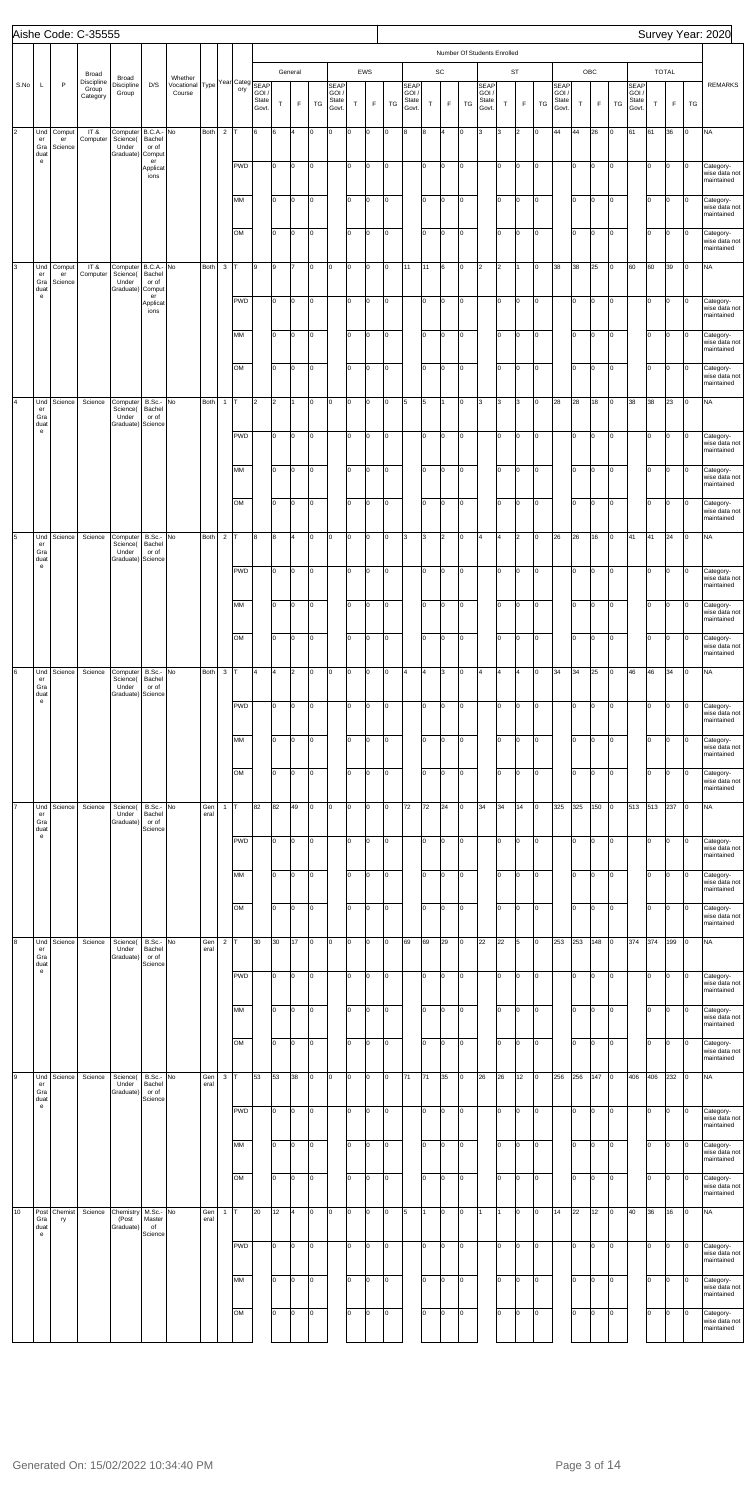|      |                                                                   |                              | Aishe Code: C-35555             |                                   |                                      |                                 |             |                |                             |                        |                      |                           |        |                                 |            |                    |         |                                 |                |                |           |                                |                |                      |                |                                       |             |                    |        |                                |                |                             |                | Survey Year: 2020                                      |
|------|-------------------------------------------------------------------|------------------------------|---------------------------------|-----------------------------------|--------------------------------------|---------------------------------|-------------|----------------|-----------------------------|------------------------|----------------------|---------------------------|--------|---------------------------------|------------|--------------------|---------|---------------------------------|----------------|----------------|-----------|--------------------------------|----------------|----------------------|----------------|---------------------------------------|-------------|--------------------|--------|--------------------------------|----------------|-----------------------------|----------------|--------------------------------------------------------|
|      |                                                                   |                              | Broad                           |                                   |                                      |                                 |             |                |                             |                        |                      |                           |        |                                 |            |                    |         |                                 |                |                |           | Number Of Students Enrolled    |                |                      |                |                                       |             |                    |        |                                |                |                             |                |                                                        |
| S.No | L                                                                 | $\mathsf{P}$                 | Discipline<br>Group<br>Category | Broad<br>Discipline<br>Group      | D/S                                  | Whether<br>Vocational<br>Course |             |                | Type Year Categ SEAP<br>ory | GOI,<br>State<br>Govt. | T                    | General<br>F              | TG     | SEAP<br>GOI /<br>State<br>Govt. | $\top$     | EWS<br>$\mathsf F$ | TG      | SEAP<br>GOI /<br>State<br>Govt. | $\top$         | SC<br>F        | TG        | SEAP<br>GOI/<br>State<br>Govt. | $\top$         | <b>ST</b><br>F       | TG             | <b>SEAP</b><br>GOI/<br>State<br>Govt. | $\top$      | OBC<br>$\mathsf F$ | TG     | SEAP<br>GOI/<br>State<br>Govt. | T              | <b>TOTAL</b><br>$\mathsf F$ | TG             | <b>REMARKS</b>                                         |
| 11   | Post<br>Gra<br>duat                                               | Chemist<br>ry                | Science                         | Chemistry<br>(Post<br>Graduate)   | M.Sc.- No<br>Master<br>of            |                                 | Gen<br>eral | 2 $\vert$ T    |                             | 20                     | $\vert$ <sub>2</sub> | $\vert$ 2                 | 0      | 0                               | lо         | o                  | O       | 5                               | 4              |                | Iо        | 0                              | 2              | 1                    | $\overline{0}$ | O                                     | 19          | 14                 | Iо     | 25                             | 27             | 18                          | $\vert$ 0      | <b>NA</b>                                              |
|      | $\mathsf{e}% _{0}\left( \mathsf{e}\right)$                        |                              |                                 |                                   | Science                              |                                 |             |                | <b>PWD</b>                  |                        | I٥                   | O                         | O      |                                 | Iо         | $\Omega$           | O       |                                 | I٥             | O              | Iо        |                                | I٥             | lо                   | O              |                                       | lo.         | Iо                 | Iо     |                                | Iо             | 0                           | O              | Category-<br>wise data not                             |
|      |                                                                   |                              |                                 |                                   |                                      |                                 |             |                | MM                          |                        | I٥                   | O                         | l0     |                                 | lо         | $\Omega$           | O       |                                 | I٥             | O              | Iо        |                                | I٥             | $\circ$              | $\vert$ 0      |                                       | lo          | Iо                 | O      |                                | Iо             | O                           | Iо             | maintained<br>Category-<br>wise data not<br>maintained |
|      |                                                                   |                              |                                 |                                   |                                      |                                 |             |                | OM                          |                        | I٥                   | O                         | O      |                                 | lo         | lo.                | O       |                                 | I٥             | O              | Iо        |                                | I٥             | $\vert$ 0            | O              |                                       | lo          | Iо                 | o      |                                | Iо             | 0                           | lo             | Category-<br>wise data not<br>maintained               |
| 12   | Post<br>Gra<br>duat                                               | Mathem<br>atics              | Science                         | Mathemat<br>ics(Post<br>Graduate) | M.Sc.- No<br>Master<br>of            |                                 | Gen<br>eral | $\mathbf{1}$   | Iт                          | 2                      | 2                    | O                         | 0      | $\overline{0}$                  | lо         | lo.                | O       | 4                               | $\overline{2}$ | Ι1             | Iо        | l3                             | 3              | $\vert$ 3            | $\circ$        | 26                                    | 26          | 21                 | o      | 35                             | 33             | 25                          | Iо             | <b>NA</b>                                              |
|      | $\mathsf{e}% _{0}\left( \mathsf{e}\right)$                        |                              |                                 |                                   | Science                              |                                 |             |                | <b>PWD</b>                  |                        | I٥                   | o                         | O      |                                 | Iо         | $\Omega$           | O       |                                 | I٥             | O              | Iо        |                                | lo.            | $\vert$ 0            | O              |                                       | lo          | Iо                 | o      |                                | Iо             | O                           | O              | Category-<br>wise data not<br>maintained               |
|      |                                                                   |                              |                                 |                                   |                                      |                                 |             |                | MM                          |                        | I٥                   | O                         | 0      |                                 | lо         | lo.                | O       |                                 | I٥             | O              | Iо        |                                | I٥             | $\circ$              | $\vert$ 0      |                                       | lо          | Iо                 | O      |                                | Iо             | O                           | Iо             | Category-<br>wise data not<br>maintained               |
|      |                                                                   |                              |                                 |                                   |                                      |                                 |             |                | OM                          |                        | I٥                   | O                         | O      |                                 | lo         | lo.                | O       |                                 | I٥             | O              | Iо        |                                | I٥             | $\vert$ 0            | O              |                                       | lo          | Iо                 | o      |                                | Iо             | O                           | O              | Category-<br>wise data not<br>maintained               |
| 13   | Post<br>Gra<br>duat<br>$\mathsf{e}% _{0}\left( \mathsf{e}\right)$ | Mathem<br>atics              | Science                         | Mathemat<br>ics(Post<br>Graduate) | M.Sc.- No<br>Master<br>of<br>Science |                                 | Gen<br>eral | $\overline{c}$ | IT.<br><b>PWD</b>           | $\overline{2}$         | 3<br>lo.             | $\vert$ <sub>2</sub><br>o | 0<br>0 | O                               | lо<br>Iо   | O<br>lo.           | O<br>O  | 4                               | 3<br>lo.       | 2<br>O         | Iо<br>Iо  | 1                              | 11<br>lo.      | lо<br>$\vert$ 0      | O<br>O         | 23                                    | 28<br>lo    | 24<br>Iо           | o<br>o | 30                             | 35<br>Iо       | 28<br>0                     | Iо<br>Iо       | <b>NA</b>                                              |
|      |                                                                   |                              |                                 |                                   |                                      |                                 |             |                |                             |                        |                      |                           |        |                                 |            |                    |         |                                 |                |                |           |                                |                |                      |                |                                       |             |                    |        |                                |                |                             |                | Category-<br>wise data not<br>maintained               |
|      |                                                                   |                              |                                 |                                   |                                      |                                 |             |                | MM                          |                        | I٥                   | O                         | 0      |                                 | lо         | lo.                | O       |                                 | I٥             | O              | Iо        |                                | I٥             | $\circ$              | $\vert$ 0      |                                       | lo          | O                  | O      |                                | Iо             | O                           | Iо             | Category-<br>wise data not<br>maintained               |
|      |                                                                   |                              |                                 |                                   |                                      |                                 |             |                | OM                          |                        | lo.                  | O                         | O      |                                 | $\vert$ 0  | lo.                | O       |                                 | I٥             | O              | Iо        |                                | I٥             | $\vert$ 0            | $\vert$ 0      |                                       | lo          | Iо                 | o      |                                | Iо             | O                           | O              | Category-<br>wise data not<br>maintained               |
| 14   | Post<br>Gra<br>duat<br>$\mathbf{e}$                               | Physics                      | Science                         | Physics(P<br>ost<br>Graduate)     | M.Sc.- No<br>Master<br>of<br>Science |                                 | Both 1 T    |                |                             | 8                      | 8                    | $\overline{4}$            | O      | $\vert 0 \vert$                 | lо         | O                  | O       | $\vert$ <sub>2</sub>            | $\overline{2}$ | O              | $\circ$   | 3                              | 3              | I1.                  | $\circ$        | 21                                    | 21          | 15                 | o      | 34                             | 34             | 20                          | $\vert$ 0      | <b>NA</b>                                              |
|      |                                                                   |                              |                                 |                                   |                                      |                                 |             |                | <b>PWD</b>                  |                        | lo.                  | O                         | 0      |                                 | Iо         | lo.                | O       |                                 | lo.            | O              | Iо        |                                | lo.            | $\vert$ 0            | O              |                                       | Iо          | Iо                 | lо     |                                | Iо             | 0                           | $\overline{0}$ | Category-<br>wise data not<br>maintained               |
|      |                                                                   |                              |                                 |                                   |                                      |                                 |             |                | MM                          |                        | I٥                   | lo.                       | o      |                                 | lo.        | $\Omega$           | O       |                                 | I٥             | O              | Iо        |                                | I٥             | $\overline{0}$       | O              |                                       | lo.         | Iо                 | Iо     |                                | lо             | O                           | Iо             | Category-<br>wise data not<br>maintained               |
|      |                                                                   |                              |                                 |                                   |                                      |                                 |             |                | OM                          |                        | Iо                   | o                         | o      |                                 | lо         | $\Omega$           | O       |                                 | lo.            | O              | Iо        |                                | I٥             | Iо                   | lо             |                                       | lo          | Iо                 | Iо     |                                | lо             | O                           | Iо             | Category-<br>wise data not<br>maintained               |
| 15   | Post<br>Gra<br>duat<br>$\mathsf{e}% _{0}\left( \mathsf{e}\right)$ | Physics                      | Science                         | Physics(P<br>ost<br>Graduate)     | M.Sc.- No<br>Master<br>of<br>Science |                                 | Both 2 T    |                |                             | 8                      | 8                    | 4                         | 0      | O                               | O          | $\Omega$           | O       | 2                               |                | O              | Iо        | l3                             | 3              | $\vert$ <sub>2</sub> | O              | 22                                    | 21          | 16                 | lо     | 35                             | 33             | 22                          | Iо             | <b>NA</b>                                              |
|      |                                                                   |                              |                                 |                                   |                                      |                                 |             |                | <b>PWD</b>                  |                        | I٥                   | O                         | o      |                                 | I٥         | $\Omega$           | O       |                                 | I٥             | O              | Iо        |                                | I٥             | lо                   | O              |                                       | lo.         | Iо                 | Iо     |                                | Iо             | O                           | Iо             | Category-<br>wise data not<br>maintained               |
|      |                                                                   |                              |                                 |                                   |                                      |                                 |             |                | MM                          |                        | Iо                   | o                         | o      |                                 | lo.        | $\Omega$           | O       |                                 | I٥             | O              | Iо        |                                | lo.            | $\overline{0}$       | O              |                                       | I٥          | Iо                 | Iо     |                                | Iо             | O                           | I٥             | Category-<br>wise data not<br>maintained               |
|      |                                                                   |                              |                                 |                                   |                                      |                                 |             |                | OM                          |                        | Iо                   | O                         | o      |                                 | lо         | $\Omega$           | O       |                                 | I٥             | O              | lo.       |                                | I٥             | Iо                   | lо             |                                       | lo          | Iо                 | lo.    |                                | lо             | lo.                         | lo             | Category-<br>wise data not<br>maintained               |
| 16   | Ph.<br>D.                                                         | Botany                       | Science                         | Botany(P<br>h.D.)                 | Ph.D.- No<br>Doctor<br>of<br>Philoso |                                 | Gen<br>eral | $\mathbf{1}$   | Iт                          | 16                     | 8                    | $\vert$ 2                 | 0      | O                               | O          | 0                  | O       | 2                               | 4              |                | lo.       | 1                              | 1              | Iо                   | lo.            | 13                                    | 5           | 2                  | Iо     | 32                             | 18             | 5                           | Iо             | <b>NA</b>                                              |
|      |                                                                   |                              |                                 |                                   | phy                                  |                                 |             |                | <b>PWD</b>                  |                        | I٥                   | O                         | o      |                                 | I٥         | $\Omega$           | O       |                                 | I٥             | O              | Iо        |                                | I٥             | lо                   | O              |                                       | lo.         | Iо                 | Iо     |                                | Iо             | O                           | Iо             | Category-<br>wise data not<br>maintained               |
|      |                                                                   |                              |                                 |                                   |                                      |                                 |             |                | MM                          |                        | Iо                   | o                         | o      |                                 | lo.        | $\Omega$           | O       |                                 | I٥             | O              | lo.       |                                | lo.            | $\overline{0}$       | O              |                                       | lo          | Iо                 | Iо     |                                | Iо             | lo.                         | I٥             | Category-<br>wise data not<br>maintained               |
|      |                                                                   |                              |                                 |                                   |                                      |                                 |             |                | OM                          |                        | lo.                  | O                         | o      |                                 | lо         | $\Omega$           | O       |                                 | I٥             | O              | lo.       |                                | I٥             | Iо                   | Iо             |                                       | lo          | Iо                 | lo.    |                                | Iо             | lo.                         | lo             | Category-<br>wise data not<br>maintained               |
| 17   | Ph.<br>D.                                                         | Chemist<br>ry                | Science                         | Chemistry<br>(Ph.D.)              | Ph.D.- No<br>Doctor<br>of<br>Philoso |                                 | Gen<br>eral | $\mathbf{1}$   | Iт                          | 25                     | 6                    | $\vert$ 2                 | 0      | O                               | O          | 0                  | O       | 17                              | 5              | $\overline{2}$ | lo.       | l3                             | $\overline{2}$ | I1.                  | O              | 13                                    | 15          | 4                  | Iо     | 48                             | 28             | l9                          | Iо             | <b>NA</b>                                              |
|      |                                                                   |                              |                                 |                                   | phy                                  |                                 |             |                | <b>PWD</b>                  |                        | I٥                   | O                         | O      |                                 | lo.        | $\Omega$           | O       |                                 | I٥             | O              | Iо        |                                | I٥             | lо                   | O              |                                       | lo.         | Iо                 | Iо     |                                | Iо             | O                           | Iо             | Category-<br>wise data not<br>maintained               |
|      |                                                                   |                              |                                 |                                   |                                      |                                 |             |                | MM                          |                        | Iо                   | o                         | o      |                                 | lo.        | $\Omega$           | O       |                                 | I٥             | O              | lo.       |                                | lo.            | $\overline{0}$       | O              |                                       | I٥          | Iо                 | Iо     |                                | Iо             | lo.                         | I٥             | Category-<br>wise data not<br>maintained               |
|      |                                                                   |                              |                                 |                                   |                                      |                                 |             |                | OM                          |                        | lo.                  | O                         | o      |                                 | lo         | $\Omega$           | O       |                                 | I٥             | O              | lо        |                                | I٥             | Iо                   | Iо             |                                       | lo          | Iо                 | Iо     |                                | Iо             | O                           | lo             | Category-<br>wise data not<br>maintained               |
| 18   | Ph.<br>D.                                                         | Environ<br>mental<br>Science | Science                         | Geograph<br>y(Ph.D.)              | Ph.D.- No<br>Doctor<br>of            |                                 | Gen<br>eral | $\mathbf{1}$   | Iт                          | 8                      | 2                    | 0                         | l0     | O                               | O          | $\Omega$           | O       | 11                              | $\overline{2}$ | O              | Iо        | 0                              | O              | $\vert$ 0            | 0              |                                       |             | 2                  | Iо     | 16                             | 11             | $\overline{2}$              | Iо             | <b>NA</b>                                              |
|      |                                                                   |                              |                                 |                                   | Philoso<br>phy                       |                                 |             |                | <b>PWD</b>                  |                        | I٥                   | O                         | O      |                                 | Iо         | $\Omega$           | O       |                                 | I٥             | O              | Iо        |                                | I٥             | Iо                   | O              |                                       | lo.         | Iо                 | Iо     |                                | Iо             | O                           | lo             | Category-<br>wise data not<br>maintained               |
|      |                                                                   |                              |                                 |                                   |                                      |                                 |             |                | MM                          |                        | $\vert$ 0            | $\vert$ 0                 | Iо     |                                 | $\sqrt{0}$ | $\overline{0}$     | $\circ$ |                                 | lo.            | O              | $\vert$ 0 |                                | lo.            | $\vert$ 0            | $\vert$ 0      |                                       | $ 0\rangle$ | O                  | O      |                                | $\overline{0}$ | O                           | $\circ$        | Category-<br>wise data not<br>maintained               |
|      |                                                                   |                              |                                 |                                   |                                      |                                 |             |                | OM                          |                        | I٥                   | O                         | O      |                                 | lo         | lo.                | O       |                                 | I٥             | O              | Iо        |                                | I٥             | $\vert$ 0            | $\circ$        |                                       | lo          | Iо                 | o      |                                | Iо             | 0                           | Iо             | Category-<br>wise data not<br>maintained               |
| 19   | Ph.<br>D.                                                         | Geology                      | Science                         | Geology(<br>Ph.D.)                | Ph.D.- No<br>Doctor<br>of<br>Philoso |                                 | Gen<br>eral | $\mathbf{1}$   | Iт                          | 9                      | l3                   | 11                        | O      | O                               | O          | $\Omega$           | l0      | 2                               | 4              |                | lo.       | 1                              | O              | Iо                   | lo.            | 4                                     | l6          | I2                 | Iо     | 16                             | 13             | 4                           | Iо             | <b>NA</b>                                              |
|      |                                                                   |                              |                                 |                                   | phy                                  |                                 |             |                | <b>PWD</b>                  |                        | lо                   | O                         | 0      |                                 | I٥         | $\Omega$           | O       |                                 | I٥             | O              | Iо        |                                | I٥             | 0                    | 0              |                                       | lo.         | Iо                 | Iо     |                                | Iо             | O                           | Iо             | Category-<br>wise data not<br>maintained               |
|      |                                                                   |                              |                                 |                                   |                                      |                                 |             |                | MM                          |                        | I٥                   | l0                        | 0      |                                 | lo         | $\Omega$           | O       |                                 | I٥             | O              | Iо        |                                | I٥             | $\overline{0}$       | 0              |                                       | lo          | Iо                 | Iо     |                                | Iо             | lo.                         | lo.            | Category-<br>wise data not<br>maintained               |
|      |                                                                   |                              |                                 |                                   |                                      |                                 |             |                | OM                          |                        | I٥                   | O                         | 0      |                                 | lо         | lo.                | O       |                                 | I٥             | O              | Iо        |                                | I٥             | lо                   | O              |                                       | lo          | Iо                 | lo.    |                                | Iо             | O                           | Iо             | Category-<br>wise data not<br>maintained               |
|      |                                                                   |                              |                                 |                                   |                                      |                                 |             |                |                             |                        |                      |                           |        |                                 |            |                    |         |                                 |                |                |           |                                |                |                      |                |                                       |             |                    |        |                                |                |                             |                |                                                        |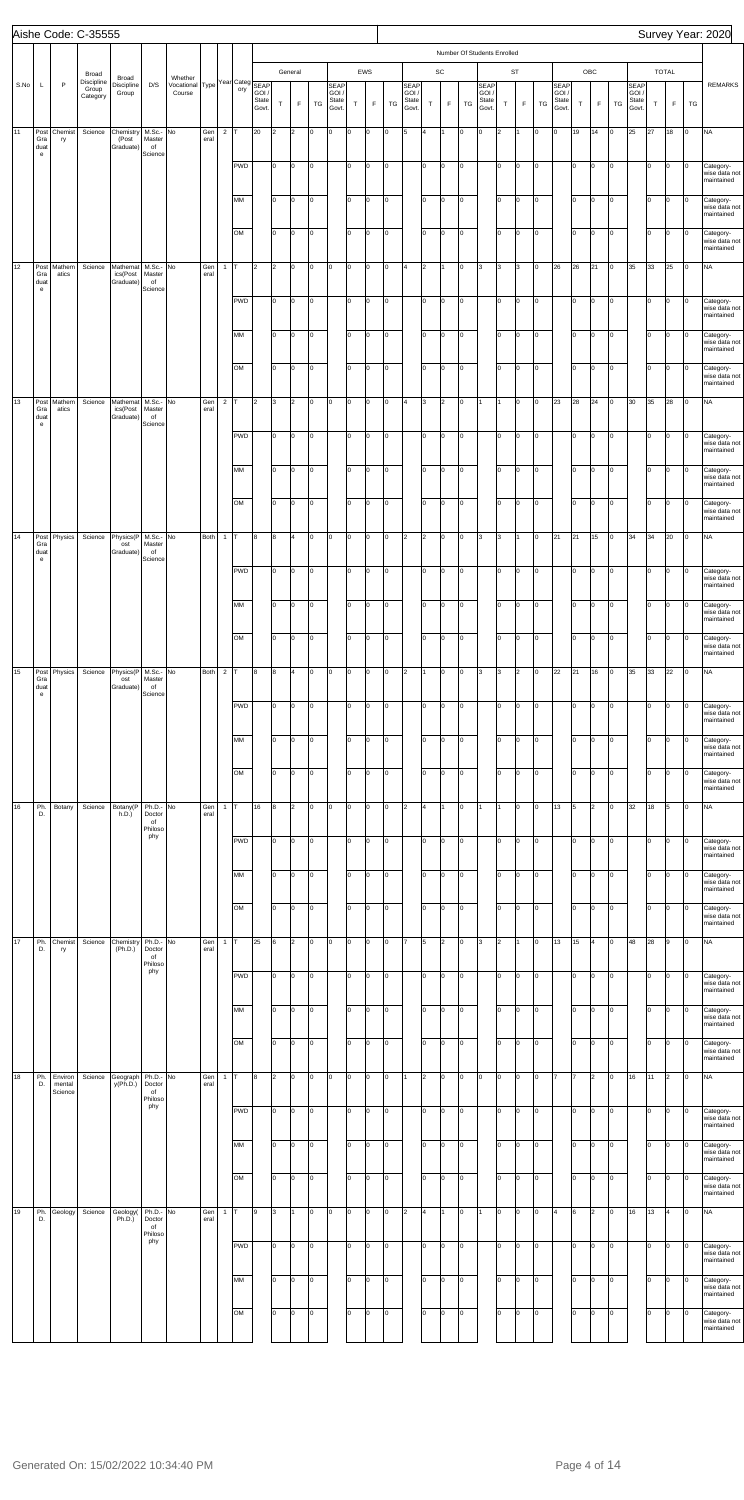|      |           |         | Aishe Code: C-35555             |                           |                                      |                           |             |       |                   |                         |     |         |     |                                        |              |     |     |                                        |     |          |            |                                                   |                |           |     |                                        |     |     |     |                                        |     |                      |     | Survey Year: 2020                        |
|------|-----------|---------|---------------------------------|---------------------------|--------------------------------------|---------------------------|-------------|-------|-------------------|-------------------------|-----|---------|-----|----------------------------------------|--------------|-----|-----|----------------------------------------|-----|----------|------------|---------------------------------------------------|----------------|-----------|-----|----------------------------------------|-----|-----|-----|----------------------------------------|-----|----------------------|-----|------------------------------------------|
|      |           |         |                                 |                           |                                      |                           |             |       |                   |                         |     |         |     |                                        |              |     |     |                                        |     |          |            | Number Of Students Enrolled                       |                |           |     |                                        |     |     |     |                                        |     |                      |     |                                          |
|      |           |         | Broad                           | Broad                     |                                      | Whether                   |             |       |                   |                         |     | General |     |                                        |              | EWS |     |                                        |     | SC       |            |                                                   |                | <b>ST</b> |     |                                        |     | OBC |     |                                        |     | <b>TOTAL</b>         |     |                                          |
| S.No |           | P       | Discipline<br>Group<br>Category | Discipline<br>Group       | D/S                                  | Vocational Type<br>Course |             |       | Year Categ<br>ory | GOI /<br>State<br>Govt. | T   | F       | TG  | <b>SEAP</b><br>GOI /<br>State<br>Govt. | $\mathsf{T}$ | E   | TG  | <b>SEAP</b><br>GOI /<br>State<br>Govt. | T.  | F        | TG         | <b>SEAP</b><br>GOI <sub>1</sub><br>State<br>Govt. | T.             | E         | TG  | <b>SEAP</b><br>GOI /<br>State<br>Govt. | T   | F.  | TG  | <b>SEAP</b><br>GOI /<br>State<br>Govt. | T.  | F                    | TG  | <b>REMARKS</b>                           |
| 20   | Ph.<br>D. | Physics | Science                         | Physics(P<br>h.D.         | Ph.D.- No<br>Doctor<br>of<br>Philoso |                           | Gen<br>eral | $1$ T |                   | l9                      | l3  | 1       | lo. | lo.                                    | lo.          | Iо  | l0. | $\vert$ 2                              |     | lo.      | Iо         |                                                   |                | lo.       | lo. | 4                                      | l2  |     | lo. | 16                                     | 17  | l2                   | lo. | <b>NA</b>                                |
|      |           |         |                                 |                           | phy                                  |                           |             |       | <b>PWD</b>        |                         | lo. | lo.     | lo. |                                        | lo.          | Iо  | l0. |                                        | lo. | Iо       | Iо         |                                                   | lo.            | lo.       | lo. |                                        | lo. | Io. | Iо  |                                        | lo  | lo.                  | Iо  | Category-<br>wise data not<br>maintained |
|      |           |         |                                 |                           |                                      |                           |             |       | MM                |                         | lo. | lo.     | lo. |                                        | lo.          | Iо  | l0. |                                        | lo. | Iо       | Iо         |                                                   | lo.            | lo.       | lo. |                                        | I٥  | Io. | Iо  |                                        | lo. | lo.                  | Iо  | Category-<br>wise data not<br>maintained |
|      |           |         |                                 |                           |                                      |                           |             |       | OM                |                         | lo. | lo.     | lo. |                                        | lo.          | Iо  | l0. |                                        | lo  | $\Omega$ | Io.        |                                                   | I٥             | Io.       | lo. |                                        | I٥  | I٥  | lo. |                                        | lo. | $\mathsf{I}^{\circ}$ | Iо  | Category-<br>wise data not<br>maintained |
| 21   | Ph.<br>D. | Zoology | Science                         | <b>ZOOLOG</b><br>Y(Ph.D.) | Ph.D.- No<br>Doctor<br>of<br>Philoso |                           | Gen<br>eral | $1$ T |                   | l4                      | lo. | lo.     | lo  | lo.                                    | Io.          | Iо  | l0. | I1.                                    | lo. | lo.      | <b>l</b> o | 11.                                               | $\overline{0}$ | lo.       | lo. | $\vert$ <sub>2</sub>                   | lo. | In. | Iо  | l8.                                    | lo. | $\mathsf{I}^{\circ}$ | Iо  | Category-<br>wise data not<br>maintained |
|      |           |         |                                 |                           | phy                                  |                           |             |       | <b>PWD</b>        |                         | lo. | lo.     | lo. |                                        | lo.          | Iо  | l0. |                                        | lo. | Iо       | lo.        |                                                   | I٥             | lo.       | lo. |                                        | I٥  | Io. | Iо  |                                        | lo  | lo.                  | Iо  | Category-<br>wise data not<br>maintained |
|      |           |         |                                 |                           |                                      |                           |             |       | <b>MM</b>         |                         | I٥  | lo.     | lo. |                                        | lo.          | Iо  | In. |                                        | lo. | l0       | Iо         |                                                   | lo.            | lo.       | lo. |                                        | lo  | I٥  | Iо  |                                        | lo  | lo.                  | Iо  | Category-<br>wise data not<br>maintained |
|      |           |         |                                 |                           |                                      |                           |             |       | OM                |                         | lo. | lo.     | lo. |                                        | lo.          | Iо  | lo. |                                        | lo. | Iо       | Iо         |                                                   | lo.            | lo.       | lo. |                                        | lo. | lo. | Iо  |                                        | lo. | lo.                  | Iо  | Category-<br>wise data not<br>maintained |

|                                                             |                                                                      | Foreign Students Enrollment:                                                      |                      |             |                                                                                    |                                      |        |            |       |             |        |       |                |        |       |              |                                                |       |             |             |       |                |             |       |                |                |                                         |
|-------------------------------------------------------------|----------------------------------------------------------------------|-----------------------------------------------------------------------------------|----------------------|-------------|------------------------------------------------------------------------------------|--------------------------------------|--------|------------|-------|-------------|--------|-------|----------------|--------|-------|--------------|------------------------------------------------|-------|-------------|-------------|-------|----------------|-------------|-------|----------------|----------------|-----------------------------------------|
|                                                             |                                                                      |                                                                                   |                      |             | Whether Foreign Students Enrolled Int The Institution                              |                                      |        |            |       |             |        |       |                |        |       |              |                                                | No    |             |             |       |                |             |       |                |                |                                         |
|                                                             |                                                                      |                                                                                   |                      |             | Approved Intake Capacity of International Students along with NRI                  |                                      |        |            |       |             |        |       |                |        |       |              |                                                |       |             |             |       |                |             |       |                |                |                                         |
|                                                             |                                                                      |                                                                                   |                      |             | <b>Regular Examination Results</b>                                                 |                                      |        |            |       |             |        |       |                |        |       |              |                                                |       |             |             |       |                |             |       |                |                |                                         |
|                                                             |                                                                      |                                                                                   |                      |             | Programmes offered by Institution (Total Number of Students Appeard in Final Year) |                                      |        |            |       |             |        |       |                |        |       |              |                                                |       |             |             |       |                |             |       |                |                |                                         |
| Note-<br>L-Level<br>T- Total<br>F- Female<br>TG-Transgender | D/S- Discipline/Subject<br>OM- Other Minority<br>MM- Muslim Minority | BDGC- Broad Discipline Group Category<br><b>BDGN- Broad Discipline Group Name</b> |                      |             |                                                                                    |                                      |        |            |       |             |        |       |                |        |       |              |                                                |       |             |             |       |                |             |       |                |                |                                         |
|                                                             |                                                                      |                                                                                   |                      |             |                                                                                    |                                      |        |            |       |             |        |       |                |        |       |              | Total Number of Students Appeard in Final Year |       |             |             |       |                |             |       |                |                |                                         |
| S <sub>NO</sub>                                             | L                                                                    | P                                                                                 | D/S                  | <b>BDGC</b> | <b>BDGN</b>                                                                        | Whether<br>Vocational Type<br>Course |        | Catego     |       | General     | Trans  |       | EWS            | Trans  |       | SC           | Trans                                          |       | <b>ST</b>   | Trans       |       | OBC            | Trans       |       | <b>TOTAL</b>   | Trans          | <b>REMARKS</b>                          |
|                                                             |                                                                      |                                                                                   |                      |             |                                                                                    |                                      |        | y          | Total | Female      | Gender | Total | Female         | Gender | Total | Female       | Gender                                         | Total | Female      | Gender      | Total | Female         | Gender      | Total | Female         | Gender         |                                         |
|                                                             |                                                                      |                                                                                   |                      |             |                                                                                    |                                      |        |            | l2    |             | O      |       | O              | l0     |       |              | Iо                                             | l0.   |             | $\mathbf 0$ |       | $\overline{2}$ | 0           | l8    | $\overline{4}$ | 0              | NA                                      |
|                                                             |                                                                      | Ph.D.                                                                             |                      |             |                                                                                    |                                      |        | <b>PWD</b> | I٥    | 0           | lo.    | Ιo    | O              | l0     | lo.   | $\mathbf 0$  | Iо                                             | I٥    | $\Omega$    | I٥          | I٥    | $\overline{0}$ | $\mathbf 0$ | Ιo    | 0              | <sup>n</sup>   | Category-wise<br>data not<br>maintained |
| $\mathbf{1}$                                                | Ph.D.                                                                | Doctor of<br>Philosoph<br>y                                                       | Botany(<br>Ph.D.)    | Science     | Botany                                                                             | No                                   | Genera | MM         | lо    | l0          | Iо     | I٥    | lo             | Iо     | Iо    | O            | Iо                                             | I٥    | $\Omega$    | I٥          | I٥    | 0              | Iо          | Iо    | 0              | <sup>0</sup>   | Category-wise<br>data not<br>maintained |
|                                                             |                                                                      |                                                                                   |                      |             |                                                                                    |                                      |        | OM         | I٥    | lo          | Iо     | Iо    | lo             | O      | Iо    | lo           | Iо                                             | I٥    | $\Omega$    | Iо          | I٥    | 0              | Iо          | Iо    | O              | n              | Category-wis<br>data not<br>maintained  |
|                                                             |                                                                      |                                                                                   |                      |             |                                                                                    |                                      |        |            | 4     | 2           | Iо     | l٥    | lo             | O      | 2     |              | Iо                                             |       |             | I٥          | l6    | $\overline{a}$ | lо          | 13    | 8              | lo.            | NA                                      |
|                                                             |                                                                      |                                                                                   |                      |             |                                                                                    |                                      |        | PWD        | l٥    | 0           | Iо     | Iо    | lo             | Iо     | O     | $\mathbf 0$  | Iо                                             | I٥    | $\Omega$    | I٥          | I٥    | 0              | Iо          | lо    | 0              | <sup>0</sup>   | Category-wise<br>data not<br>maintainec |
| $\overline{2}$                                              | Ph.D.                                                                | Ph.D.-<br>Doctor of<br>Philosoph ry(Ph.D.<br>у                                    | Chemist              | Science     | Chemistry                                                                          | No                                   | Genera | MM         | I٥    | lo          | 0      | Iо    | lo             | l0     | ۱n    | $\mathbf 0$  | Iо                                             | I٥    |             | Iо          | I٥    | $\Omega$       | Iо          | Iо    | O              |                | Category-wise<br>data not<br>maintaineo |
|                                                             |                                                                      |                                                                                   |                      |             |                                                                                    |                                      |        | OM         | lо    | $\mathbf 0$ | lo.    | Iо    | lo             | O      | o     | $\mathbf 0$  | Iо                                             | I٥    |             | I٥          | I٥    | $\overline{0}$ | 0           | Iо    | 0              |                | Category-wise<br>data not               |
|                                                             |                                                                      |                                                                                   |                      |             |                                                                                    |                                      |        | т          | lo    | 0           | Iо     | lо    | lo             | O      |       | 0            | Iо                                             | I٥    |             | I٥          | I٥    | 0              | 0           |       | 0              | $\Omega$       | maintained<br>NA                        |
|                                                             |                                                                      |                                                                                   |                      |             |                                                                                    |                                      |        | PWD        | Iо    | lo          | 0      | lо    | $\overline{0}$ | lо     | l0    | $\mathsf{o}$ | Iо                                             | I٥    | 0           | Iо          | I٥    | $\overline{0}$ | Iо          | lо    | $\overline{0}$ | 10             | Category-wise<br>data not               |
| 3                                                           | Ph.D.                                                                | Ph.D.-<br>Doctor of<br>Philosoph hy (Ph.D.<br>y                                   | Geograp<br>$\lambda$ | Science     | Environmen<br>tal Science                                                          | No                                   | Genera | MM         | Iо    | lo          | Iо     | Iо    | lo             | I٥     | I٥    | o            | Iо                                             | I٥    | 0           | Iо          | I٥    | $\overline{0}$ | Iо          | Iо    | O              | 0              | maintained<br>Category-wise<br>data not |
|                                                             |                                                                      |                                                                                   |                      |             |                                                                                    |                                      |        | OM         | lo    | 0           | Iо     | 10    | O              | Iо     | o     | $\mathbf 0$  | Iо                                             | I٥    | $\Omega$    | Iо          | I٥    | 0              | Iо          | Iо    | 0              | Iо             | maintained<br>Category-wise             |
|                                                             |                                                                      |                                                                                   |                      |             |                                                                                    |                                      |        | т          |       | l0          | Iо     | Iо    | lo             | I٥     | o     | $\mathsf{o}$ | Iо                                             | I٥    | $\Omega$    | Iо          | lо    | $\overline{0}$ | Iо          |       | O              | Iо             | data not<br>maintained<br><b>NA</b>     |
|                                                             |                                                                      |                                                                                   |                      |             |                                                                                    |                                      |        | PWD        | Iо    | $\mathbf 0$ | lo.    | Iо    | lo             | Iо     | o     | $\mathsf{o}$ | Ιo                                             | I٥    | 0           | I٥          | lо    | $\overline{0}$ | I٥          | Iо    | 0              | Iо             | Category-wise                           |
| 4                                                           | Ph.D.                                                                | Ph.D.-<br>Doctor of<br>Philosoph                                                  | Geology<br>(Ph.D.)   | Science     | Geology                                                                            | No                                   | Genera | MM         | 10    | l0          | Iо     | 10    | lo             | I٥     | Iо    | O            | Iо                                             | I٥    | $\Omega$    | I٥          | I٥    | 0              | Iо          | Iо    | 0              | $\overline{0}$ | data not<br>maintained<br>Category-wise |
|                                                             |                                                                      | у                                                                                 |                      |             |                                                                                    |                                      |        |            |       |             |        |       |                |        |       |              |                                                |       |             |             |       |                |             |       |                |                | data not<br>maintained                  |
|                                                             |                                                                      |                                                                                   |                      |             |                                                                                    |                                      |        | OM         | lо    | l0          | Iо     | Iо    | lo             | I٥     | Iо    | $\mathsf{o}$ | Iо                                             | I٥    | $\mathbf 0$ | Iо          | lо    | $\overline{0}$ | Iо          | Iо    | $\overline{0}$ | Iо             | Category-wise<br>data not<br>maintained |
|                                                             |                                                                      |                                                                                   |                      |             |                                                                                    |                                      |        | т          | 2     |             | lo.    | I٥    | lo             | Iо     | 1     | 0            | Iо                                             | I٥    | $\Omega$    | Iо          | 2     |                | lо          | l5    | $\overline{2}$ | lо             | NA                                      |
|                                                             |                                                                      | Ph.D.-<br>Doctor of                                                               | Physics(             |             |                                                                                    |                                      | Genera | PWD        | 10    | 0           | Iо     | Ιo    | lo             | I٥     | O     | $\mathbf 0$  | Iо                                             | I٥    | $\Omega$    | Iо          | I٥    | 0              | Iо          | Iо    | 0              | lо             | Category-wise<br>data not<br>maintained |
| $\overline{5}$                                              | Ph.D.                                                                | Philosoph<br>у                                                                    | Ph.D.)               | Science     | Physics                                                                            | No                                   |        | MM         | Iо    | lo          | Iо     | Iо    | lo             | Iо     | 0     | O            | Iо                                             | I٥    | $\Omega$    | Iо          | lо    | 0              | lо          | Iо    | O              | Iо             | Category-wise<br>data not<br>maintained |
|                                                             |                                                                      |                                                                                   |                      |             |                                                                                    |                                      |        | OM         | lо    | 0           | lo.    | I٥    | O              | l0     | lo.   | $\mathbf 0$  | Iо                                             | I٥    | $\Omega$    | Iо          | I٥    | $\overline{0}$ | $\mathbf 0$ | Iо    | 0              | Iо             | Category-wise<br>data not<br>maintained |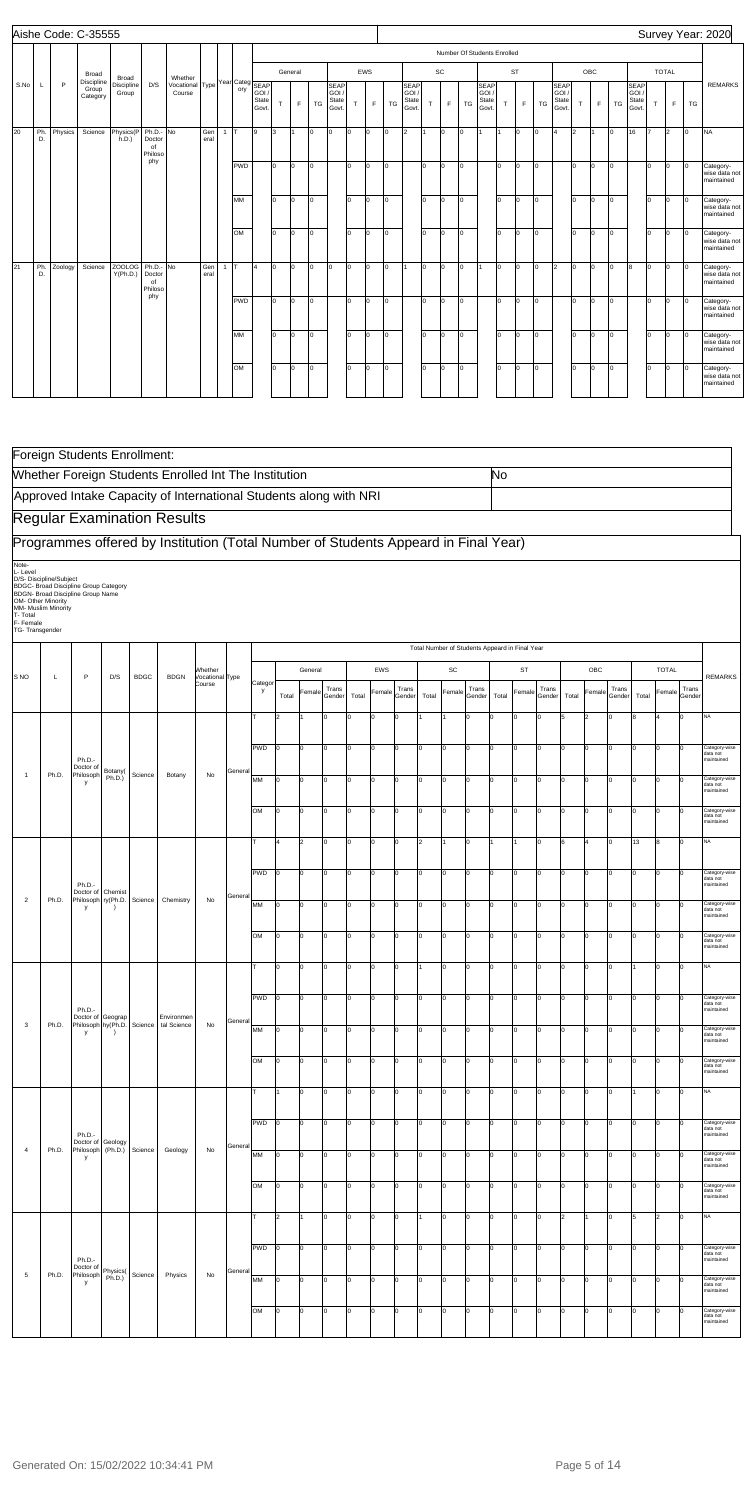|                 | Aishe Code: C-35555                                                                |                                |                               |                |                       |                                                                 |    |         |             |                |                      |                 |             |          |                 |       |                     |                 |             |                                                      |                 |            |                |                 |             |              |                        | Survey Year: 2020                       |
|-----------------|------------------------------------------------------------------------------------|--------------------------------|-------------------------------|----------------|-----------------------|-----------------------------------------------------------------|----|---------|-------------|----------------|----------------------|-----------------|-------------|----------|-----------------|-------|---------------------|-----------------|-------------|------------------------------------------------------|-----------------|------------|----------------|-----------------|-------------|--------------|------------------------|-----------------------------------------|
|                 |                                                                                    |                                |                               |                |                       | Whether                                                         |    |         |             |                | General              |                 |             | EWS      |                 |       | SC                  |                 |             | Total Number of Students Appeard in Final Year<br>ST |                 |            | OBC            |                 |             | <b>TOTAL</b> |                        |                                         |
| S <sub>NO</sub> | L                                                                                  | P                              | D/S                           | <b>BDGC</b>    | <b>BDGN</b>           | Vocational Type<br>Course                                       |    |         | Catego<br>у |                | Female               | Trans           |             | Female   | Trans           |       | Female              | Trans           |             | Female                                               | Trans           |            | Female         | Trans           |             |              | Trans<br>Female Gender | <b>REMARKS</b>                          |
|                 |                                                                                    |                                |                               |                |                       |                                                                 |    |         | T           | Total<br>l0    | O                    | Gender<br>0     | Total<br>١o | O        | Gender<br>Iо    | Total | 0                   | Gender<br>I٥    | Total<br>I٥ | 0                                                    | Gender<br>O     | Total<br>2 |                | Gender<br>O     | Total<br>l3 |              | $\mathbf 0$            | <b>NA</b>                               |
|                 |                                                                                    |                                |                               |                |                       |                                                                 |    |         |             |                |                      |                 |             |          |                 |       |                     |                 |             |                                                      |                 |            |                |                 |             |              |                        |                                         |
|                 |                                                                                    | Ph.D.-                         |                               |                |                       |                                                                 |    |         | PWD         | I٥             | lo                   | Iо              | Iо          | l0       | Iо              | lo    | 0                   | Iо              | Iо          | lо                                                   | Iо              | Iо         | 0              | Iо              | lo.         | 0            | Iо                     | Category-wise<br>data not<br>maintained |
| $\,6$           | Ph.D.                                                                              | Doctor of<br>Philosoph<br>у    | <b>ZOOLO</b><br>GY(Ph.<br>D.) | Science        | Zoology               | No                                                              |    | Genera  | MM          | lo             | 0                    | Iо              | Iо          | O        | Iо              | I٥    | 0                   | lо              | Iо          | 0                                                    | Iо              | Iо         | $\mathbf 0$    | I٥              | I٥          | 0            | Iо                     | Category-wise<br>data not               |
|                 |                                                                                    |                                |                               |                |                       |                                                                 |    |         | <b>OM</b>   | I٥             | O                    | Iо              | I٥          | lo       | Iо              | I٥    | $\mathbf 0$         | Iо              | Iо          | 0                                                    | Iо              | Iо         | $\overline{0}$ | 0               | I٥          | l0           | 0                      | maintained<br>Category-wise             |
|                 |                                                                                    |                                |                               |                |                       |                                                                 |    |         |             |                |                      |                 |             |          |                 |       |                     |                 |             |                                                      |                 |            |                |                 |             |              |                        | data not<br>maintained                  |
|                 |                                                                                    |                                |                               |                |                       |                                                                 |    |         | т           |                | 5                    | Iо              | Iо          | 0        | Iо              | 4     | 1                   | Iо              | 2           | 1                                                    | Iо              | 21         | 16             | I٥              | 34          | 23           | Iо                     | <b>NA</b>                               |
|                 |                                                                                    |                                |                               |                |                       |                                                                 |    |         | PWD         | Iо             | 0                    | Iо              | I٥          | O        | Iо              | I٥    | $\mathbf 0$         | lо              | Iо          | 0                                                    | $\Omega$        | lо         | 0              | O               | I٥          | 0            | Iо                     | Category-wise<br>data not               |
| $\overline{7}$  | Post<br>Graduate                                                                   | M.Sc.-<br>Master of<br>Science | Chemist<br>ry(Post<br>Graduat | Science        | Chemistry             | No                                                              |    | Genera  | MM          | O              | lo                   | Iо              | I٥          | lo       | Iо              | I٥    | 0                   | Iо              | I٥          | 0                                                    | Iо              | Iо         | $\overline{0}$ | 0               | I٥          | l0           | 0                      | maintained<br>Category-wise             |
|                 |                                                                                    |                                | e)                            |                |                       |                                                                 |    |         |             |                |                      |                 |             |          |                 |       |                     |                 |             |                                                      |                 |            |                |                 |             |              |                        | data not<br>maintained                  |
|                 |                                                                                    |                                |                               |                |                       |                                                                 |    |         | <b>OM</b>   | lo             | lo                   | Iо              | Iо          | lo.      | Iо              | lo    | 0                   | Iо              | Iо          | 0                                                    | Iо              | Iо         | 0              | I٥              | O           | 0            | Iо                     | Category-wise<br>data not<br>maintained |
|                 |                                                                                    |                                |                               |                |                       |                                                                 |    |         | т           | 2              | $\vert$ 2            | Iо              | Iо          | O        | Iо              | 4     | $\overline{2}$      | lо              | I1          | 0                                                    | Iо              | 28         | 23             | Iо              | 35          | 27           | Iо                     | <b>NA</b>                               |
|                 |                                                                                    |                                |                               |                |                       |                                                                 |    |         | PWD         | I٥             | O                    | Iо              | I٥          | lo       | Iо              | I٥    | 0                   | Iо              | I٥          | 0                                                    | Iо              | Iо         | $\overline{0}$ | 0               | I٥          | 0            | 0                      | Category-wise                           |
|                 | Post                                                                               | M.Sc.-<br>Master of            | Mathem<br>atics(Po            |                | Mathematic            |                                                                 |    | Genera  |             |                |                      |                 |             |          |                 |       |                     |                 |             |                                                      |                 |            |                |                 |             |              |                        | data not<br>maintained                  |
| 8               | Graduate                                                                           | Science                        | st<br>Graduat<br>e)           | Science        | s                     | No                                                              |    |         | MM          | Iо             | lo                   | Iо              | Iо          | l0       | Iо              | lo    | $\mathsf{o}$        | Iо              | Iо          | Iо                                                   | I٥              | Iо         | 0              | Iо              | lo.         | 0            | $\Omega$               | Category-wise<br>data not<br>maintained |
|                 |                                                                                    |                                |                               |                |                       |                                                                 |    |         | lом         | I٥             | 0                    | Iо              | I٥          | $\Omega$ | Iо              | lo.   | $\mathbf 0$         | lо              | Iо          | 0                                                    | $\Omega$        | lо         | 0              | $\mathbf 0$     | I٥          | 0            | Iо                     | Category-wise<br>data not               |
|                 |                                                                                    |                                |                               |                |                       |                                                                 |    |         | T           | 3              | $\vert$ <sub>2</sub> | Iо              | I٥          | O        | Iо              | 3     | $\overline{c}$      | Iо              | lз          | $\vert$ <sub>2</sub>                                 | Iо              | 22         | 19             | 0               | 31          | 25           | $\mathbf 0$            | maintained<br><b>NA</b>                 |
|                 |                                                                                    |                                |                               |                |                       |                                                                 |    |         |             |                |                      |                 |             |          |                 |       |                     |                 |             |                                                      |                 |            |                |                 |             |              |                        |                                         |
|                 |                                                                                    | M.Sc.-                         | Physics(                      |                |                       |                                                                 |    |         | PWD         | I٥             | lo                   | Iо              | Iо          | lo.      | Iо              | I٥    | o                   | Iо              | l0          | $ 0\rangle$                                          | lо              | Iо         | $\overline{0}$ | Iо              | I٥          | 0            | Iо                     | Category-wise<br>data not<br>maintained |
| 9               | Post<br>Graduate                                                                   | Master of<br>Science           | Post<br>Graduat<br>e)         | Science        | Physics               | No                                                              |    | Both    | MM          | Iо             | 0                    | Iо              | Iо          | 0        | Iо              | I٥    | 0                   | Iо              | Iо          | $ 0\rangle$                                          | Iо              | Iо         | $\mathbf 0$    | I٥              | I٥          | 0            | Iо                     | Category-wise<br>data not               |
|                 |                                                                                    |                                |                               |                |                       |                                                                 |    |         | OM          |                |                      |                 |             |          |                 |       |                     |                 |             |                                                      |                 |            |                |                 |             |              |                        | maintained<br>Category-wise             |
|                 |                                                                                    |                                |                               |                |                       |                                                                 |    |         |             |                |                      |                 |             |          |                 |       |                     |                 |             |                                                      |                 |            |                |                 |             |              |                        | data not<br>maintained                  |
|                 |                                                                                    |                                |                               |                |                       |                                                                 |    |         |             | 11             |                      | Iо              | Iо          | 0        | Iо              | 10    | 5                   | Iо              | 2           |                                                      | lo.             | 38         | 28             | lo.             | 61          | 41           | Iо                     | <b>NA</b>                               |
|                 |                                                                                    | <b>B.C.A.-</b>                 | Comput                        |                |                       |                                                                 |    |         | PWD         | I٥             | 0                    | 0               | Iо          | $\Omega$ | lo              | I٥    | $\mathbf 0$         | lо              | Iо          | 0                                                    | $\Omega$        | Iо         | $\Omega$       | 0               | lo          | 0            | <sup>0</sup>           | Category-wise<br>data not               |
| 10              | Under<br>Graduate                                                                  | Bachelor<br>of<br>Computer     | er<br>Science(<br>Under       | IT&<br>Compute | Computer<br>Science   | No                                                              |    | Both    | MM          | O              | O                    | Iо              | I٥          | O        | Iо              | I٥    | 0                   | Iо              | I٥          | O                                                    | Iо              | Iо         | $\overline{0}$ | 0               | I٥          | l0           | 0                      | maintained<br>Category-wise             |
|                 |                                                                                    | Applicatio<br>ns               | Graduat<br>e)                 | $\mathsf{r}$   |                       |                                                                 |    |         |             |                |                      |                 |             |          |                 |       |                     |                 |             |                                                      |                 |            |                |                 |             |              |                        | data not<br>maintained                  |
|                 |                                                                                    |                                |                               |                |                       |                                                                 |    |         | <b>OM</b>   | lo.            | lo                   | Iо              | Iо          | l0       | Iо              | lo    | o                   | Iо              | Iо          | lо                                                   | lo.             | Iо         | 0              | I٥              | O           | l0           | Iо                     | Category-wise<br>data not<br>maintained |
|                 |                                                                                    |                                |                               |                |                       |                                                                 |    |         | т           | 5              | $\vert$ 2            | Iо              | Iо          | O        | I٥              | ۱4.   | 3                   | lо              | 4           | 14                                                   | Iо              | 32         | 24             | I٥              | 45          | 33           | 0                      | <b>NA</b>                               |
|                 |                                                                                    |                                |                               |                |                       |                                                                 |    |         | PWD         | I٥             | O                    | Iо              | Iо          | lo       | Iо              | I٥    | 0                   | Iо              | Iо          | 0                                                    | lо              | Iо         | 0              | 0               | I٥          | l0           | 0                      | Category-wise                           |
|                 | Under                                                                              | <b>B.Sc.-</b><br>Bachelor      | Comput<br>er<br>Science(      |                |                       |                                                                 |    |         |             |                |                      |                 |             |          |                 |       |                     |                 |             |                                                      |                 |            |                |                 |             |              |                        | data not<br>maintained                  |
| 11              | Graduate                                                                           | of<br>Science                  | Under<br>Graduat<br>e)        | Science        | Science               | No                                                              |    | Both    | MM          | Iо             | 0                    | Iо              | Iо          | 0        | Iо              | I٥    | 0                   | Iо              | Iо          | 0                                                    | Iо              | Iо         | 0              | I٥              | lo          | 0            | <b>n</b>               | Category-wise<br>data not<br>maintained |
|                 |                                                                                    |                                |                               |                |                       |                                                                 |    |         | lом         | 0              | 0                    | Iо              | I٥          | $\Omega$ | I٥              | I٥    | 0                   | lо              | Iо          | 0                                                    | $\Omega$        | Iо         | O              | O               | I٥          | 0            | <sup>0</sup>           | Category-wise<br>data not               |
|                 |                                                                                    |                                |                               |                |                       |                                                                 |    |         | T           | 53             | 38                   | Iо              | I٥          | O        | Iо              | 71    | 35                  | Iо              | 26          | 12                                                   | Iо              | 246        | 147            | 0               | 396         | 232          | 0                      | maintained<br>NA                        |
|                 |                                                                                    |                                |                               |                |                       |                                                                 |    |         |             |                |                      |                 |             |          |                 |       |                     |                 |             |                                                      |                 |            |                |                 |             |              |                        |                                         |
|                 |                                                                                    | <b>B.Sc.-</b>                  | Science(                      |                |                       |                                                                 |    |         | PWD         | Iо             | lo                   | Iо              | lo.         | l0       | Iо              | I٥    | 0                   | Iо              | Iо          | lо                                                   | I٥              | Iо         | 0              | Iо              | O           | 0            | $\Omega$               | Category-wise<br>data not<br>maintained |
| 12              | Under<br>Graduate                                                                  | Bachelor<br>of<br>Science      | Under<br>Graduat<br>e)        | Science        | Science               | No                                                              |    | Genera  | MM          | lo             | 0                    | Iо              | I٥          | O        | I٥              | I٥    | 0                   | Iо              | Iо          | 0                                                    | Iо              | Iо         | 0              | 0               | I٥          | 0            | <sup>0</sup>           | Category-wise<br>data not               |
|                 |                                                                                    |                                |                               |                |                       |                                                                 |    |         | <b>OM</b>   | I٥             | O                    | 0               |             | O        | Iо              | I٥    |                     | Iо              | lo.         | $\vert$ 0                                            | Iо              | Iо         | 0              |                 | I٥          | 0            | <sup>0</sup>           | naintained<br>Category-wise             |
|                 |                                                                                    |                                |                               |                |                       |                                                                 |    |         |             |                |                      |                 | 10          |          |                 |       | 0                   |                 |             |                                                      |                 |            |                | 0               |             |              |                        | data not<br>maintained                  |
|                 | Programmes offered by Institution (Total Number of Students Passed/Awarded Degree) |                                |                               |                |                       |                                                                 |    |         |             |                |                      |                 |             |          |                 |       |                     |                 |             |                                                      |                 |            |                |                 |             |              |                        |                                         |
|                 |                                                                                    |                                |                               |                |                       |                                                                 |    |         |             |                |                      |                 |             |          |                 |       |                     |                 |             | Total Number of Students Passed/Awarded Degree       |                 |            |                |                 |             |              |                        |                                         |
| S <sub>NO</sub> | L                                                                                  | $\mathsf P$                    | D/S                           |                | <b>BDGC</b>           | Whether<br>Vocation<br><b>BDGN</b><br>al Course <sup>Type</sup> |    |         | Catego      |                | General              |                 |             | EWS      |                 |       | SC                  |                 |             | ST                                                   |                 |            | OBC            |                 |             | <b>TOTAL</b> |                        | <b>REMARKS</b>                          |
|                 |                                                                                    |                                |                               |                |                       |                                                                 |    |         | у           | Total          | Female               | Trans<br>Gender | Total       | Female   | Trans<br>Gender | Total | Female              | Trans<br>Gender | Total       | Female                                               | Trans<br>Gender | Total      | Female         | Trans<br>Gender | Total       |              | Trans<br>Female Gender |                                         |
|                 |                                                                                    |                                |                               |                |                       |                                                                 |    |         |             |                |                      | 0               | ۱n          | $\Omega$ | I٥              | l0.   | $\mathsf{O}\xspace$ | Iо              | Iо          | 0                                                    | lo              | Ιo         | $\Omega$       | O               |             |              | Iо                     | NA                                      |
|                 |                                                                                    |                                |                               |                |                       |                                                                 |    |         | PWD         | lo.            | 0                    | Iо              | I٥          | lo       | Iо              | I٥    | $\mathsf{O}\xspace$ | Iо              | Iо          | 0                                                    | Iо              | Iо         | 0              | 0               | I٥          | l0           | 0                      | Category-wise<br>data not               |
| $\overline{1}$  | Ph.D.                                                                              | Ph.D.-<br>Philosoph            | Doctor of Botany(Ph.<br>D.)   |                | Science   Botany   No |                                                                 |    | General | MM          | 10             | $ 0\rangle$          | 0               | $ 0\rangle$ | O        | $ 0\rangle$     | 10    | $ 0\rangle$         | $ 0\rangle$     | lо          | $ 0\rangle$                                          | lо              | lо         | 0              | $ 0\rangle$     | I٥          | 0            | $ 0\rangle$            | maintained<br>Category-wise             |
|                 |                                                                                    | y                              |                               |                |                       |                                                                 |    |         |             |                |                      |                 |             |          |                 |       |                     |                 |             |                                                      |                 |            |                |                 |             |              |                        | data not<br>maintained                  |
|                 |                                                                                    |                                |                               |                |                       |                                                                 |    |         | <b>OM</b>   | $\overline{0}$ | 0                    | Iо              | Iо          | 0        | Iо              | I٥    | 0                   | Iо              | Iо          | $ 0\rangle$                                          | Iо              | Iо         | 0              | I٥              | I٥          | 0            | 0                      | Category-wise<br>data not<br>maintained |
|                 |                                                                                    |                                |                               |                |                       |                                                                 |    |         | T           | I٥             | 0                    | Iо              | Iо          | lo       | Iо              | 1     | $\mathsf{O}\xspace$ | Iо              | lo.         | 0                                                    | Iо              | I1.        | $\overline{0}$ | 0               | 2           | l0           | $\mathbf 0$            | <b>NA</b>                               |
|                 |                                                                                    |                                |                               |                |                       |                                                                 |    |         | PWD         | $\overline{0}$ | 0                    | Iо              | Iо          | lo.      | Iо              | lo    | o                   | Iо              | Iо          | 0                                                    | Iо              | Iо         | 0              | Iо              | lo.         | 0            | Iо                     | Category-wise                           |
|                 |                                                                                    | Ph.D.-                         | Doctor of Chemistry(          |                |                       | Chemist                                                         |    | General |             |                |                      |                 |             |          |                 |       |                     |                 |             |                                                      |                 |            |                |                 |             |              |                        | data not<br>maintained                  |
| $\overline{2}$  | Ph.D.                                                                              | Philosoph<br>у                 | Ph.D.)                        |                | Science               | ry                                                              | No |         | MM          | lo             | lo                   | Iо              | Iо          | 0        | Iо              | I٥    | $\circ$             | Iо              | Iо          | $\overline{0}$                                       | Iо              | Iо         | $\mathbf 0$    | I٥              | Iо          | 0            | Iо                     | Category-wise<br>data not<br>maintained |
|                 |                                                                                    |                                |                               |                |                       |                                                                 |    |         | OM          | 0              | $\overline{0}$       | Iо              | 10          | lo       | Iо              | I٥    | $\mathsf{O}\xspace$ | Iо              | l0          | 0                                                    | Iо              | lо         | $\overline{0}$ | O               | Iо          | O            | 0                      | Category-wise<br>data not               |
|                 |                                                                                    |                                |                               |                |                       |                                                                 |    |         |             |                |                      |                 |             |          |                 |       |                     |                 |             |                                                      |                 |            |                |                 |             |              |                        | maintained                              |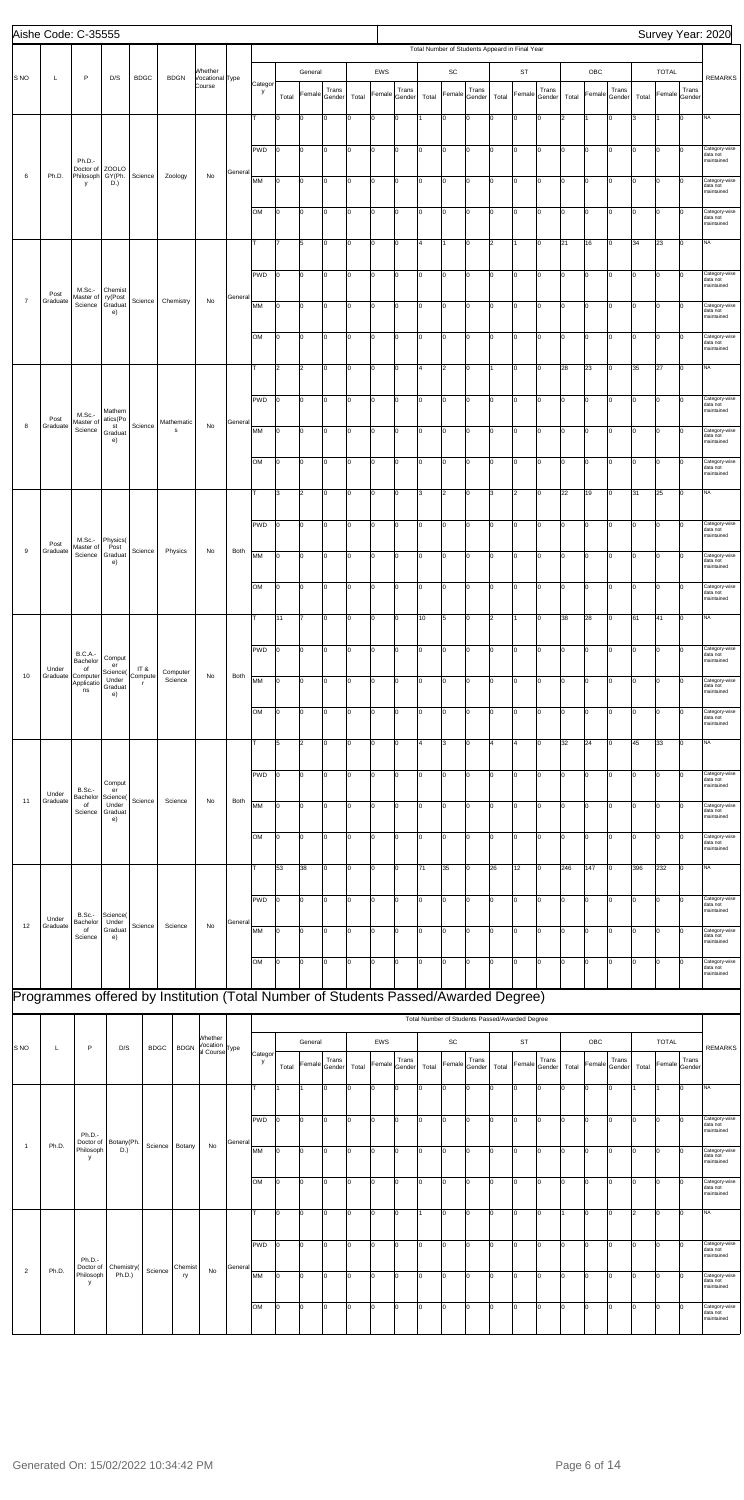|                | Aishe Code: C-35555 |                                         |                                                                                               |             |                              |                                       |         |              |       |                      |                 |       |        |                 |       |                |                 |       |                                                |                 |       |                |                 |       |                |                 | Survey Year: 2020                       |
|----------------|---------------------|-----------------------------------------|-----------------------------------------------------------------------------------------------|-------------|------------------------------|---------------------------------------|---------|--------------|-------|----------------------|-----------------|-------|--------|-----------------|-------|----------------|-----------------|-------|------------------------------------------------|-----------------|-------|----------------|-----------------|-------|----------------|-----------------|-----------------------------------------|
|                |                     |                                         |                                                                                               |             |                              |                                       |         |              |       |                      |                 |       |        |                 |       |                |                 |       | Total Number of Students Passed/Awarded Degree |                 |       |                |                 |       |                |                 |                                         |
| <b>SNO</b>     | L                   | $\mathsf P$                             | D/S                                                                                           | <b>BDGC</b> | <b>BDGN</b>                  | Whether<br>Vocation<br>al Course Type |         |              |       | General              |                 |       | EWS    |                 |       | $\mathsf{SC}$  |                 |       | ST                                             |                 |       | OBC            |                 |       | <b>TOTAL</b>   |                 | <b>REMARKS</b>                          |
|                |                     |                                         |                                                                                               |             |                              |                                       |         | Categor<br>y | Total | Female               | Trans<br>Gender | Total | Female | Trans<br>Gender | Total | Female         | Trans<br>Gender | Total | Female                                         | Trans<br>Gender | Total | Female         | Trans<br>Gender | Total | Female         | Trans<br>Gender |                                         |
|                |                     |                                         |                                                                                               |             |                              |                                       |         |              | I٥    | 0                    | lo              | I٥    | O      | $\mathbf 0$     |       | 0              | I٥              | l0.   | $\Omega$                                       | Iо              | lo.   | 0              | lo              |       | l0             | Iо              | <b>NA</b>                               |
|                |                     |                                         |                                                                                               |             |                              |                                       |         |              |       |                      |                 |       |        |                 |       |                |                 |       |                                                |                 |       |                |                 |       |                |                 |                                         |
|                |                     |                                         |                                                                                               |             |                              |                                       |         | PWD          | I٥    | O                    | Iо              | Iо    | 0      | I٥              | O     | O              | I٥              | I٥    | 0                                              | Iо              | I٥    | $\overline{0}$ | Iо              | I٥    | 0              | Iо              | Category-wise<br>data not<br>maintained |
| 3              | Ph.D.               | Ph.D.<br>Doctor of<br>Philosoph         | Geography(<br>Ph.D.)                                                                          | Science     | Environ<br>mental<br>Science | No                                    | General | MM           | O     | 0                    | lo.             | Iо    | O      | lо              | I٥    | O              | I٥              | 10    | 0                                              | Iо              | I٥    | $\overline{0}$ | Iо              | Iо    | 0              | I٥              | Category-wise                           |
|                |                     | у                                       |                                                                                               |             |                              |                                       |         |              |       |                      |                 |       |        |                 |       |                |                 |       |                                                |                 |       |                |                 |       |                |                 | data not<br>maintained                  |
|                |                     |                                         |                                                                                               |             |                              |                                       |         | lом          | I٥    | lo                   | Iо              | lо    | O      | lo.             | o     | O              | lo.             | Iо    | 0                                              | Iо              | I٥    | $\mathsf{O}$   | Iо              | Iо    | lo.            | Iо              | Category-wise<br>data not<br>maintained |
|                |                     |                                         |                                                                                               |             |                              |                                       |         | Iт           |       | O                    | Iо              | Iо    | 0      | Iо              | 0     | O              | I٥              | Iо    | 0                                              | Iо              | I٥    | $\overline{0}$ | Iо              |       | 0              | Iо              | <b>NA</b>                               |
|                |                     |                                         |                                                                                               |             |                              |                                       |         |              |       |                      |                 |       |        |                 |       |                |                 |       |                                                |                 |       |                |                 |       |                |                 |                                         |
|                |                     |                                         |                                                                                               |             |                              |                                       |         | PWD          | l0    | 0                    | Iо              | Iо    | O      | lо              | lo    | lo             | I٥              | I٥    | 0                                              | Iо              | I٥    | $\overline{0}$ | Iо              | Iо    | 0              | Iо              | Category-wise<br>data not               |
| $\overline{4}$ | Ph.D.               | Ph.D.-                                  | Doctor of Geology(Ph<br>Philosoph D.)                                                         | Science     | Geology                      | No                                    | General |              |       |                      |                 |       |        |                 |       |                |                 |       |                                                |                 |       |                |                 |       |                |                 | maintained                              |
|                |                     | Philosoph<br>у                          |                                                                                               |             |                              |                                       |         | MM           | I٥    | lo                   | I٥              | Iо    | O      | 0               | o     | O              | lo.             | I٥    | $\Omega$                                       | Iо              | I٥    | 0              | Iо              | I٥    | l0             | $\Omega$        | Category-wise<br>data not<br>maintained |
|                |                     |                                         |                                                                                               |             |                              |                                       |         | lом          | I٥    | lo                   | Iо              | Iо    | 0      | I٥              | o     | O              | I٥              | Iо    | 0                                              | Iо              | I٥    | $\overline{0}$ | Iо              | Iо    | 0              | $\Omega$        | Category-wise<br>data not               |
|                |                     |                                         |                                                                                               |             |                              |                                       |         |              |       |                      |                 |       |        |                 |       |                |                 |       |                                                |                 |       |                |                 |       |                |                 | maintained                              |
|                |                     |                                         |                                                                                               |             |                              |                                       |         | lτ           |       | $\overline{0}$       | I٥              | Iо    | O      | lо              | I٥    | O              | lo.             | Iо    | 0                                              | Iо              | 2     | $\overline{1}$ | Iо              | 3     | 11             | lо              | <b>NA</b>                               |
|                |                     |                                         |                                                                                               |             |                              |                                       |         | PWD          | I٥    | lo                   | Iо              | Iо    | O      | lo.             | I٥    | O              | lo.             | Iо    | 0                                              | Iо              | I٥    | $\mathsf{O}$   | Iо              | Iо    | l0             | Iо              | Category-wise                           |
|                |                     | Ph.D.                                   |                                                                                               |             |                              |                                       |         |              |       |                      |                 |       |        |                 |       |                |                 |       |                                                |                 |       |                |                 |       |                |                 | data not<br>maintained                  |
| $\overline{5}$ | Ph.D.               | Doctor of<br>Philosoph<br>у             | Physics(Ph.<br>D.)                                                                            | Science     | Physics                      | No                                    | General | MM           | I٥    | O                    | lo              | Iо    | 0      | Iо              | 0     | O              | I٥              | I٥    | 0                                              | Iо              | I٥    | 0              | Iо              | Iо    | 0              | $\Omega$        | Category-wise<br>data not<br>maintained |
|                |                     |                                         |                                                                                               |             |                              |                                       |         | lом          |       |                      | <sup>o</sup>    |       |        |                 | lo    |                |                 |       |                                                |                 | lo.   |                |                 |       |                |                 |                                         |
|                |                     |                                         |                                                                                               |             |                              |                                       |         |              | O     | O                    |                 | Iо    | O      | 0               |       | lo             | I٥              | l٥    | $\mathbf 0$                                    | Iо              |       | 0              | Iо              | Iо    | $\overline{0}$ | Iо              | Category-wise<br>data not<br>maintained |
|                |                     |                                         |                                                                                               |             |                              |                                       |         |              | I٥    | lo                   | I٥              | Iо    | O      | $\mathbf 0$     |       | O              | I٥              | I٥    | $\Omega$                                       | Iо              |       | $\mathbf 0$    | Iо              | 2     | lo.            | lо              | <b>NA</b>                               |
|                |                     |                                         |                                                                                               |             |                              |                                       |         |              |       |                      |                 |       |        |                 |       |                |                 |       |                                                |                 |       |                |                 |       |                |                 |                                         |
|                |                     | Ph.D.-                                  |                                                                                               |             |                              |                                       |         | PWD          | lо    | O                    | Iо              | Iо    | 0      | I٥              | o     | O              | I٥              | Iо    | 0                                              | Iо              | I٥    | $\overline{0}$ | Iо              | Iо    | l0             | Iо              | Category-wise<br>data not<br>maintained |
| 6              | Ph.D.               | Philosoph                               | Doctor of ZOOLOGY(<br>Ph.D.)                                                                  | Science     | Zoology                      | No                                    | General | MM           | l0    | $ 0\rangle$          | Iо              | lо    | O      | 0               | lо    | O              | lo.             | Iо    | 0                                              | Iо              | I٥    | 0              | Iо              | lo.   | 0              | Iо              | Category-wise                           |
|                |                     | у                                       |                                                                                               |             |                              |                                       |         |              |       |                      |                 |       |        |                 |       |                |                 |       |                                                |                 |       |                |                 |       |                |                 | data not<br>maintained                  |
|                |                     |                                         |                                                                                               |             |                              |                                       |         | OM           | 10    |                      |                 | ΙO    | 0      |                 |       |                |                 |       |                                                |                 | 10    |                | 0               | 10    |                | 10              | ategory-wise<br>data not<br>maintained  |
|                |                     |                                         |                                                                                               |             |                              |                                       |         | lΤ           | 2     | $\vert$ 2            | Iо              | Iо    | 0      | I٥              | 4     | 1              | I٥              | 2     |                                                | Iо              | 19    | 14             | Iо              | 27    | 18             | Iо              | <b>NA</b>                               |
|                |                     |                                         |                                                                                               |             |                              |                                       |         |              |       |                      |                 |       |        |                 |       |                |                 |       |                                                |                 |       |                |                 |       |                |                 |                                         |
|                |                     |                                         |                                                                                               |             |                              |                                       |         | PWD          | I٥    | 0                    | Iо              | Iо    | O      | 0               | O     | lo             | I٥              | l٥    | $\mathbf 0$                                    | Iо              | I٥    | 0              | Iо              | Iо    | 0              | I٥              | Category-wise<br>data not               |
| $\overline{7}$ | Post                | M.Sc.-<br>Master of                     | Chemistry(<br>Post                                                                            | Science     | Chemist                      | No                                    | General |              |       |                      |                 |       |        |                 |       |                |                 |       |                                                |                 |       |                |                 |       |                |                 | maintained                              |
|                | Graduate            | Science                                 | Graduate)                                                                                     |             | ry                           |                                       |         | MM           | I٥    | O                    | I٥              | Iо    | l0     | 0               | o     | O              | I٥              | lo.   | $\Omega$                                       | Iо              | lo    | $\mathbf 0$    | lo              | I٥    | lo.            | $\Omega$        | Category-wise<br>data not<br>maintained |
|                |                     |                                         |                                                                                               |             |                              |                                       |         | lом          | 0     | O                    | O               | Iо    | 0      | Iо              | O     | O              | I٥              | I٥    | 0                                              | Iо              | I٥    | 0              | Iо              | I٥    | 0              | $\Omega$        | Category-wise<br>data not               |
|                |                     |                                         |                                                                                               |             |                              |                                       |         |              |       |                      |                 |       |        |                 |       |                |                 |       |                                                |                 |       |                |                 |       |                |                 | maintained                              |
|                |                     |                                         |                                                                                               |             |                              |                                       |         | lт           | 2     | 0                    | lo.             | Iо    | O      | I٥              | lз    | $\overline{2}$ | I٥              | 11    | 0                                              | Iо              | 28    | 23             | Iо              | 34    | 25             | Iо              | <b>NA</b>                               |
|                |                     |                                         |                                                                                               |             |                              |                                       |         | PWD          | I٥    | O                    | I٥              | Iо    | O      | $\mathbf 0$     | o     | O              | lo.             | I٥    | $\Omega$                                       | Iо              | I٥    | 0              | Iо              | I٥    | l0             | Iо              | Category-wise<br>data not               |
| $\,$ 8         | Post                | $M.Sc.-$<br>Master of                   | Mathematic<br>s(Post                                                                          | Science     | Mathem                       | No                                    | General |              |       |                      |                 |       |        |                 |       |                |                 |       |                                                |                 |       |                |                 |       |                |                 | maintained                              |
|                | Graduate            | Science                                 | Graduate)                                                                                     |             | atics                        |                                       |         | MM           | I٥    | O                    | Iо              | I٥    | 0      | Iо              | 0     | O              | I٥              | I٥    | 0                                              | Iо              | lo    | 0              | Iо              | I٥    | 0              | $\Omega$        | Category-wise<br>data not<br>maintained |
|                |                     |                                         |                                                                                               |             |                              |                                       |         | lом          | I٥    | 0                    | I٥              | Iо    | O      | 0               | O     | lo             | I٥              | l٥    | 0                                              | Iо              | lo.   | 0              | Iо              | Iо    | 0              | l٥              | Category-wise<br>data not               |
|                |                     |                                         |                                                                                               |             |                              |                                       |         |              |       |                      |                 |       |        |                 |       |                |                 |       |                                                |                 |       |                |                 |       |                |                 | maintained                              |
|                |                     |                                         |                                                                                               |             |                              |                                       |         | lτ           | lз    |                      | I٥              | Iо    | O      | 0               |       |                | I٥              |       |                                                | Iо              | 11    |                | lo              | 16    | 10             | Iо              | <b>NA</b>                               |
|                |                     |                                         |                                                                                               |             |                              |                                       |         | PWD          | 0     | O                    | Iо              | Iо    | 0      | Iо              | O     | O              | I٥              | I٥    | $\mathbf 0$                                    | Iо              | I٥    | 0              | Iо              | I٥    | 0              | $\Omega$        | Category-wise                           |
|                | $\mathsf{Post}$     | M.Sc.-                                  | Physics(Po                                                                                    |             |                              |                                       |         |              |       |                      |                 |       |        |                 |       |                |                 |       |                                                |                 |       |                |                 |       |                |                 | data not<br>maintained                  |
| $\,9$          | Graduate            | Master of<br>Science                    | st<br>Graduate)                                                                               |             | Science Physics              | No                                    | Both    | MM           | O     | 10                   | Iо              | Iо    | O      | 10              | I٥    | O              | lo.             | 10    | 0                                              | Iо              | I٥    | $\mathbf 0$    | Iо              | lo.   | 0              | I٥              | Category-wise<br>data not<br>maintained |
|                |                     |                                         |                                                                                               |             |                              |                                       |         | lом          | I٥    | 0                    | I٥              | Iо    | O      | $\mathbf 0$     | I٥    | 0              | lo.             | Iо    | $\mathbf 0$                                    | Iо              | I٥    | 0              | Iо              | Iо    | l0             | Iо              | Category-wise                           |
|                |                     |                                         |                                                                                               |             |                              |                                       |         |              |       |                      |                 |       |        |                 |       |                |                 |       |                                                |                 |       |                |                 |       |                |                 | data not<br>maintained                  |
|                |                     |                                         |                                                                                               |             |                              |                                       |         |              | 10    | 6                    | O               | Iо    | 0      | Iо              | 5     | 3              | I٥              |       |                                                | Iо              | 28    | 22             | Iо              | 44    | 32             | Iо              | <b>NA</b>                               |
|                |                     |                                         |                                                                                               |             |                              |                                       |         | PWD          |       |                      | l0              |       | O      |                 | O     | lo             |                 | l0.   | $\Omega$                                       |                 | I٥    |                |                 |       |                | <b>n</b>        |                                         |
|                |                     | <b>B.C.A.-</b><br>Bachelor<br>of        | Computer                                                                                      | IT&         | Comput                       |                                       |         |              | I٥    | O                    |                 | Iо    |        | O               |       |                | I٥              |       |                                                | Iо              |       | 0              | Iо              | Iо    | 0              |                 | Category-wise<br>data not<br>maintained |
| 10             | Under<br>Graduate   | Computer<br>Applicatio                  | Science(Un<br>der<br>Graduate)                                                                | Computer    | er<br>Science                | No                                    | Both    | MM           | I٥    | O                    | I٥              | Iо    | O      | 0               | o     | O              | I٥              | lo.   | $\Omega$                                       | Iо              | lo    | $\mathbf 0$    | lo              | I٥    | l0             | $\Omega$        | Category-wise<br>data not               |
|                |                     | ns                                      |                                                                                               |             |                              |                                       |         |              |       |                      |                 |       |        |                 |       |                |                 |       |                                                |                 |       |                |                 |       |                |                 | maintained                              |
|                |                     |                                         |                                                                                               |             |                              |                                       |         | lом          | 0     | O                    | Iо              | Iо    | 0      | Iо              | O     | O              | I٥              | I٥    | 0                                              | Iо              | I٥    | 0              | Iо              | I٥    | 0              | $\Omega$        | Category-wise<br>data not<br>maintained |
|                |                     |                                         |                                                                                               |             |                              |                                       |         | lт           | 4     | $\vert$ <sub>2</sub> | Iо              | Iо    | O      | lо              | 2     | $\overline{2}$ | lo.             | 4     | $\overline{4}$                                 | Iо              | 22    | 17             | lо              | 32    | 25             | lо              | <b>NA</b>                               |
|                |                     |                                         |                                                                                               |             |                              |                                       |         |              |       |                      |                 |       |        |                 |       |                |                 |       |                                                |                 |       |                |                 |       |                |                 |                                         |
|                |                     |                                         |                                                                                               |             |                              |                                       |         | PWD          |       |                      |                 |       |        |                 |       |                |                 |       |                                                |                 |       |                |                 |       |                |                 | ategory<br>data not<br>maintained       |
| 11             | Under<br>Graduate   | <b>B.Sc.-</b><br>Bachelor<br>of Science | Computer<br>Science(Un<br>der                                                                 | Science     | Science                      | No                                    | Both    | MM           | I٥    | 0                    | Iо              | Iо    | 0      | I٥              | o     | O              | I٥              | Iо    | 0                                              | Iо              | lo    | 0              | Iо              | I٥    | 0              |                 | Category-wise                           |
|                |                     |                                         | Graduate)                                                                                     |             |                              |                                       |         |              |       |                      |                 |       |        |                 |       |                |                 |       |                                                |                 |       |                |                 |       |                |                 | data not<br>maintained                  |
|                |                     |                                         |                                                                                               |             |                              |                                       |         | <b>OM</b>    | lо    | 0                    | Iо              | Iо    | O      | 0               | lo    | O              | I٥              | I٥    | $\mathbf 0$                                    | Iо              | I٥    | 0              | Iо              | I٥    | 0              |                 | Category-wise<br>data not<br>maintainec |
|                |                     |                                         |                                                                                               |             |                              |                                       |         |              | 47    | 33                   | Iо              | Iо    | O      | $\mathbf 0$     | 35    | 30             | lo.             | 25    | 10                                             | Iо              | 189   | 117            | Iо              | 296   | 190            | Iо              | <b>NA</b>                               |
|                |                     |                                         |                                                                                               |             |                              |                                       |         |              |       |                      |                 |       |        |                 |       |                |                 |       |                                                |                 |       |                |                 |       |                |                 |                                         |
|                |                     |                                         |                                                                                               |             |                              |                                       |         | PWD          | Iо    | O                    | I٥              | Iо    | O      | I٥              | o     | o              | I٥              | I٥    | 0                                              | Iо              | I٥    | $\overline{0}$ | Iо              | Iо    | l0             | $\Omega$        | Category-wise<br>data not               |
| 12             | Under               | B.Sc.-<br>Bachelor                      | Science(Un<br>der                                                                             | Science     | Science                      | No                                    | General |              |       |                      |                 |       |        |                 |       |                |                 |       |                                                |                 |       |                |                 |       |                |                 | maintained                              |
|                | Graduate            | of Science                              | Graduate)                                                                                     |             |                              |                                       |         | MM           | lо    | 0                    | Iо              | Iо    | O      | lо              | I٥    | o              | I٥              | Iо    | O                                              | Iо              | lo    | $\mathsf{O}$   | lо              | lo.   | lo.            |                 | Category-wise<br>data not<br>maintained |
|                |                     |                                         |                                                                                               |             |                              |                                       |         | <b>OM</b>    | l0    | lo                   | Iо              | Iо    | O      | lo.             | lo.   | O              | lo.             | Iо    | $\mathbf 0$                                    | Iо              | I٥    | $\mathbf 0$    | Iо              | lo.   | lо             |                 | Category-wise<br>data not               |
|                |                     |                                         |                                                                                               |             |                              |                                       |         |              |       |                      |                 |       |        |                 |       |                |                 |       |                                                |                 |       |                |                 |       |                |                 | maintained                              |
|                |                     |                                         | Programmes offered by Institution (Out of Total, Number of Students Passed with 60% or above) |             |                              |                                       |         |              |       |                      |                 |       |        |                 |       |                |                 |       |                                                |                 |       |                |                 |       |                |                 |                                         |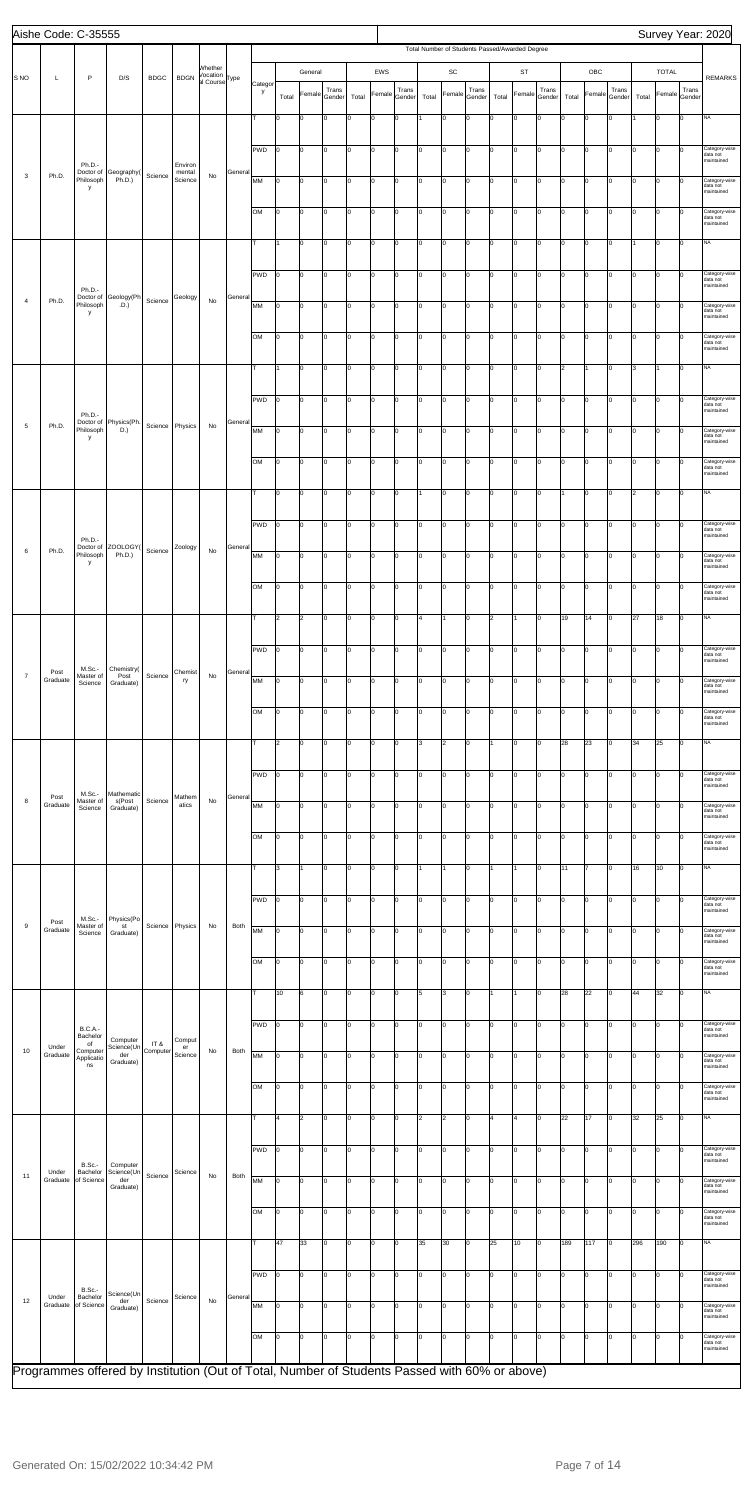|                |                   | Aishe Code: C-35555              |                               |             |                              |                            |         |            |                |                |        |       |                |             |       |                |                |       |                                                           |        |       |                |        |       |                |        | Survey Year: 2020                       |
|----------------|-------------------|----------------------------------|-------------------------------|-------------|------------------------------|----------------------------|---------|------------|----------------|----------------|--------|-------|----------------|-------------|-------|----------------|----------------|-------|-----------------------------------------------------------|--------|-------|----------------|--------|-------|----------------|--------|-----------------------------------------|
|                |                   |                                  |                               |             |                              |                            |         |            |                |                |        |       |                |             |       |                |                |       | Out of Total, Number of Students Passed with 60% or above |        |       |                |        |       |                |        |                                         |
|                |                   |                                  |                               |             |                              | Whether                    |         |            |                | General        |        |       | EWS            |             |       | SC             |                |       | ST                                                        |        |       | OBC            |        |       | <b>TOTAL</b>   |        |                                         |
| <b>SNO</b>     | L                 | P                                | D/S                           | <b>BDGC</b> | <b>BDGN</b>                  | Vocation<br>al Course Type |         | Categor    |                |                | Trans  |       |                | Trans       |       |                | Trans          |       |                                                           | Trans  |       |                | Trans  |       |                | Trans  | <b>REMARKS</b>                          |
|                |                   |                                  |                               |             |                              |                            |         | y          | Total          | Female         | Gender | Total | Female         | Gender      | Total | Female         | Gender         | Total | Female                                                    | Gender | Total | Female         | Gender | Total | Female         | Gender |                                         |
|                |                   |                                  |                               |             |                              |                            |         |            |                |                | Jо     | I٥    | $\mathbf 0$    | $\mathbf 0$ | lо    | $\mathsf{o}$   | l <sub>0</sub> | lo    | 0                                                         | I٥     | o     | O              | 0      |       |                | lо     | NA                                      |
|                |                   |                                  |                               |             |                              |                            |         |            |                |                |        |       |                |             |       |                |                |       |                                                           |        |       |                |        |       |                |        |                                         |
|                |                   |                                  |                               |             |                              |                            |         | PWD        | I٥             | 0              | Iо     | I٥    | 0              | 0           | Iо    | 0              | Iо             | I٥    | 0                                                         | I٥     | I٥    | O              | Iо     | Iо    | 0              | lо     | Category-wise<br>data not               |
| $\overline{1}$ | Ph.D.             | Ph.D.-<br>Doctor of              | Botany(P                      | Science     | Botany                       | No                         | General |            |                |                |        |       |                |             |       |                |                |       |                                                           |        |       |                |        |       |                |        | maintained                              |
|                |                   | Philosoph<br>у                   | h.D.)                         |             |                              |                            |         | MM         | I٥             | 0              | Iо     | l0    | O              | lо          | lо    | O              | Iо             | Iо    | 0                                                         | I٥     | lo.   | lо             | Iо     | Iо    | lo.            | lо     | Category-wise<br>data not<br>maintained |
|                |                   |                                  |                               |             |                              |                            |         |            |                |                |        |       |                |             |       |                |                |       |                                                           |        |       |                |        |       |                |        |                                         |
|                |                   |                                  |                               |             |                              |                            |         | OM         | Iо             | lо             | Iо     | l0    | O              | Iо          | Iо    | 0              | Iо             | I٥    | 0                                                         | I٥     | I٥    | lо             | Iо     | Iо    | lo             | lо     | Category-wise<br>data not<br>maintained |
|                |                   |                                  |                               |             |                              |                            |         |            | I٥             | 0              | Iо     | I٥    | 0              | 0           | 1     | 0              | Iо             | I٥    | 0                                                         | I٥     | 1     | 0              | Iо     | 2     | l0             | lо     | NA                                      |
|                |                   |                                  |                               |             |                              |                            |         |            |                |                |        |       |                |             |       |                |                |       |                                                           |        |       |                |        |       |                |        |                                         |
|                |                   |                                  |                               |             |                              |                            |         | PWD        | Iо             | 0              | Iо     | l0    | O              | lо          | Iо    | 0              | Iо             | I٥    | 0                                                         | I٥     | lo.   | lо             | Iо     | 10    | $\overline{0}$ | lо     | Category-wise                           |
|                |                   | Ph.D.-                           |                               |             |                              |                            |         |            |                |                |        |       |                |             |       |                |                |       |                                                           |        |       |                |        |       |                |        | data not<br>maintained                  |
| $\overline{2}$ | Ph.D.             | Doctor of<br>Philosoph           | Chemistry<br>(Ph.D.)          | Science     | Chemist<br>ry                | No                         | General | MM         | Iо             | lo             | Iо     | l0    | $\circ$        | Iо          | Iо    | O              | lo.            | lo    | O                                                         | I٥     | lo.   | lо             | Iо     | Iо    | lo             | lо     | Category-wise<br>data not               |
|                |                   | у                                |                               |             |                              |                            |         |            |                |                |        |       |                |             |       |                |                |       |                                                           |        |       |                |        |       |                |        | maintained                              |
|                |                   |                                  |                               |             |                              |                            |         | <b>OM</b>  | I٥             | 0              | Iо     | I٥    | 0              | 0           | Iо    | 0              | Iо             | I٥    | 0                                                         | I٥     | I٥    | 0              | Iо     | Iо    | l0             | lо     | Category-wise<br>data not               |
|                |                   |                                  |                               |             |                              |                            |         |            |                |                |        |       |                |             |       |                |                |       |                                                           |        |       |                |        |       |                |        | maintained                              |
|                |                   |                                  |                               |             |                              |                            |         | lτ.        | I٥             | 0              | Iо     | l0    | O              | Iо          | 11    | O              | Iо             | Iо    | 0                                                         | I٥     | lo.   | $\vert$ 0      | Iо     |       | lo.            | lо     | NA                                      |
|                |                   |                                  |                               |             |                              |                            |         |            |                |                |        |       |                |             |       |                |                |       |                                                           |        |       |                |        |       |                |        |                                         |
|                |                   |                                  |                               |             |                              |                            |         | PWD        | Iо             | lo             | Jо     | I٥    | O              | Iо          | Iо    | $\mathsf{o}$   | Iо             | I٥    | 0                                                         | I٥     | lo.   | lо             | Iо     | lo.   | lo             | lо     | Category-wise<br>data not<br>maintained |
| $\mathbf{3}$   | Ph.D.             | Ph.D.-<br>Doctor of<br>Philosoph | Geograph<br>y(Ph.D.)          | Science     | Environ<br>mental<br>Science | No                         | General | MM         |                |                |        |       |                |             |       |                |                |       |                                                           |        |       |                |        |       |                |        | Category-wise                           |
|                |                   | y                                |                               |             |                              |                            |         |            | Iо             | 0              | Iо     | I٥    | 0              | 0           | Iо    | 0              | Iо             | I٥    | 0                                                         | I٥     | I٥    | O              | Iо     | Iо    | l0             | lо     | data not<br>maintained                  |
|                |                   |                                  |                               |             |                              |                            |         | <b>OM</b>  | Iо             | 0              | Iо     | l0    | O              | Iо          | Iо    | 0              | Iо             | lo    | 0                                                         | I٥     | lo.   | lо             | Iо     | Iо    | Iо             | lо     | Category-wise                           |
|                |                   |                                  |                               |             |                              |                            |         |            |                |                |        |       |                |             |       |                |                |       |                                                           |        |       |                |        |       |                |        | data not<br>maintained                  |
|                |                   |                                  |                               |             |                              |                            |         | T          |                | $\mathsf{o}$   | Iо     | l0    | $\circ$        | O           | Iо    | O              | lo.            | l٥    | O                                                         | lo.    | I٥    | O              | Iо     |       | lо             | lо     | NA                                      |
|                |                   |                                  |                               |             |                              |                            |         |            |                |                |        |       |                |             |       |                |                |       |                                                           |        |       |                |        |       |                |        |                                         |
|                |                   |                                  |                               |             |                              |                            |         | PWD        | I٥             | 0              | Iо     | O     | 0              | Iо          | Iо    | 0              | Iо             | I٥    | 0                                                         | I٥     | I٥    | 0              | Iо     | Iо    | 0              | lо     | Category-wise<br>data not               |
|                |                   | Ph.D.-<br>Doctor of              | Geology(                      |             | Geology                      |                            | General |            |                |                |        |       |                |             |       |                |                |       |                                                           |        |       |                |        |       |                |        | maintained                              |
| $\overline{4}$ | Ph.D.             | Philosoph<br>у                   | Ph.D.)                        | Science     |                              | No                         |         | MM         | I٥             | lo             | lо     | l0    | O              | lо          | lо    | O              | Iо             | Iо    | 0                                                         | I٥     | Iо    | $\vert$ 0      | Iо     | Iо    | lo.            | lо     | Category-wise<br>data not<br>maintained |
|                |                   |                                  |                               |             |                              |                            |         |            |                |                |        |       |                |             |       |                |                |       |                                                           |        |       |                |        |       |                |        |                                         |
|                |                   |                                  |                               |             |                              |                            |         | OМ         | 10             | 10             | 10     |       | 0              |             | 10    | 10             |                |       | 10                                                        | 10     | 10    | 0              |        |       |                | JО     | Category-wise<br>data not<br>maintained |
|                |                   |                                  |                               |             |                              |                            |         | T          | 1              |                |        |       |                |             |       |                |                |       |                                                           |        |       |                |        |       | 1              | lо     | NA                                      |
|                |                   |                                  |                               |             |                              |                            |         |            |                | 0              | Iо     | I٥    | 0              | 0           | Iо    | 0              | Iо             | I٥    | 0                                                         | I٥     | 2     |                | Iо     | lз    |                |        |                                         |
|                |                   |                                  |                               |             |                              |                            |         | PWD        | lо             | 0              | Iо     | l0    | 0              | Iо          | Iо    | O              | Iо             | ١o    | 0                                                         | I٥     | 0     | 0              | Iо     | I٥    | O              | lо     | Category-wise                           |
|                |                   | Ph.D.-                           |                               |             |                              |                            |         |            |                |                |        |       |                |             |       |                |                |       |                                                           |        |       |                |        |       |                |        | data not<br>maintained                  |
| $\overline{5}$ | Ph.D.             | Doctor of<br>Philosoph           | Physics(P<br>h.D.)            | Science     | Physics                      | No                         | General | MM         | Iо             | $\mathbf 0$    | Iо     | I٥    | $\mathbf 0$    | $\mathbf 0$ | Iо    | O              | Iо             | lo.   | 0                                                         | I٥     | I٥    | $\overline{0}$ | 0      | lo.   | lo             | lо     | Category-wise                           |
|                |                   | y                                |                               |             |                              |                            |         |            |                |                |        |       |                |             |       |                |                |       |                                                           |        |       |                |        |       |                |        | data not<br>maintained                  |
|                |                   |                                  |                               |             |                              |                            |         | OM         | I٥             | $\Omega$       | Iо     | I٥    | 0              | 0           | Iо    | 0              | Iо             | ١o    | 0                                                         | I٥     | I٥    | 0              | Iо     | Iо    | 0              | lо     | Category-wise<br>data not               |
|                |                   |                                  |                               |             |                              |                            |         |            |                |                |        |       |                |             |       |                |                |       |                                                           |        |       |                |        |       |                |        | maintained                              |
|                |                   |                                  |                               |             |                              |                            |         | lτ         | I٥             | $\Omega$       | Iо     | l0    | $\overline{0}$ | Iо          | 11    | O              | Iо             | I٥    | 0                                                         | I٥     | 1     | lо             | Iо     | 2     | lo.            | lо     | NA                                      |
|                |                   |                                  |                               |             |                              |                            |         |            |                |                |        |       |                |             |       |                |                |       |                                                           |        |       |                |        |       |                |        |                                         |
|                |                   |                                  |                               |             |                              |                            |         | <b>PWD</b> | lo.            | 0              | Iо     | I٥    | O              | $\mathbf 0$ | Iо    | O              | lo.            | I٥    | 0                                                         | I٥     | I٥    | O              | Iо     | lo.   | lo             | lо     | Category-wise<br>data not<br>maintained |
| 6              | Ph.D.             | Ph.D.-<br>Doctor of              | <b>ZOOLOG</b><br>Y(Ph.D.)     | Science     | Zoology                      | No                         | General |            |                |                |        |       |                |             |       |                |                |       |                                                           |        |       |                |        |       |                |        |                                         |
|                |                   | Philosoph<br>y                   |                               |             |                              |                            |         | MM         | Iо             | 0              | Iо     | I٥    | 0              | 0           | I٥    | 0              | Iо             | I٥    | 0                                                         | I٥     | I٥    | 0              | Iо     | Iо    | O              | Iо     | Category-wise<br>data not<br>maintained |
|                |                   |                                  |                               |             |                              |                            |         | <b>OM</b>  | I٥             | $\Omega$       | Iо     | l0    | 0              | Iо          | Iо    | 0              | Iо             | I٥    | 0                                                         | I٥     | lo.   | lо             | Iо     | Iо    | 0              | lо     | Category-wise                           |
|                |                   |                                  |                               |             |                              |                            |         |            |                |                |        |       |                |             |       |                |                |       |                                                           |        |       |                |        |       |                |        | data not<br>maintained                  |
|                |                   |                                  |                               |             |                              |                            |         | lт         | 2              | $\overline{2}$ | Iо     | l0    | O              | 0           | 4     | $\mathbf{1}$   | lo.            | l2    |                                                           | I٥     | 19    | 14             | Iо     | 27    | 18             | lо     | NA                                      |
|                |                   |                                  |                               |             |                              |                            |         |            |                |                |        |       |                |             |       |                |                |       |                                                           |        |       |                |        |       |                |        |                                         |
|                |                   |                                  |                               |             |                              |                            |         | PWD        | lо             | 0              | Iо     | I٥    | 0              | 0           | Iо    | 0              | Iо             | I٥    | 0                                                         | I٥     | I٥    | 0              | Iо     | Iо    | 0              | lо     | Category-wise<br>data not               |
| $\overline{7}$ | Post              | M.Sc.-                           | Chemistry<br>(Post            |             | Chemist                      |                            | General |            |                |                |        |       |                |             |       |                |                |       |                                                           |        |       |                |        |       |                |        | maintained                              |
|                | Graduate          | Master of<br>Science             | Graduate)                     | Science     | ry                           | No                         |         | MM         | I٥             | 0              | Iо     | I٥    | $\overline{0}$ | Iо          | Iо    | O              | Iо             | Iо    | 0                                                         | I٥     | lo.   | $\vert$ 0      | Iо     | Iо    | lo.            | lо     | Category-wise<br>data not<br>maintained |
|                |                   |                                  |                               |             |                              |                            |         |            |                |                |        |       |                |             |       |                |                |       |                                                           |        |       |                |        |       |                |        |                                         |
|                |                   |                                  |                               |             |                              |                            |         | OM         | Iо             | 0              | Jо     | I٥    | O              | $\mathbf 0$ | lо    | O              | lo.            | o     | 0                                                         | lo.    | lo.   | $\circ$        | Iо     | Iо    | lo             | lо     | Category-wise<br>data not<br>maintained |
|                |                   |                                  |                               |             |                              |                            |         | т          | 2              | 0              | Iо     | I٥    | 0              | 0           | 3     | $\overline{2}$ | Iо             |       | 0                                                         | I٥     | 28    | 23             | Iо     | 34    | 25             | lо     | NA                                      |
|                |                   |                                  |                               |             |                              |                            |         |            |                |                |        |       |                |             |       |                |                |       |                                                           |        |       |                |        |       |                |        |                                         |
|                |                   |                                  |                               |             |                              |                            |         | PWD        | Iо             | 0              | Iо     | l0    | 0              | Iо          | Iо    | O              | Iо             | ١o    | 0                                                         | I٥     | lo.   | 0              | Iо     | I٥    | I٥             | lо     | Category-wise                           |
|                | Post              | M.Sc.-                           | Mathemat<br>ics(Post          |             |                              |                            |         |            |                |                |        |       |                |             |       |                |                |       |                                                           |        |       |                |        |       |                |        | data not<br>maintained                  |
| $^{\rm 8}$     | Graduate          | Master of<br>Science             | Graduate)                     | Science     | Mathem<br>atics              | No                         | General | MM         | Iо             | $\mathbf 0$    | Iо     | I٥    | O              | $\mathbf 0$ | Iо    | O              | lo.            | lo.   | 0                                                         | I٥     | I٥    | O              | 0      | lo.   | Iо             | lо     | Category-wise<br>data not               |
|                |                   |                                  |                               |             |                              |                            |         |            |                |                |        |       |                |             |       |                |                |       |                                                           |        |       |                |        |       |                |        | maintained                              |
|                |                   |                                  |                               |             |                              |                            |         | <b>OM</b>  | I٥             | 0              | Iо     | I٥    | 0              | 0           | Iо    | 0              | Iо             | ١o    | 0                                                         | I٥     | I٥    | 0              | Iо     | Iо    | l0             | lо     | Category-wise<br>data not               |
|                |                   |                                  |                               |             |                              |                            |         |            |                |                |        |       |                |             |       |                |                |       |                                                           |        |       |                |        |       |                |        | maintained                              |
|                |                   |                                  |                               |             |                              |                            |         | lτ.        | 3              | 1              | lо     | l0    | O              | lо          | 11    | $\mathbf{1}$   | Iо             | 1     | $\overline{1}$                                            | lo.    | 11    | 17             | Iо     | 16    | 10             | lо     | NA                                      |
|                |                   |                                  |                               |             |                              |                            |         |            |                |                |        |       |                |             |       |                |                |       |                                                           |        |       |                |        |       |                |        |                                         |
|                |                   |                                  |                               |             |                              |                            |         | PWD        | 10             | 10             | 10     | 10    | 10             | Ю           | 10    | 10             | 10             | 10    | 10                                                        | 10     | JО    | 10             | 10     |       | 10             | 10     | Category-wise<br>data not<br>maintained |
| $9\,$          | Post<br>Graduate  | M.Sc.-<br>Master of              | Physics(P<br>ost<br>Graduate) | Science     | Physics                      | No                         | Both    | MМ         | Iо             | 0              | Iо     | I٥    | 0              | 0           | Iо    | 0              | Iо             | I٥    | 0                                                         | I٥     | I٥    | 0              | Iо     | Iо    | l0             | lо     | Category-wise                           |
|                |                   | Science                          |                               |             |                              |                            |         |            |                |                |        |       |                |             |       |                |                |       |                                                           |        |       |                |        |       |                |        | data not<br>maintained                  |
|                |                   |                                  |                               |             |                              |                            |         | <b>OM</b>  | 10             | 0              | Iо     | l0    | $\overline{0}$ | Iо          | Iо    | O              | Iо             | I٥    | 0                                                         | I٥     | Iо    | lо             | Iо     | Iо    | lo             | lо     | Category-wise                           |
|                |                   |                                  |                               |             |                              |                            |         |            |                |                |        |       |                |             |       |                |                |       |                                                           |        |       |                |        |       |                |        | data not<br>maintained                  |
|                |                   |                                  |                               |             |                              |                            |         |            | 10             | 6              | Iо     | l0    | O              | $\mathbf 0$ | 4     | 3              | lo.            |       |                                                           | I٥     | 25    | 20             | Iо     | 40    | 30             | lо     | NA                                      |
|                |                   |                                  |                               |             |                              |                            |         |            |                |                |        |       |                |             |       |                |                |       |                                                           |        |       |                |        |       |                |        |                                         |
|                |                   | <b>B.C.A.-</b>                   | Computer                      |             |                              |                            |         | PWD        | $\overline{0}$ | 0              | Iо     | I٥    | 0              | 0           | Iо    | 0              | Iо             | I٥    | 0                                                         | I٥     | I٥    | 0              | Iо     | Iо    | l0             | lо     | Category-wise<br>data not               |
| 10             | Under<br>Graduate | Bachelor<br>of<br>Computer       | Science(<br>Under             | IT &        | Comput<br>er                 | No                         | Both    |            |                |                |        |       |                |             |       |                |                |       |                                                           |        |       |                |        |       |                |        | maintained                              |
|                |                   | Applicatio<br>ns                 | Graduate)                     | Computer    | Science                      |                            |         | MM         | Iо             | 0              | lо     | l0    | $\overline{0}$ | lо          | lо    | O              | Iо             | lo.   | 0                                                         | I٥     | Iо    | $\vert$ 0      | Iо     | Iо    | lo.            | lо     | Category-wise<br>data not<br>maintained |
|                |                   |                                  |                               |             |                              |                            |         | OM         | lо             | 0              | Iо     | I٥    | O              | $\mathbf 0$ | lо    | O              | Iо             | I٥    | 0                                                         | I٥     | lo.   | lo             | Iо     | lo.   | Iо             | lо     | Category-wise                           |
|                |                   |                                  |                               |             |                              |                            |         |            |                |                |        |       |                |             |       |                |                |       |                                                           |        |       |                |        |       |                |        | data not<br>maintained                  |
|                |                   |                                  |                               |             |                              |                            |         |            |                |                |        |       |                |             |       |                |                |       |                                                           |        |       |                |        |       |                |        |                                         |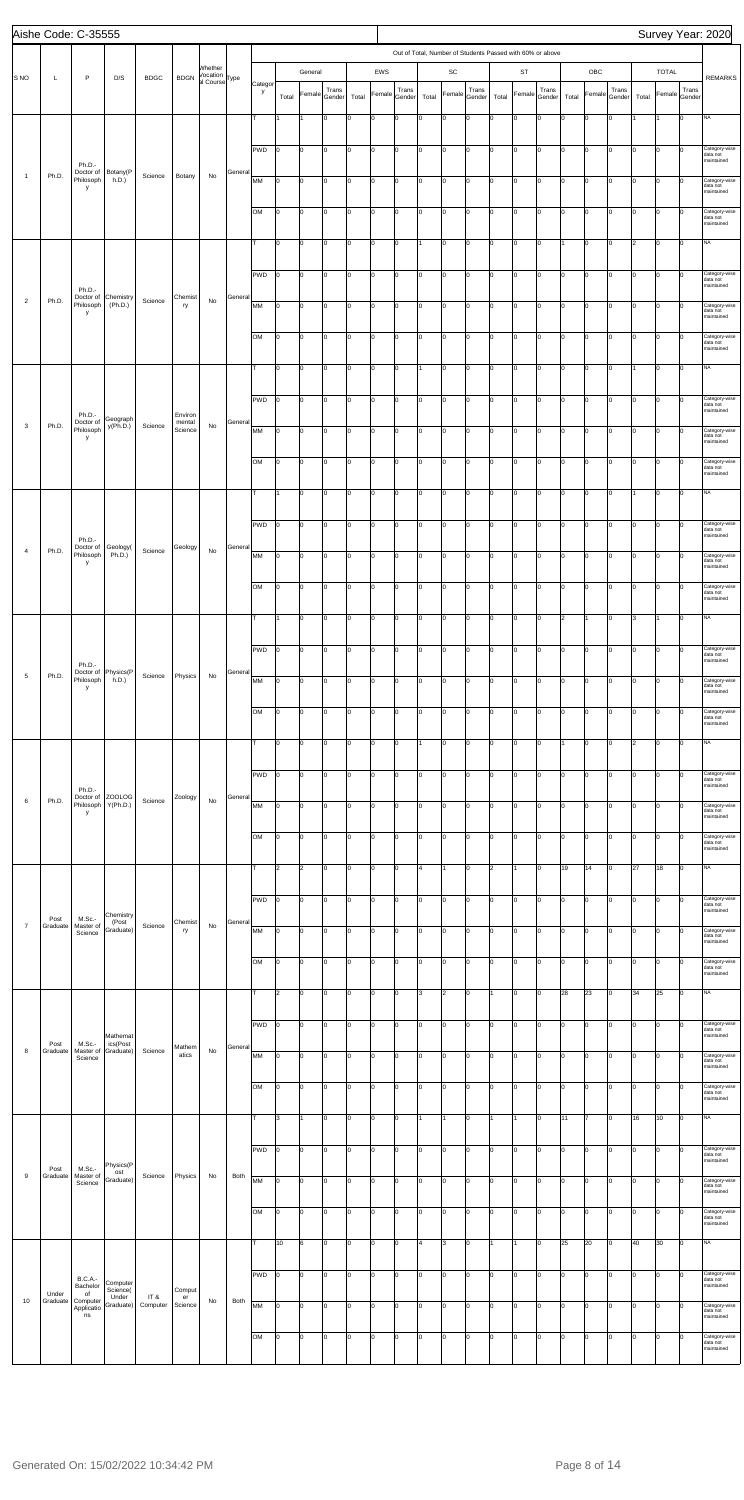|                 |              |                   | Aishe Code: C-35555              |                                |                                        |             |                                       |                     |                         |       |             |        |           |                                      |                        |       |                   |                            |       |                                                           |                           |       |                             |                     |               | Survey Year: 2020    |        |                                         |
|-----------------|--------------|-------------------|----------------------------------|--------------------------------|----------------------------------------|-------------|---------------------------------------|---------------------|-------------------------|-------|-------------|--------|-----------|--------------------------------------|------------------------|-------|-------------------|----------------------------|-------|-----------------------------------------------------------|---------------------------|-------|-----------------------------|---------------------|---------------|----------------------|--------|-----------------------------------------|
|                 |              |                   |                                  |                                |                                        |             |                                       |                     |                         |       |             |        |           |                                      |                        |       |                   |                            |       | Out of Total, Number of Students Passed with 60% or above |                           |       |                             |                     |               |                      |        |                                         |
|                 |              |                   |                                  |                                |                                        |             | Whether                               |                     |                         |       | General     |        |           | EWS                                  |                        |       | SC                |                            |       | ST                                                        |                           |       | OBC                         |                     |               | <b>TOTAL</b>         |        |                                         |
| S <sub>NO</sub> |              | L                 | $\mathsf{P}$                     | D/S                            | <b>BDGC</b>                            | <b>BDGN</b> | Vocation<br>al Course <sup>Type</sup> |                     | Categor                 |       |             | Trans  |           |                                      | Trans                  |       |                   | Trans                      |       |                                                           | Trans                     |       |                             | Trans               |               |                      | Trans  | <b>REMARKS</b>                          |
|                 |              |                   |                                  |                                |                                        |             |                                       |                     | y                       | Total | Female      | Gender | Total     | Female                               | Gender                 | Total | Female            | Gender                     | Total | Female                                                    | Gender                    | Total | Female                      | Gender              | Total         | Female               | Gender |                                         |
|                 |              |                   |                                  |                                |                                        |             |                                       |                     |                         | 2     | I٥          | ۱n     | 0         | 0                                    |                        |       |                   |                            |       |                                                           | Iо                        | 21    | 16                          | 0                   | 30            | 23<br>$\Omega$       | NA     |                                         |
|                 |              |                   |                                  |                                |                                        |             |                                       |                     |                         |       |             |        |           |                                      |                        |       |                   |                            |       |                                                           |                           |       |                             |                     |               |                      |        |                                         |
|                 |              |                   |                                  | Computer                       |                                        |             |                                       |                     | PWD<br>lo               | O     | I٥          | lo.    | 0         | $\overline{0}$                       |                        | lо    | 0                 | $\Omega$                   |       | $\Omega$                                                  | Iо<br>lо                  |       | $\mathbf 0$                 | $\Omega$            | 0             | O                    |        | Category-wise<br>data not               |
| 11              |              | Under<br>Graduate | <b>B.Sc.-</b><br>Bachelor        | Science(<br>Under              | Science                                | Science     | No                                    | Both                |                         |       |             |        |           |                                      |                        |       |                   |                            |       |                                                           |                           |       |                             |                     |               |                      |        | maintained                              |
|                 |              |                   | of Science                       | Graduate)                      |                                        |             |                                       |                     | <b>MM</b><br>Iо         | o     | Iо          | lo.    | 0         |                                      | 0                      | lо    | 0                 | Iо                         | Iо    | $\Omega$                                                  | Iо<br>lо                  |       | 0                           | I٥                  | 0             | I٥                   |        | Category-wise<br>data not<br>maintained |
|                 |              |                   |                                  |                                |                                        |             |                                       |                     |                         |       |             |        |           |                                      |                        |       |                   |                            |       |                                                           |                           |       |                             |                     |               |                      |        |                                         |
|                 |              |                   |                                  |                                |                                        |             |                                       |                     | OM<br>$\Omega$          | O     | I٥          | lo.    | 0         |                                      | 0                      | lо    | $\mathbf 0$       | lo.                        | l٥    | $\Omega$                                                  | Iо<br>lо                  |       | 0                           | 0                   | 0             | O                    |        | Category-wise<br>data not<br>maintained |
|                 |              |                   |                                  |                                |                                        |             |                                       |                     | 47                      | 33    | I٥          | ln.    | $\Omega$  | O                                    |                        | 35    | 30                | $\Omega$                   | 25    | 10                                                        | Iо                        | 189   | 117                         | Iо                  | 296           | 190<br>Iо            | NA     |                                         |
|                 |              |                   |                                  |                                |                                        |             |                                       |                     |                         |       |             |        |           |                                      |                        |       |                   |                            |       |                                                           |                           |       |                             |                     |               |                      |        |                                         |
|                 |              |                   |                                  |                                |                                        |             |                                       |                     | PWD<br>l٥               | l0    | lo.         | lo.    | 0         | l0                                   |                        | lo.   | O                 | lo.                        | Iо    | $\Omega$                                                  | I٥<br>Iо                  |       | $\overline{0}$              | Iо                  | $\Omega$      | I٥<br>$\Omega$       |        | Category-wise                           |
|                 |              | Under             | <b>B.Sc.-</b>                    | Science(                       |                                        |             |                                       |                     |                         |       |             |        |           |                                      |                        |       |                   |                            |       |                                                           |                           |       |                             |                     |               |                      |        | data not<br>maintained                  |
|                 | 12           | Graduate          | Bachelor<br>of Science Graduate) | Under                          | Science                                | Science     | No                                    | General             | MM<br>Iо                | o     | I٥          | lo.    | 0         | l0                                   |                        | Iо    | 0                 | lo.                        | I٥    | $\Omega$                                                  | Iо<br>Iо                  |       | 0                           | 0                   | o             | O                    |        | Category-wise<br>data not               |
|                 |              |                   |                                  |                                |                                        |             |                                       |                     |                         |       |             |        |           |                                      |                        |       |                   |                            |       |                                                           |                           |       |                             |                     |               |                      |        | maintaineo                              |
|                 |              |                   |                                  |                                |                                        |             |                                       |                     | OM<br>۱n                | lo    | Iо          | ln.    | $\Omega$  | $\Omega$                             |                        | 10    | 0                 | $\Omega$                   |       | O                                                         | I٥<br>I٥                  |       | 0                           |                     | $\Omega$      | lo                   |        | Category-wise<br>data not<br>maintained |
|                 |              |                   |                                  |                                |                                        |             |                                       |                     |                         |       |             |        |           |                                      |                        |       |                   |                            |       |                                                           |                           |       |                             |                     |               |                      |        |                                         |
|                 |              |                   |                                  |                                | Whether They Have Placement Cell:      |             |                                       |                     |                         |       |             |        |           |                                      |                        |       |                   |                            |       |                                                           |                           |       |                             |                     |               |                      |        |                                         |
|                 |              |                   | No Of Students Placed            |                                |                                        |             |                                       |                     | Median Salary Of Placed |       |             |        |           |                                      |                        |       |                   |                            |       | No Of Students Selected For Higher Studies                |                           |       |                             |                     |               |                      |        |                                         |
|                 |              |                   |                                  |                                |                                        |             |                                       |                     |                         |       |             |        |           |                                      |                        |       |                   |                            |       |                                                           |                           |       |                             |                     |               |                      |        |                                         |
| 12              |              |                   |                                  |                                |                                        | 240000      |                                       |                     |                         |       |             |        |           |                                      |                        | 125   |                   |                            |       |                                                           |                           |       |                             |                     |               |                      |        |                                         |
|                 |              |                   | Teaching Staff:                  |                                |                                        |             |                                       |                     |                         |       |             |        |           |                                      |                        |       |                   |                            |       |                                                           |                           |       |                             |                     |               |                      |        |                                         |
|                 |              |                   |                                  |                                |                                        |             |                                       |                     |                         |       |             |        |           |                                      |                        |       |                   |                            |       |                                                           |                           |       |                             | Year                |               |                      |        |                                         |
| S.N             | Country      | Passport          | Department                       | Name Of<br>The                 | Designation Gender DOB Category        |             |                                       | Social              | Religious<br>Communit   |       | Nature Of   |        | Selection |                                      | Date of<br>Joining     |       | Highest           | Additional/Elig<br>ibility |       | Broad<br>Discipline                                       | Broad<br>Discipline       |       | Whether<br><b>Vocationa</b> | Spent<br>:clusively | Job           | Date Of<br>Change In | Mobile |                                         |
| $\circ$         | Name         | Number            | Name                             | Employee                       |                                        |             |                                       |                     | v                       | PWD   | Appointment |        | Mode      | <b>DOJ</b>                           | Teaching<br>Profession |       | Qualificatio<br>n | Qualification              |       | Group<br>Category                                         | Group<br>Name             |       | Course                      | In Other<br>Than    | <b>Status</b> | Status               | No     | Email                                   |
|                 | <b>INDIA</b> | <b>NA</b>         | <b>BOTANY</b>                    | Dr S G                         | _ecturer                               |             | Femal 6/9/6 OBC                       |                     | Hindu                   | No    | Ad-hoc      |        | Direct    | 7/1/01                               | 7/1/01                 |       | Ph.D.             |                            |       | Science                                                   | Botany                    | No    |                             | 22                  | Contin        |                      | 888494 | ligade                                  |
|                 |              |                   |                                  | Ligade                         | (Senior<br>Scale)                      | e           | 12:0                                  |                     |                         |       |             |        |           | 12:00<br> AM                         | 12:00 AM               |       |                   |                            |       |                                                           |                           |       |                             |                     | ue            |                      | 7572   | @gmail<br>.com                          |
| $\overline{2}$  | <b>INDIA</b> | <b>NA</b>         | <b>BOTANY</b>                    | Mallikarju                     | Visiting                               | Male        | 6/1/9 OBC                             |                     | Hindu                   | No    | Visiting    |        | Direct    | 1/4/21                               | 1/4/21                 |       | Post              | <b>SLET</b>                |       | Science                                                   | Botany                    | No    |                             |                     | Contin        |                      |        | 971778 mallikar                         |
|                 |              |                   |                                  | n Chatter                      | Teacher                                |             | 12:0                                  |                     |                         |       |             |        |           | 12:00<br>AM                          | 12:00 AM               |       | Graduate          |                            |       |                                                           |                           |       |                             |                     | ue            |                      | 8648   | junchatt<br>er92@g                      |
|                 |              |                   |                                  |                                |                                        |             | m                                     |                     |                         |       |             |        |           |                                      |                        |       |                   |                            |       |                                                           |                           |       |                             |                     |               |                      |        |                                         |
| 3               | <b>INDIA</b> | <b>NA</b>         | <b>SCIENCE</b>                   | COMPUTE Archana<br>Siddanti    | Temporary<br>Teacher                   | e           | Femal 12/2<br>9/84<br>12:0            | General             | Hindu                   | No    | Temporary   |        | Direct    | 12/8/17<br>12:00<br>AM               | 12/8/17<br>12:00 AM    |       | Post<br>Graduate  |                            |       | Science                                                   | Science                   | No    |                             |                     | Contin<br>ue  |                      | 7614   | 974303 archan<br>asidhan<br>ti@gma      |
|                 |              |                   |                                  |                                |                                        |             |                                       |                     |                         |       |             |        |           |                                      |                        |       |                   |                            |       |                                                           |                           |       |                             |                     |               |                      |        | il.                                     |
|                 | 4 INDIA      | <b>NA</b>         |                                  |                                | COMPUTE Shreekant Temporary<br>Teacher | Male        | 6/12/ OBC<br>85                       |                     | Hindu                   | No    | Part-Time   |        | Direct    | 6/10/21<br>12:00                     | 6/10/21<br>12:00 AM    |       | Post<br>Graduate  | <b>NET</b>                 |       | IT &<br>Computer                                          | Computer No<br>Applicatio |       |                             |                     | Contin<br>ue  |                      | 4271   | 984474 shrikant<br>hiremat              |
|                 |              |                   | <b>SCIENCE</b>                   | Hiremath                       |                                        |             | 12:0                                  |                     |                         |       |             |        |           | AM                                   |                        |       |                   |                            |       |                                                           |                           |       |                             |                     |               |                      |        | h@gma                                   |
|                 | 5 INDIA      | <b>NA</b>         | <b>ELECTRO</b><br><b>NICS</b>    | Vinayak<br>Naik                | Temporary<br>Teacher                   | Male        | 6/12/SC<br>87                         |                     | Hindu                   | No    | Temporary   |        | Direct    | 6/6/12<br>12:00                      | 6/6/12<br>12:00 AM     |       | Post<br>Graduate  | <b>NET</b>                 |       | Science                                                   | Electronic No             |       |                             |                     | Contin<br>ue  |                      | 2448   | 990048 vinayak<br>naik687               |
|                 |              |                   |                                  |                                |                                        |             | 12:0                                  |                     |                         |       |             |        |           | AM                                   |                        |       |                   |                            |       |                                                           |                           |       |                             |                     |               |                      |        | @gmail                                  |
|                 | 6 INDIA      | <b>NA</b>         | <b>ELECTRO</b>                   |                                | Avinash B Temporary                    | Male        | 7/12/                                 | General             | Hindu                   | No    | Temporary   |        | Direct    | 6/12/19                              | 6/12/19                |       | Post              |                            |       | Science                                                   | Electronic No             |       |                             |                     | Contin        |                      |        | 735315 aveena                           |
|                 |              |                   | <b>NICS</b>                      | Kambale                        | Teacher                                |             | 93<br>12:0                            |                     |                         |       |             |        |           | 12:00<br>AM                          | 12:00 AM               |       | Graduate          |                            |       |                                                           |                           |       |                             |                     | ue            |                      | 8097   | sh218<br>@gmail                         |
|                 | 7 INDIA      | <b>NA</b>         | <b>ELECTRO</b>                   |                                | Poornima Temporary                     |             | Femal 11/1                            | ОВС                 | Hindu                   | No    | Temporary   |        | Direct    | 6/5/19                               | 6/5/19                 |       | Post              |                            |       | Science                                                   | Electronic No             |       |                             |                     | Contin        |                      |        | 797575 poo123                           |
|                 |              |                   | <b>NICS</b>                      | м<br>Kanteppa                  | Teacher                                | e           | 2/86<br>12:0                          |                     |                         |       |             |        |           | 12:00<br>AM                          | 12:00 AM               |       | Graduate          |                            |       |                                                           |                           |       |                             |                     | ue            |                      | 8288   | kantepp<br>agouda                       |
|                 |              | <b>NA</b>         |                                  | goudar                         | MATHEMA Dr Raju B Temporary            |             |                                       | OBC                 | Hindu                   |       |             |        |           |                                      | 6/14/18                |       |                   |                            |       |                                                           |                           |       |                             |                     |               |                      |        | r@                                      |
|                 | 8 INDIA      |                   | <b>TICS</b>                      | aver                           | Jummann Teacher                        | Male        | 7/31/<br>90<br>12:0                   |                     |                         | No    | Temporary   |        | Direct    | 6/14/18<br>12:00<br>AM               | 12:00 AM               |       | Ph.D.             |                            |       | Science                                                   | Science                   | No    |                             |                     | Contin<br>ue  |                      | 1767   | 916433 rajesh.r<br>bj065@<br>gmail.c    |
|                 |              |                   |                                  |                                |                                        |             |                                       |                     |                         |       |             |        |           |                                      |                        |       |                   |                            |       |                                                           |                           |       |                             |                     |               |                      |        | om                                      |
|                 | 9 INDIA      | <b>NA</b>         | MATHEMA Dr<br><b>TICS</b>        |                                | Temporary<br>Nafisaban Teacher         | е           | Femal 9/5/8 OBC                       |                     | Hindu                   | No    | Temporary   |        | Direct    | 7/11/18<br>12:00                     | 7/11/18<br>12:00 AM    |       | Ph.D.             |                            |       | Science                                                   | Science                   | No    |                             |                     | Contin<br>ue  |                      | 2338   | 807364 nk9964<br>23@gm                  |
|                 |              |                   |                                  | Kumbara                        |                                        |             | 12:0                                  |                     |                         |       |             |        |           | AM                                   |                        |       |                   |                            |       |                                                           |                           |       |                             |                     |               |                      |        | ail.com                                 |
|                 | 10 INDIA     | <b>NA</b>         | MATHEMA Dr<br><b>TICS</b>        | Pushpa                         | Temporary<br>Teacher                   | е           | Femal 2/17/<br>87                     | General             | Hindu                   | No    | Temporary   |        | Direct    | 6/4/18<br>12:00                      | 6/4/18<br>12:00 AM     |       | Ph.D.             |                            |       | Science                                                   | Science                   | No    |                             |                     | Contin<br>ue  |                      | 1784   | 962015 pushpa<br>nalwad                 |
|                 |              |                   |                                  | Nalawad                        |                                        |             | 12:0                                  |                     |                         |       |             |        |           | AM                                   |                        |       |                   |                            |       |                                                           |                           |       |                             |                     |               |                      |        | @gmail                                  |
|                 | 11 INDIA     | <b>NA</b>         | MATHEMA                          | Mr                             | Visiting                               | Male        | 1/16/ OBC                             |                     | Hindu                   | No    | Temporary   |        | Direct    | 8/20/20                              | 8/20/20                |       | Post              | <b>SLET</b>                |       | Science                                                   | Science                   | No    |                             |                     | Contin        |                      |        | 776002 ashoka                           |
|                 |              |                   | <b>TICS</b>                      |                                | Ashoka K Teacher                       |             | 91<br>12:0                            |                     |                         |       |             |        |           | 12:00<br>AM                          | 12:00 AM               |       | Graduate          |                            |       |                                                           |                           |       |                             |                     | ue            |                      | 7802   | gonal@<br>gmail.c<br>om                 |
|                 | 12 INDIA     | <b>NA</b>         | <b>ZOOLOGY</b>                   | Akkamah                        | Associate                              |             |                                       | Femal 1/1/6 General | Hindu                   | No    | Regular     |        | CAS       | 1/16/90 1/16/90                      |                        |       | Ph.D.             |                            |       | Science                                                   | Zoology                   | No    |                             |                     |               | Promo 9/1/21         | 809526 | umabell                                 |
|                 |              |                   |                                  | adevi<br>Satappa               | Professor                              | e           | 12:0                                  |                     |                         |       |             |        |           | 12:00<br>AM                          | 12:00 AM               |       |                   |                            |       |                                                           |                           |       |                             |                     | ted           | 12:00 AM 3303        |        | ad@gm<br>ail.com                        |
|                 | 13 INDIA     | <b>NA</b>         | COMPUTE Akshata                  | Bellad                         | Temporary                              |             | Femal 1/10/ OBC                       |                     | Hindu                   | No    | Part-Time   |        | Direct    | 7/12/17                              | 7/12/17                |       | Post              |                            |       | IT &                                                      | Computer No               |       |                             |                     | Contin        |                      |        | 886733 ankada                           |
|                 |              |                   | <b>SCIENCE</b>                   | Kadam                          | Teacher                                | е           | 89<br>12:0                            |                     |                         |       |             |        |           | 12:00<br>AM                          | 12:00 AM               |       | Graduate          |                            |       | Computer                                                  | Science                   |       |                             |                     | ue            |                      | 7836   | m10@g<br>mail.co                        |
|                 |              |                   |                                  |                                |                                        |             |                                       |                     |                         |       |             |        |           |                                      |                        |       |                   |                            |       |                                                           |                           |       |                             |                     |               |                      |        | m                                       |
|                 | 14 INDIA     | <b>NA</b>         | LOGY                             | MICROBIO Ambarish<br>S Sindagi | Temporary<br>Teacher                   | Male        | 8/30/ OBC<br>85                       |                     | Hindu                   | No    | Part-Time   |        | Direct    | 7/10/17<br>12:00                     | 7/10/17<br>12:00 AM    |       | Post<br>Graduate  |                            |       | Medical<br>Science                                        | Microbiolo No<br>gy       |       |                             |                     | Contin<br>ue  |                      | 3977   | 805042 ambaris<br>himb.s                |
|                 |              |                   |                                  |                                |                                        |             | 12:0                                  |                     |                         |       |             |        |           | AM                                   |                        |       |                   |                            |       |                                                           |                           |       |                             |                     |               |                      |        | @gmail                                  |
|                 | 15 INDIA     | <b>NA</b>         | <b>BCA</b>                       | Ambika<br>Dhane                | Assistant<br>Professor                 | е           | Femal 6/1/7 SC                        |                     | Hindu                   | No    | Regular     |        | Direct    | 11/19/0 11/19/08<br>8 12:00 12:00 AM |                        |       | M.Phil            |                            |       | IT&<br>Computer                                           | Computer No<br>Science    |       |                             |                     | Contin<br>ue  |                      | 9265   | 948151 ambika<br>dhane                  |
|                 |              |                   |                                  |                                |                                        |             | 12:0                                  |                     |                         |       |             |        |           | AM                                   |                        |       |                   |                            |       |                                                           |                           |       |                             |                     |               |                      |        | @gmail                                  |
|                 | 16 INDIA     | <b>NA</b>         | <b>CHEMIST</b><br>RY             | Aminabha<br>vi Vidya           | Associate<br>Professor                 | e           |                                       | Femal 7/4/6 General | Hindu                   | No    | Regular     |        | Direct    | 7/1/97<br>12:00                      | 7/1/97<br>12:00 AM     |       | Ph.D.             |                            |       | Science                                                   | Chemistry No              |       |                             |                     | Contin<br>ue  |                      | 4873   | 973157 vidyaaa<br>minabh                |
|                 |              |                   |                                  |                                |                                        |             | 12:0                                  |                     |                         |       |             |        |           | AM                                   |                        |       |                   |                            |       |                                                           |                           |       |                             |                     |               |                      |        | avi@g<br>mai                            |
|                 | 17 INDIA     | <b>NA</b>         | <b>BCA</b>                       | Saswihalli                     | Anupama Temporary<br>Teacher           |             | Femal 3/23/                           | General             | Hindu                   | No    | Regular     |        | Direct    | 7/3/13<br>12:00                      | 7/3/13<br>12:00 AM     |       | Post<br>Graduate  |                            |       | IT &<br>Computer                                          | Computer No<br>Applicatio |       |                             |                     | Contin<br>ue  |                      | 2720   | 821751 anupa<br>ma.032                  |

|    |              |           |                                 | Saswihalli   Teacher              |                                    | le.         | 184<br>12:0              |                     |           |            |           |               | 12:00<br>lam            | 12:00 AM            | Graduate         | Computer                             | Applicatio                                         |           | lue          | 12720                   | ma.032<br>3@gma                     |
|----|--------------|-----------|---------------------------------|-----------------------------------|------------------------------------|-------------|--------------------------|---------------------|-----------|------------|-----------|---------------|-------------------------|---------------------|------------------|--------------------------------------|----------------------------------------------------|-----------|--------------|-------------------------|-------------------------------------|
| 18 | <b>INDIA</b> | <b>NA</b> | ZOOLOGY Anusha                  | Aradhya<br><b>BM</b>              | Temporary<br>Teacher               | Femal       | 10/2 OBC<br>6/91<br>12:0 |                     | Hindu     | lNo.       | Part-Time | Direct        | 7/10/17<br>12:00<br>AM  | 7/13/15<br>12:00 AM | Post<br>Graduate | <b>Science</b>                       | Zoology                                            | <b>No</b> | Contin<br>ue | 903633<br>6335          | anusha<br>aradhy<br>a@gma           |
|    | 19 INDIA     | <b>NA</b> | <b>BCA</b>                      | Asma<br>Jamadar                   | Temporary<br>Teacher               | Femal<br>l۵ | 11/1/ OBC<br>88<br>12:0  |                     | Muslim    | lNo.       | Regular   | Direct        | 6/11/17<br>12:00<br>lam | 6/11/17<br>12:00 AM | Post<br>Graduate | IT&<br>Computer                      | Computer <sup>No</sup><br>Applicatio               |           | Contin<br>ue | 805059 asmaja<br>2493   | madar1<br>@rediff<br>mai            |
| 20 | <b>INDIA</b> | <b>NA</b> | COMPUTE Hooli<br><b>SCIENCE</b> | Kavita<br>Krishna                 | Temporary<br>Teacher               | Femal       | l6<br>12:0               | 7/5/7 General       | Hindu     | lNo.       | Part-Time | <b>Direct</b> | 7/12/12<br>12:00<br>lam | 7/12/12<br>12:00 AM | Post<br>Graduate | IT&<br>Computer                      | Computer No<br>Science                             |           | Contin<br>ue | 988023<br>6876          | kavitah<br>ooli@g<br>mail.co<br>m   |
| 21 | <b>INDIA</b> | <b>NA</b> | <b>BOTANY</b>                   | DorDr.is<br>Myrtle<br>Singh       | Associate<br>Professor             | Femal       | 65<br>12:0               | 3/21/ General       | Christian | lNo.       | Regular   | CAS           | 7/1/97<br>12:00<br>lam  | 12/1/95<br>12:00 AM | Ph.D.            | Science                              | Botany                                             | <b>No</b> | Contin<br>ue | 988033<br>3290          | dorissin<br>gh@gm<br>ail.com        |
| 22 | <b>INDIA</b> | <b>NA</b> | <b>BOTANY</b>                   | Dr.Basav<br>araj<br>Giriyapp      | Associate<br>Professor             | Male        | 12:0                     | 8/3/5 General       | Hindu     | lNo.       | Regular   | CAS           | 7/6/89<br>12:00<br>lam  | 7/6/89<br>12:00 AM  | Ph.D.            | <b>Science</b>                       | Botany                                             | No        | Contin<br>ue | 944874<br>6912          | bsgiriya<br>ppanav<br>ar@gm<br>ail. |
| 23 | <b>INDIA</b> | <b>NA</b> | <b>PHYSICS</b>                  | Dr Blaise<br>Lobo                 | Associate<br>Professor             | Male        | 5/22/<br>72<br>12:0      | General             | Christian | <b>INo</b> | Regular   | CAS           | 2/1/99<br>12:00<br>AM   | 2/1/99<br>12:00 AM  | Ph.D.            | Science                              | Physics                                            | <b>No</b> | Contin<br>ue | 98441<br>5087           | blaise.l<br>obo@g<br>mail.co<br>m   |
| 24 | <b>INDIA</b> | <b>NA</b> | <b>BOTANY</b>                   | Dr.Chand<br><b>G</b> Patil        | Associate<br>Irashekhar IProfessor | Male        | 70<br>12:0               | 7/20/ General Hindu |           | lNo.       | Regular   | CAS           | 7/1/97<br>12:00<br>AM   | 7/1/97<br>12:00 AM  | Ph.D.            | Science                              | Botany                                             | No        | Contin<br>ue | 984400 patil.cg<br>1157 | 1970@<br>gmail.                     |
| 25 | <b>INDIA</b> | <b>NA</b> | <b>No</b><br>Departmen          | Dr<br>Channap<br>pa F<br>Mulimani | Principal                          | Male        | 7/20/ SC<br>58<br>12:0   |                     | Hindu     | lNo.       | Regular   | CAS           | 6/17/85<br>12:00<br>AM  | 6/17/85<br>12:00 AM | Ph.D.            | Criminology<br>& Forensic<br>Science | Criminolo No<br>gy &<br>Forensic<br><b>Science</b> |           | Contin<br>ue | 984525<br>2705          | principa<br>.kscd@<br>gmail.        |

Generated On: 15/02/2022 10:34:42 PM each of the control of the Page 9 of 14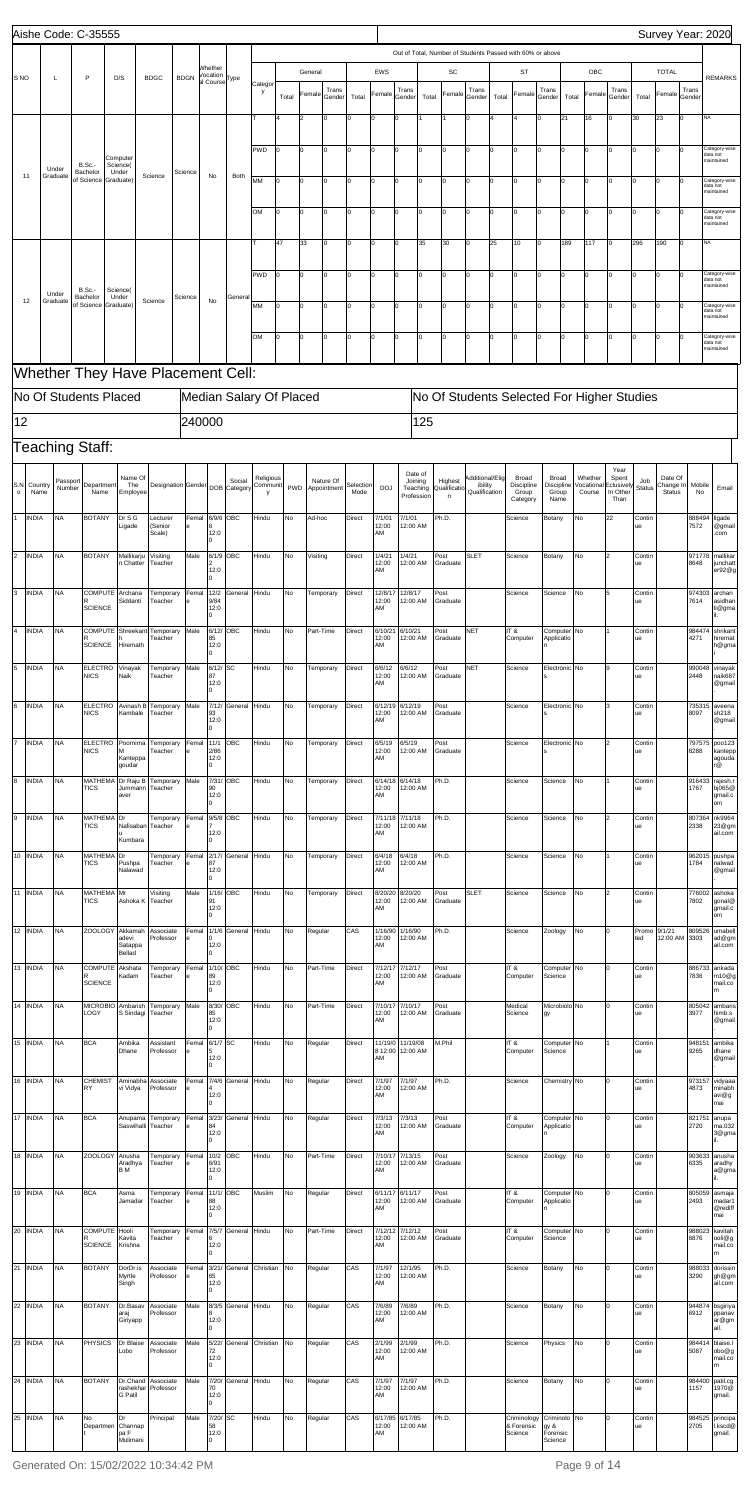|                |                 |                    | Aishe Code: C-35555                                     |                                      |                                                                   |            |                                 |                |                |    |                                           |                   |                        |                                              |                              |                                             |                                          |                                             |                                 |                                                |                      | Survey Year: 2020              |                       |                                          |
|----------------|-----------------|--------------------|---------------------------------------------------------|--------------------------------------|-------------------------------------------------------------------|------------|---------------------------------|----------------|----------------|----|-------------------------------------------|-------------------|------------------------|----------------------------------------------|------------------------------|---------------------------------------------|------------------------------------------|---------------------------------------------|---------------------------------|------------------------------------------------|----------------------|--------------------------------|-----------------------|------------------------------------------|
| S.N<br>$\circ$ | Country<br>Name | Passport<br>Number | Department<br>Name                                      | Name Of<br>The<br>Employee           | Designation Gender DOB Category                                   |            |                                 | Social         | Religious<br>V |    | Nature Of<br>Communit   PWD   Appointment | Selection<br>Mode | <b>DOJ</b>             | Date of<br>Joining<br>Teaching<br>Profession | Highest<br>Qualificatio<br>n | Additional/Elig<br>ibility<br>Qualification | Broad<br>Discipline<br>Group<br>Category | Broad<br>Discipline<br>Group<br>Name        | Whether<br>Vocational<br>Course | Year<br>Spent<br>clusively<br>In Other<br>Than | Job<br><b>Status</b> | Date Of<br>Change In<br>Status | Mobile<br>No          | Email                                    |
| 26             | <b>INDIA</b>    | <b>NA</b>          | <b>PHYSICS</b>                                          | Dr.Geeta<br>Chavan                   | Assistant<br>Professor                                            | Femal<br>e | 12/1<br>0/81<br>12:0<br>l0      | SC             | Hindu          | No | Regular                                   | Direct            | 9/2/11<br>12:00<br>AM  | 9/2/11<br>12:00 AM                           | Ph.D.                        |                                             | Science                                  | Physics                                     | No                              |                                                | Contir<br>ue         |                                | 916431<br>1244        | geetach<br>avan1<br>@gmail               |
| 27             | <b>INDIA</b>    | <b>NA</b>          | GEOGRAP Dr. G.N.<br>HY                                  | Kummur                               | Associate<br>Professor                                            | Male       | 4/1/6<br>12:0                   | ST             | Hindu          | No | Regular                                   | CAS               | 3/18/03<br>12:00<br>AM | 3/18/03<br>12:00 AM                          | Ph.D.                        |                                             | Social<br>Science                        | Geograph No                                 |                                 | I٥                                             | Contir<br>ue         |                                | 886150<br>2460        | gnkum<br>mur <sub>27</sub><br>@yaho      |
| 28             | <b>INDIA</b>    | <b>NA</b>          | <b>PHYSICS</b>                                          | Dr.Gurub<br>asavaraj<br>H Malimat    | Associate<br>Professor                                            | Male       | l0<br>5/25/<br>67<br>12:0<br>l0 | General Hindu  |                | No | Regular                                   | CAS               | 3/11/96<br>12:00<br>AM | 3/11/96<br>12:00 AM                          | Ph.D.                        |                                             | Science                                  | Physics                                     | No                              |                                                | Contir<br>ue         |                                | 984478<br>1468        | o.com<br>gurukco<br>@gmail<br>.com       |
| 29             | <b>INDIA</b>    | <b>NA</b>          | <b>GEOLOGY</b>                                          | Dr.<br>Jagadish<br>Gudagur           | Associate<br>Professor                                            | Male       | 2/1/6<br>16<br>12:0<br>l0       | General        | Hindu          | No | Regular                                   | CAS               | 3/11/96<br>12:00<br>AM | 3/11/96<br>12:00 AM                          | Ph.D.                        |                                             | Science                                  | Geology                                     | No                              | I٥                                             | Contir<br>ue         |                                | 944876<br>0054        | ljagadis<br>hgeo@<br>gmail.c<br>om       |
| 30             | <b>INDIA</b>    | <b>NA</b>          | <b>CHEMIST</b><br>RY                                    | Dr<br>Katagi                         | Assistant<br>Kariyappa Professor                                  | Male       | 5/22/<br>69<br>12:0             | OBC            | Hindu          | No | Regular                                   | Direct            | 1/13/12<br>12:00<br>AM | 3/22/08<br>12:00 AM                          | Ph.D.                        |                                             | Science                                  | Chemistry No                                |                                 |                                                | Contir<br>ue         |                                | 991624<br>8809        | kskatag<br>i@gmai<br>.com                |
| 31             | <b>INDIA</b>    | <b>NA</b>          | <b>BOTANY</b>                                           | Dr.K<br>Kotresha                     | Associate<br>Professor                                            | Male       | l0<br>7/22/<br>65<br>12:0<br>l0 | General        | Hindu          | No | Regular                                   | CAS               | 7/1/97<br>12:00<br>AM  | 7/1/97<br>12:00 AM                           | Ph.D.                        |                                             | Science                                  | Botany                                      | No                              |                                                | Contir<br>ue         |                                | 944989<br>7532        | kotresh<br>_sk@y<br>ahoo.co              |
| 32             | <b>INDIA</b>    | <b>NA</b>          | <b>BOTANY</b>                                           | Dr.K P<br>Kolkar                     | Associate<br>Professor                                            | Male       | 10/2<br>1/68<br>12:0<br>l0      | SC             | Hindu          | No | Regular                                   | CAS               | 7/23/97<br>12:00<br>AM | 7/23/97<br>12:00 AM                          | Ph.D.                        |                                             | Science                                  | Botany                                      | No                              |                                                | Contir<br>ue         |                                | 998609<br>6876        | kpkolka<br>Lkcd@<br>rediffm<br>ail.      |
| 33             | <b>INDIA</b>    | <b>NA</b>          | MICROBIO <sup>Dr</sup><br>LOGY                          | Manohar<br>Pattar                    | Temporary<br>Teacher                                              | Male       | 7/17/<br>78<br>12:0<br>l0       | OBC            | Hindu          | No | Part-Time                                 | Direct            | 7/10/1<br>12:00<br>AM  | 7/10/17<br>12:00 AM                          | Ph.D.                        |                                             | Medical<br>Science                       | Microbiolo <sup>No</sup><br>gy              |                                 |                                                | Contir<br>ue         |                                | 805024<br>1217        | pgman<br>ohar@g<br>mail.co<br>m.         |
|                | 34 INDIA        | <b>NA</b>          | <b>BOTANY</b>                                           | Dr.Nagab<br>hushan<br>Harihar        | Temporary<br>Teacher                                              | Male       | 5/4/8<br>I٥<br>12:0<br>l0       | OBC            | Hindu          | No | Regular                                   | Direct            | 7/12/17<br>12:00<br>AM | 7/12/17<br>12:00 AM                          | Ph.D.                        |                                             | Science                                  | Botany                                      | No                              |                                                | Contir<br>ue         |                                | 998652<br>1240        | shnaga<br>bhusha<br>n@gma                |
|                | 35 INDIA        | <b>NA</b>          | <b>CHEMIST</b><br>RY                                    | Dr<br>Rajappa<br>S. K.               | Assistant<br>Professor                                            | Male       | 2/8/7<br>12:0<br>l0             | ST             | Hindu          | No | Regular                                   | Direct            | 3/5/12<br>12:00<br>AM  | 3/5/12<br>12:00 AM                           | Ph.D.                        |                                             | Science                                  | Chemistry No                                |                                 |                                                | Contir<br>ue         |                                | 962062<br>6968        | drrajap<br>pask@<br>gmail.c<br>om        |
| 36             | <b>INDIA</b>    | <b>NA</b>          | <b>PHYSICS</b>                                          | Dr.Reshm<br>a A<br>Nesargi           | Assistant<br>Professor                                            | Femal      | 7/11/<br>79<br>12:0<br>l0       | General Muslim |                | No | Regular                                   | Direct            | 10/21/1<br>AM          | 1/22/08<br>1 12:00 12:00 AM                  | Ph.D.                        |                                             | Science                                  | Physics                                     | No                              |                                                | Contir<br>ue         |                                | 991626<br>5737        | reshma<br>nesargi.<br>@gma               |
| 37             | <b>INDIA</b>    | <b>NA</b>          | <b>GEOLOGY</b>                                          | Dr.<br>Shivanan<br>d Chougal         | Associate<br>Professor                                            | Male       | 6/1/6<br>12:0<br>l0             | General        | Hindu          | No | Regular                                   | CAS               | 7/6/94<br>12:00<br>AM  | 7/25/87<br>12:00 AM                          | Ph.D.                        |                                             | Science                                  | Geology                                     | No                              |                                                | Contir<br>ue         |                                | 948112<br>4212        | shivana<br>ndc166<br>1@gma               |
| 38             | <b>INDIA</b>    | <b>NA</b>          | <b>CHEMIST</b><br><b>RY</b>                             | Dr. S.P.<br>Masti                    | Associate<br>Professor                                            | Femal      | 6/5/7<br>16<br>12:0<br>l0       | SC             | Hindu          | No | Regular                                   | Direct            | 1/20/12<br>12:00<br>AM | 1/20/12<br>12:00 AM                          | Ph.D.                        |                                             | Science                                  | Chemistry No                                |                                 |                                                | Contir<br>ue         |                                | 998055<br>6298        | dr.sara<br>swatim<br>asti@y<br>ah        |
|                | 39 INDIA        | <b>NA</b>          | GEOGRAP Dr. S.S.<br>HY                                  | ur                                   | Associate Male<br>Motebenn Professor                              |            | 8/5/6 ST<br>8<br>12:0<br>l0     |                | Hindu          | No | Regular                                   | CAS               | 12:00<br>AM            | 7/31/97 7/31/97<br>12:00 AM                  | Ph.D.                        | <b>SLET</b>                                 | Social<br>Science                        | Geograph                                    |                                 |                                                | Contir<br>ue         |                                | 974034 siddum<br>1975 | oteben<br>nur@ya<br>ho                   |
| 40             | <b>INDIA</b>    | <b>NA</b>          | GEOGRAP Dr.<br>HY                                       | Basayya                              | Associate<br>Veeramm Professor                                    | Femal      | 7/22/<br>69<br>12:0<br>l0       | General        | Hindu          | No | Regular                                   | CAS               | 2/1/99<br>12:00<br>AM  | 7/1/97<br>12:00 AM                           | Ph.D.                        | <b>SLET</b>                                 | Social<br>Science                        | Geograph No                                 |                                 | I٥                                             | Contir<br>ue         |                                | 944996<br>7423        | viramm<br>a.savira<br>math               |
|                | 41 INDIA        | <b>NA</b>          | <b>ZOOLOGY</b>                                          | Harsha D<br>Neelgund                 | Assistant<br>Professor                                            | Male       | 10/3<br>1/82<br>12:0<br>l0      | ОВС            | Hindu          | No | Regular                                   | Direct            | 12:00<br>AM            | 1/13/12 1/13/12<br>12:00 AM                  | M.Phil                       |                                             | Science                                  | Zoology                                     | No                              |                                                | Contin<br>ue         |                                | 948072<br>5261        | harsha<br>d.neelg<br>und@g               |
| 42             | <b>INDIA</b>    | <b>NA</b>          | CRIMNOL<br>OGY &<br>FORENSIC Laxmanra<br><b>SCIENCE</b> | Jagadees<br>$\Omega$                 | Associate<br>Professor                                            | Male       | 7/31/<br>61<br>12:0<br>l0       | SC             | Hindu          | No | Regular                                   | CAS               | 8/1/89<br>12:00<br>AM  | 8/1/89<br>12:00 AM                           | Ph.D.                        |                                             | Criminology<br>& Forensic<br>Science     | Criminolo No<br>gy &<br>Forensic<br>Science |                                 |                                                | Contir<br>ue         |                                | 944834<br>1835        | drjagad<br>eeshkal<br>yan@g<br>mai       |
|                | 43 INDIA        | <b>NA</b>          | <b>CHEMIST</b><br>RY                                    | Jayalaksh<br>mi<br>Kamaiah           | Assistant<br>Professor                                            | Femal<br>e | 6/18/<br>76<br>12:0<br>l0       | OBC            | Hindu          | No | Regular                                   | Direct            | AM                     | 12/31/1 12/31/11<br>1 12:00 12:00 AM         | Ph.D.                        |                                             | Science                                  | Chemistry No                                |                                 |                                                | Contin<br>ue         |                                | 974207<br>9633        | jayathe<br>ertha_x<br>rdlab@<br>yah      |
|                | 44 INDIA        | <b>NA</b>          | <b>CHEMIST</b><br>RY                                    | Kotresh<br>Obelanna<br>var           | Associate<br>Professor                                            | Male       | 6/1/6<br>12:0<br>l0             | General        | Hindu          | No | Regular                                   | Direct            | 7/4/97<br>12:00<br>AM  | 7/4/97<br>12:00 AM                           | Ph.D.                        |                                             | Science                                  | Chemistry No                                |                                 |                                                | Contir<br>ue         |                                | 944883<br>8665        | kotresh<br>obelanr<br>avar               |
|                | 45 INDIA        | <b>NA</b>          | <b>GEOGRAP</b><br>HY                                    | Lokappa<br>Thavarep<br>pa Nayak      | Associate<br>Professor                                            | Male       | 6/1/6 SC<br>12:0<br>l0          |                | Hindu          | No | Regular                                   | CAS               | 7/24/97<br>12:00<br>AM | 7/24/97<br>12:00 AM                          | Ph.D.                        | <b>SLET</b>                                 | Social<br>Science                        | Geograph No                                 |                                 |                                                | Contin<br>ue         |                                | 944874<br>6967        | lokeshn<br>ayak_t<br>@yaho<br>o.in       |
| 46             | <b>INDIA</b>    | <b>NA</b>          | <b>ZOOLOGY</b>                                          | Mangala<br>Nayak                     | Associate<br>Professor                                            | Femal      | 3/28/<br>60<br>12:0<br>l0       | General Hindu  |                | No | Regular                                   | CAS               | 7/10/97<br>12:00<br>AM | 7/10/97<br>12:00 AM                          | Ph.D.                        |                                             | Science                                  | Zoology                                     | No                              |                                                | Contir<br>ue         |                                | 948029<br>5842        | nayakm<br>s16@g<br>mail.co<br>m          |
|                | 47 INDIA        | <b>NA</b>          | <b>CHEMIST</b><br>RY                                    | Manjali<br>Salunke                   | Associate<br>Professor                                            | Femal      | 9/5/6<br>16<br>12:0<br>l0       | General        | Hindu          | No | Regular                                   | Direct            | 8/7/89<br>12:00<br>AM  | 8/7/89<br>12:00 AM                           | Ph.D.                        |                                             | Science                                  | Chemistry No                                |                                 |                                                | Contin<br>ue         |                                | 944886<br>1528        | mssalu<br>nke@g<br>mail.co<br>m          |
| 48             | <b>INDIA</b>    | <b>NA</b>          | <b>ZOOLOGY</b>                                          | Manjunat<br>h Belif                  | Visiting<br>Teacher                                               | Male       | 7/26/<br>90<br>12:0<br>l0       | SC             | Hindu          | No | Part-Time                                 | Direct            | 7/10/1<br>12:00<br>AM  | 7/10/17<br>12:00 AM                          | Post<br>Graduate             |                                             | Science                                  | Zoology                                     | No                              |                                                | Contir<br>ue         |                                | 988694<br>3104        | manjub<br>elif26.m<br>b@g                |
| 49             | <b>INDIA</b>    | <b>NA</b>          | <b>BCA</b>                                              | Nagaraja<br>s                        | Assistant<br>Professor                                            | Male       | 5/25/<br>72<br>12:0<br>l0       | General Hindu  |                | No | Regular                                   | Direct            | 7/4/08<br>12:00<br>AM  | 7/4/08<br>12:00 AM                           | Ph.D.                        |                                             | IT&<br>Computer                          | Computer No<br>Applicatio                   |                                 | I٥                                             | Contin<br>ue         |                                | 988623<br>5402        | nagaraj<br>as27@<br>yahoo.c<br>om        |
| 50             | <b>INDIA</b>    | <b>NA</b>          | <b>BCA</b>                                              | Nagaraj<br>Malipatil                 | Temporary<br>Teacher                                              | Male       | 5/1/8<br>12:0<br>l0             | OBC            | Hindu          | No | Regular                                   | Direct            | 7/1/08<br>12:00<br>AM  | 7/1/08<br>12:00 AM                           | Post<br>Graduate             |                                             | IT&<br>Computer                          | Computer No<br>Applicatio                   |                                 | l٥                                             | Contir<br>ue         |                                | 997270<br>9306        | malipati<br>l.nm@g<br>mail.              |
|                | 51 INDIA        | <b>NA</b>          | <b>ZOOLOGY</b>                                          | Pyatimani Teacher                    | Naveen S Temporary                                                | Male       | 11/1<br>3/94<br>12:0<br>l0      | ОВС            | Hindu          | No | Part-Time                                 | Direct            | 7/10/17<br>12:00<br>AM | 7/10/17<br>12:00 AM                          | Post<br>Graduate             |                                             | Science                                  | Zoology                                     | No                              |                                                | Contin<br>ue         |                                | 990120<br>8045        | naveen<br>pyatima<br>ni9901<br>@g        |
| 52             | <b>INDIA</b>    | <b>NA</b>          | <b>ZOOLOGY</b>                                          | Neetha<br>Nageshra Teacher<br>o Kari | Temporary                                                         | Femal      | 1/4/7<br>ıз<br>12:0<br>l0       | General Hindu  |                | No | Part-Time                                 | Direct            | 7/10/1<br>12:00<br>AM  | 7/10/17<br>12:00 AM                          | Ph.D.                        | <b>SLET</b>                                 | Science                                  | Zoology                                     | No                              |                                                | Contir<br>ue         |                                | 948120<br>9601        | neetaka<br>ri@gma<br>il.com              |
|                | 53 INDIA        | <b>NA</b>          | <b>ZOOLOGY</b>                                          | Netravati<br>Ganamuk<br>hi           | Visiting<br>Teacher                                               | Femal<br>e | 2/27/<br>92<br>12:0<br>l0       | General Hindu  |                | No | Part-Time                                 | Direct            | 7/10/1<br>12:00<br>AM  | 7/10/17<br>12:00 AM                          | Post<br>Graduate             |                                             | Science                                  | Zoology                                     | No                              |                                                | Contir<br>ue         |                                | 984550<br>7993        | netlagk<br>@gmail<br>.com                |
|                | 54 INDIA        | N <sub>A</sub>     |                                                         | J.M                                  | PHYSICS Nirupama Assistant Femal 7/14/ General Hindu<br>Professor | le         | 72<br>12:0<br>lo.               |                |                | No | Regular                                   | Direct            | 12:00<br>AM            | 8/3/11 1/22/97<br>12:00 AM                   | M.Phil                       |                                             | Science                                  | Physics                                     |                                 |                                                | Contin<br>ue         |                                | 944959 nirupa<br>0654 | majm@<br>gmail.c<br>om                   |
|                | 55 INDIA        | <b>NA</b>          | ELECTRO Pradeep<br><b>NICS</b>                          | Bhandare Teacher                     | Temporary                                                         | Male       | 10/2<br>5/86<br>12:0<br>l0      | ОВС            | Hindu          | No | Part-Time                                 | Direct            | 7/12/17<br>12:00<br>AM | 7/12/17<br>12:00 AM                          | Post<br>Graduate             | <b>NET</b>                                  | Science                                  | Electronic No                               |                                 |                                                | Contir<br>ue         |                                | 996473 paddu.<br>8153 | mbhan<br>dare@g<br>mail.                 |
|                | 56 INDIA        | <b>NA</b>          | <b>PHYSICS</b>                                          | Prof. Jyoti Assistant<br>ni          | Doddama Professor                                                 | Femal      | 6/24/<br>80<br>12:0<br>lo.      | General Hindu  |                | No | Regular                                   | Direct            | 9/28/11<br>12:00<br>AM | 9/28/11<br>12:00 AM                          | M.Phil                       |                                             | Science                                  | Physics                                     | No                              | lо                                             | Contin<br>ue         |                                | 888009<br>5099        | jyotimk<br>1@gma<br>il.com               |
|                | 57 INDIA        | <b>NA</b>          | <b>PHYSICS</b>                                          | Prof. M.<br>R.<br>Ranganat           | Associate<br>Professor                                            | Male       | 1/12/<br>71<br>12:0<br>l0       | General Hindu  |                | No | Regular                                   | CAS               | 7/1/97<br>12:00<br>AM  | 7/1/97<br>12:00 AM                           | M.Phil                       | <b>SLET</b>                                 | Science                                  | Physics                                     | No                              |                                                | Contir<br>ue         |                                | 948168<br>6179        | mannek<br>ote@g<br>mail.co<br>m          |
|                | 58 INDIA        | <b>NA</b>          | <b>GEOLOGY</b>                                          | Rajendrak<br>umar<br>Budihal         | Associate<br>Professor                                            | Male       | 12/2<br>8/64<br>12:0<br>l0      | SC             | Hindu          | No | Regular                                   | CAS               | AM                     | 11/23/9 11/23/98<br>8 12:00 12:00 AM         | Post<br>Graduate             |                                             | Science                                  | Geology                                     | No                              | lо                                             | Contin<br>ue         |                                | 4251                  | 876233 rybudih<br>al@gm<br>ail.com       |
|                | 59 INDIA        | <b>NA</b>          | <b>CHEMIST</b><br><b>RY</b>                             | Rajesh<br>kar                        | Assistant<br>Kalkhamb Professor                                   | Male       | 12/3<br>1/79<br>12:0<br>l0      | General Hindu  |                | No | Regular                                   | Direct            | 9/22/11<br>12:00<br>AM | 9/22/11<br>12:00 AM                          | Ph.D.                        |                                             | Science                                  | Chemistry No                                |                                 |                                                | Contir<br>ue         |                                | 990283<br>1760        | rgkalkh<br>ambkar<br>@gmail              |
|                | 60 INDIA        | <b>NA</b>          | ZOOLOGY Rajeshwa                                        | ri D.<br>Sanakal                     | Assistant<br>Professor                                            | Femal      | 1/22/<br>67<br>12:0<br>l0       | General Hindu  |                | No | Regular                                   | Direct            | 7/29/11<br>12:00<br>AM | 7/29/11<br>12:00 AM                          | Ph.D.                        | PG Diploma Science                          |                                          | Zoology                                     | No                              | lо                                             | Contin<br>ue         |                                | 4550                  | 895176 sanakal<br>raju@g<br>mail.co<br>m |
|                | 61 INDIA        | <b>NA</b>          | COMPUTE Rashmi<br><b>SCIENCE</b>                        | Patil                                | Temporary<br>Teacher                                              | Femal      | 11/3<br>0/94<br>12:0<br>l0      | General Hindu  |                | No | Regular                                   | Direct            | 7/2/18<br>12:00<br>AM  | 7/2/18<br>12:00 AM                           | Post<br>Graduate             |                                             | IT &<br>Computer                         | Computer No<br>Science                      |                                 | Iо                                             | Contir<br>ue         |                                | 720462<br>0439        | rashmis<br>n21@g<br>mail.co<br>m         |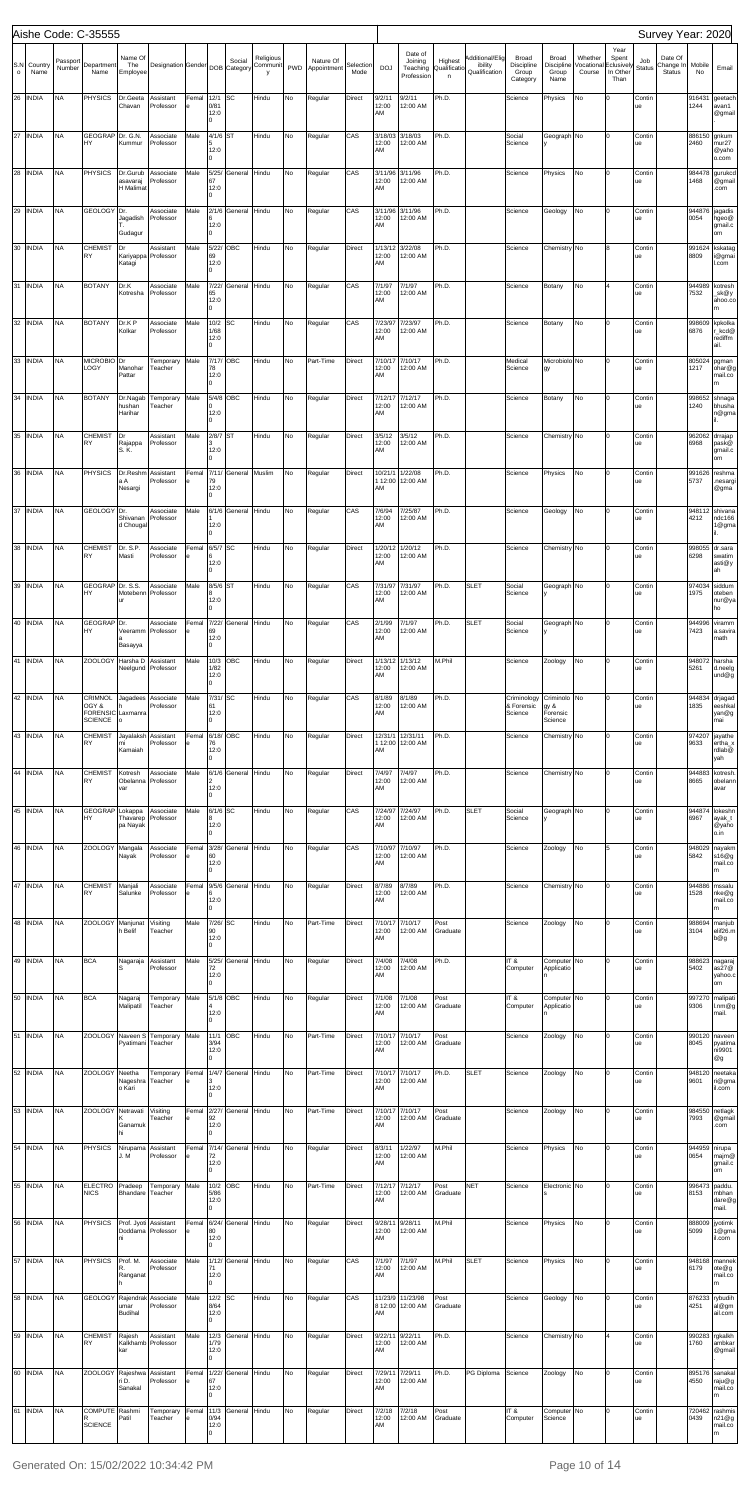|                     |                 |                    | Aishe Code: C-35555                             |                                    |                                                |             |                                 |                     |           |    |                          |                   |                               |                                              |                                         |                                             |                                          |                                      |                                 |                                                |                        | Survey Year: 2020                     |                |                                               |
|---------------------|-----------------|--------------------|-------------------------------------------------|------------------------------------|------------------------------------------------|-------------|---------------------------------|---------------------|-----------|----|--------------------------|-------------------|-------------------------------|----------------------------------------------|-----------------------------------------|---------------------------------------------|------------------------------------------|--------------------------------------|---------------------------------|------------------------------------------------|------------------------|---------------------------------------|----------------|-----------------------------------------------|
| S.N<br>$\mathsf{o}$ | Country<br>Name | Passport<br>Number | Department<br>Name                              | Name Of<br>The<br>Employee         | Designation Gender DOB Category Communit PWD   |             |                                 | Social              | Religious |    | Nature Of<br>Appointment | Selection<br>Mode | <b>DOJ</b>                    | Date of<br>Joining<br>Teaching<br>Profession | Highest<br>Qualificatio<br>$\mathsf{n}$ | Additional/Elig<br>ibility<br>Qualification | Broad<br>Discipline<br>Group<br>Category | Broad<br>Discipline<br>Group<br>Name | Whether<br>/ocational<br>Course | Year<br>Spent<br>clusively<br>In Other<br>Than | Job<br><b>Status</b>   | Date Of<br>Change In<br><b>Status</b> | Mobile<br>No   | Email                                         |
| 62                  | <b>INDIA</b>    | <b>NA</b>          | <b>ZOOLOGY</b>                                  | Reema S<br>Bailey                  | Temporary<br>Teacher                           | Femal       | 10/8/<br>85<br>12:0             | General Christian   |           | No | Part-Time                | Direct            | 7/9/18<br>12:00<br>AM         | 6/10/09<br>12:00 AM                          | Post<br>Graduate                        |                                             | Science                                  | Zoology                              | No                              | lo                                             | Contir<br>ue           |                                       | 988098<br>6989 | reemab<br>ailey@<br>gmail.c                   |
| 63                  | <b>INDIA</b>    | <b>NA</b>          | <b>BCA</b>                                      | Rekha<br>wasan                     | Temporary<br>Teacher                           | Femal       | l0<br>5/30/<br>84<br>12:0<br>l0 | General Hindu       |           | No | Regular                  | Direct            | 12/8/14<br>12:00<br>AM        | 12/8/14<br>12:00 AM                          | Post<br>Graduate                        |                                             | Science                                  | Electronic No                        |                                 | Iо                                             | Contir<br>ue           |                                       | 996459<br>2868 | om<br>rekha.n<br>aganur<br>@gmail             |
| 64                  | <b>INDIA</b>    | <b>NA</b>          | <b>INDUSTRI</b><br>AL<br><b>FISHERIE</b><br>S   | Sameer<br>G. Chebbi                | Temporary<br>Teacher                           | Male        | 7/17/<br>79<br>12:0<br>l0       | General Hindu       |           | No | Part-Time                | Direct            | 7/2/15<br>12:00<br>AM         | 7/2/15<br>12:00 AM                           | Ph.D.                                   |                                             | Fisheries<br>Science                     | Fisheries<br>Science                 | No                              | I٥                                             | Contir<br>ue           |                                       | 879212<br>1027 | chebbis<br>ameer <sub>2</sub><br>007@g<br>mai |
| 65                  | <b>INDIA</b>    | <b>NA</b>          | <b>GENETICS</b>                                 | Shafa<br>Contracto                 | Temporary<br>Teacher                           | Femal       | 2/11/<br>84<br>12:0<br>l0       | General Muslim      |           | No | Part-Time                | Direct            | 7/12/1<br>12:00<br>AM         | 7/12/17<br>12:00 AM                          | Post<br>Graduate                        |                                             | Science                                  | Genetics                             | No                              | I٥                                             | Contir<br>ue           |                                       | 962015<br>3414 | shafa.c<br>ontract<br>or@gm<br>ail.           |
| 66                  | <b>INDIA</b>    | <b>NA</b>          | BIOTECHN Shailaja<br><b>OLOGY</b>               | M.                                 | Temporary<br>Teacher                           | Femal       | 1/15/<br>67<br>12:0<br>l0       | General Hindu       |           | No | Part-Time                | Direct            | 7/12/17<br>12:00<br>AM        | 7/12/17<br>12:00 AM                          | M.Phil                                  | <b>SLET</b>                                 | Medical<br>Science                       | Bio-<br>Technolo<br>gy               | No                              | I٥                                             | Contir<br>ue           |                                       | 948058<br>0639 | shailaja<br>ganapa<br>thi@gm<br>ail.          |
| 67                  | <b>INDIA</b>    | <b>NA</b>          | COMPUTE Shilpa<br><b>SCIENCE</b>                | Bage                               | Temporary<br>Teacher                           | Femal       | 5/20/<br>85<br>12:0<br>l0       | General Hindu       |           | No | Part-Time                | Direct            | 7/12/1<br>12:00<br>AM         | 7/12/17<br>12:00 AM                          | Post<br>Graduate                        |                                             | IT&<br>Computer                          | Computer <sup>No</sup><br>Science    |                                 | lо                                             | Contir<br>ue           |                                       | 962010<br>4889 | bageshi<br>lpa3@g<br>mail.co<br>m             |
| 68                  | <b>INDIA</b>    | <b>NA</b>          | <b>BCA</b>                                      | Shivaleel<br>a Betageri            | Temporary<br>Teacher                           | Femal       | 6/23/<br>93<br>12:0<br>l0       | ОВС                 | Hindu     | No | Regular                  | Direct            | 8/4/19<br>12:00<br>AM         | 8/4/19<br>12:00 AM                           | Post<br>Graduate                        | <b>SLET</b>                                 | IT&<br>Computer                          | Computer No<br>Applicatio            |                                 | l٥                                             | New<br>Appoir<br>tment |                                       | 948185<br>4431 | shivale<br>ela.beta<br>geri@g<br>m            |
| 69                  | <b>INDIA</b>    | <b>NA</b>          | <b>CHEMIST</b><br>RY                            | Shreedha<br>Dhumwad                | Associate<br>Professor                         | Male        | 8/12/<br>65<br>12:0<br>l0       | General Hindu       |           | No | Regular                  | Direct            | 7/1/97<br>12:00<br>AM         | 7/1/97<br>12:00 AM                           | Ph.D.                                   |                                             | Science                                  | Chemistry No                         |                                 |                                                | Contir<br>ue           |                                       | 944918<br>8294 | dhumw<br>adsd@<br>gmail.c<br>om               |
| 70                  | <b>INDIA</b>    | <b>NA</b>          | <b>BCA</b>                                      | i B                                | Shreenidh Temporary<br>Teacher                 | Male        | 1/29/<br>93<br>12:0<br>l0       | General Hindu       |           | No | Regular                  | Direct            | 7/11/18<br>12:00<br><b>AM</b> | 7/11/18<br>12:00 AM                          | Post<br>Graduate                        |                                             | IT&<br>Computer                          | Computer No<br>Applicatio            |                                 | l٥                                             | Contir<br>ue           |                                       | 808886<br>0050 | shreevi<br>har@g<br>mail.co<br>m              |
| 71                  | <b>INDIA</b>    | <b>NA</b>          | <b>BCA</b>                                      | Shri<br>Rajashek<br>har<br>Baraker | Assistant<br>Professor                         | Male        | 7/20/<br>86<br>12:0<br>I٥       | ST                  | Hindu     | No | Regular                  | Direct            | 2/28/14<br>12:00<br>AM        | 2/28/14<br>12:00 AM                          | Post<br>Graduate                        | <b>NET</b>                                  | IT&<br>Computer                          | Computer No<br>Science               |                                 | Iо                                             | Contir<br>ue           |                                       | 959006<br>1642 | rajshek<br>har.bar<br>aker@g<br>m             |
| 72                  | <b>INDIA</b>    | <b>NA</b>          | <b>GEOLOGY</b>                                  | Manjunat<br>ha                     | Associate<br>Professor                         | Male        | 6/1/6 ST<br>12:0<br>l0          |                     | Hindu     | No | Regular                  | CAS               | 12:00<br><b>AM</b>            | 11/6/98 11/6/98<br>12:00 AM                  | Ph.D.                                   |                                             | Science                                  | Geology                              | No                              | I٥                                             | Contir<br>ue           |                                       | 944968<br>2560 | manjun<br>athas29<br>@yaho<br>o.in            |
| 73                  | <b>INDIA</b>    | <b>NA</b>          | <b>BCA</b>                                      | Smt.<br>Kalpana<br>Dalwai          | Assistant<br>Professor                         | Femal       | 7/18/<br>85<br>12:0<br>I٥       | OBC                 | Hindu     | No | Regular                  | Direct            | 3/1/14<br>12:00<br>AM         | 3/1/14<br>12:00 AM                           | Post<br>Graduate                        | <b>NET</b>                                  | IT&<br>Computer                          | Computer <sup>No</sup><br>Science    |                                 | Iо                                             | Contir<br>ue           |                                       | 953599<br>7526 | sayhi2k<br>alpana<br>@gmail                   |
|                     | 74 INDIA        | <b>NA</b>          | <b>BCA</b>                                      | Smt.<br>Lalitha R.<br>Naik         | Assistant<br>Professor                         | Femal       | 6/1/6 SC<br>12:0<br>l0          |                     | Hindu     | No | Regular                  | Direct            | 7/28/08<br>12:00<br>AM        | 7/28/08<br>12:00 AM                          | M.Phil                                  |                                             | IT&<br>Computer                          | Computer No<br>Applicatio            |                                 | lо                                             | Contir<br>ue           |                                       | 959106<br>7502 | naikrlali<br>tha@g<br>mail.co<br>m            |
|                     | 75 INDIA        | <b>NA</b>          | <b>ZOOLOGY</b>                                  | S. S.<br>ede                       | Assistant<br>Mangalaw Professor                | Male        | 8<br>12:0<br>l0.                | 4/1/6 General Hindu |           |    | Regular                  | Direct            | 9/6/11<br>12:00<br>AM         | 6/16/96<br>12:00 AM                          | Post<br>Graduate                        | SLET                                        | Science                                  | Zoology                              |                                 |                                                | Contin<br>ue           |                                       | 974162<br>1010 | mangal<br>awedes<br>s@gma                     |
|                     | 76 INDIA        | <b>NA</b>          | <b>CHEMIST</b><br>RY                            | Suresh<br>Tuwar                    | Associate<br>Professor                         | Male        | 5/18/<br>64<br>12:0<br>l0       | General Hindu       |           | No | Regular                  | Direct            | 7/3/97<br>12:00<br>AM         | 8/6/93<br>12:00 AM                           | Ph.D.                                   |                                             | Science                                  | Chemistry No                         |                                 | lо                                             | Contin<br>ue           |                                       | 944979<br>6557 | sm.tuw<br>ar@gm<br>ail.com                    |
|                     | 77 INDIA        | <b>NA</b>          | <b>OLOGY</b>                                    | Adiveppa Teacher                   | BIOTECHN Vantamuri Temporary                   | Male        | 1/9/8 ST<br>12:0<br>l0          |                     | Hindu     | No | Part-Time                | Direct            | 7/12/17<br>12:00<br>AM        | 7/12/17<br>12:00 AM                          | Ph.D.                                   | <b>SLET</b>                                 | Medical<br>Science                       | Bio-<br>Technolo<br>gy               | No                              | Iо                                             | Contin<br>ue           |                                       | 959170<br>3052 | adivepp<br>a79@g<br>mail.co<br>m              |
|                     | 78 INDIA        | <b>NA</b>          | BIOTECHN Vidya<br>OLOGY                         | Holeyann Teacher<br>avar           | Temporary                                      | Femal<br>le | 2/8/8<br>12:0<br>l0             | General Hindu       |           | No | Part-Time                | Direct            | AM                            | 12/11/1 12/11/17<br>7 12:00 12:00 AM         | M.Phil                                  |                                             | Medical<br>Science                       | Bio-<br>Technolo<br>gy               | No                              | I٥                                             | Contir<br>ue           |                                       | 991650<br>3444 | vidya.g<br>hali@g<br>mail.co<br>m             |
|                     | 79 INDIA        | <b>NA</b>          | MICROBIO Mithila<br>LOGY                        | Kini                               | Temporary<br>Teacher                           | Femal<br>le | 7/18/<br>91<br>12:0<br>l0.      | OBC                 | Hindu     | No | Part-Time                | Direct            | 7/10/17<br>12:00<br>AM        | 7/10/17<br>12:00 AM                          | Post<br>Graduate                        |                                             | Medical<br>Science                       | Microbiolo No<br>gy                  |                                 | I٥                                             | Contin<br>ue           |                                       | 901941<br>9311 | mithilak<br>ini21@<br>gmail.c<br>om           |
| 80                  | <b>INDIA</b>    | <b>NA</b>          | <b>BOTANY</b>                                   | Veena<br>Rokhade                   | Temporary<br>Teacher                           | Femal       | 3/27/<br>89<br>12:0<br>l0       | OBC                 | Muslim    | No | Regular                  | Direct            | 7/12/17<br>12:00<br>AM        | 7/12/17<br>12:00 AM                          | Post<br>Graduate                        | <b>SLET</b>                                 | Science                                  | Botany                               | No                              | I٥                                             | Contin<br>ue           |                                       | 814790<br>6129 | veena1<br>234rok<br>hade@<br>gmai             |
|                     | 81 INDIA        | <b>NA</b>          | MATHEMA Uma C<br><b>TICS</b>                    | Sogi                               | Visiting<br>Teacher                            | Femal<br>le | 7/18/<br>85<br>12:0<br>l0.      | OBC                 | Hindu     | No | Temporary                | Direct            | 12:00<br>AM                   | 10/2/20 10/2/20<br>12:00 AM                  | Post<br>Graduate                        |                                             | Science                                  | Mathemat No<br>ics                   |                                 | I٥                                             | Contin<br>ue           |                                       | 984523<br>6584 | umasog<br>i@gmai<br>l.com                     |
|                     | 82 INDIA        | <b>NA</b>          | <b>PHYSICS</b>                                  | Shrusti S<br>Devanga<br>math       | Temporary<br>Teacher                           | Femal<br>le | 7/12/<br>91<br>12:0<br>l0       | General Hindu       |           | No | Temporary                | Direct            | 7/6/18<br>12:00<br>AM         | 7/6/18<br>12:00 AM                           | Post<br>Graduate                        | <b>SLET</b>                                 | Science                                  | Physics                              | No                              | I٥                                             | Contin<br>ue           |                                       | 741133<br>6945 | shrustis<br>djnv@g<br>mail.co<br>m            |
|                     | 83 INDIA        | <b>NA</b>          | <b>PHYSICS</b>                                  | ouda G<br>Madagou<br>nd            | Ninganag Temporary<br>Teacher                  | Male        | 6/1/9 SC<br>12:0<br>l0.         |                     | Hindu     | No | Temporary                | Direct            | 12:00<br>AM                   | 1/15/22 1/15/20<br>12:00 AM                  | Post<br>Graduate                        | <b>SLET</b>                                 | Science                                  | Physics                              | No                              | I٥                                             | Contin<br>ue           |                                       | 991654<br>2524 | ningana<br>gouda1<br>996@g<br>mai             |
|                     | 84 INDIA        | <b>NA</b>          | <b>PHYSICS</b>                                  | Afrin<br>Menasina Teacher<br>kai   | Temporary                                      | Femal       | 10/2<br>6/94<br>12:0<br>l0      | General Hindu       |           | No | Temporary                | Direct            | 7/10/19<br>12:00<br>AM        | 7/10/19<br>12:00 AM                          | Post<br>Graduate                        |                                             | Science                                  | Physics                              | No                              | I٥                                             | Contin<br>ue           |                                       | 809505<br>6136 | afrin19<br>94km@<br>gmail.c<br>om             |
|                     | 85 INDIA        | <b>NA</b>          | <b>PHYSICS</b>                                  | Shweta<br>Makanap Teacher<br>ur    | Temporary                                      | Femal       | 11/1<br>0/92<br>12:0<br>l0      | General Hindu       |           | No | Temporary                | Direct            | 12:00<br>AM                   | 7/12/18 7/12/18<br>12:00 AM                  | Post<br>Graduate                        | <b>SLET</b>                                 | Science                                  | Physics                              | No                              | I٥                                             | Contin<br>ue           |                                       | 978907<br>8811 | shweta<br>makana<br>pur92@<br>gmai            |
|                     | 86 INDIA        | <b>NA</b>          | <b>PHYSICS</b>                                  | Byatigar                           | Meghana Temporary<br>Teacher                   | Femal<br>le | 8/31/<br>96<br>12:0<br>l0       | General Hindu       |           | No | Temporary                | Direct            | 9/28/20<br>12:00<br>AM        | 9/28/20<br>12:00 AM                          | Post<br>Graduate                        |                                             | Science                                  | Physics                              | No                              |                                                | Contin<br>ue           |                                       | 636140<br>5460 | megha<br>nabytig<br>ar@gm<br>ail.             |
|                     | 87 INDIA        | <b>NA</b>          | <b>PHYSICS</b>                                  | h C<br>Yadav                       | Ranganat Temporary<br>Teacher                  | Male        | 7/23/<br>90<br>12:0<br>l0       | General Hindu       |           | No | Temporary                | Direct            | 8/1/19<br>12:00<br>AM         | 8/1/19<br>12:00 AM                           | Post<br>Graduate                        |                                             | Science                                  | Physics                              | No                              | I٥                                             | Contin<br>ue           |                                       | 702282<br>6023 | rangan<br>athyada<br>v23@g<br>mail.           |
|                     | 88 INDIA        | <b>NA</b>          | <b>PHYSICS</b>                                  | Manjunat<br>Charanti<br>math       | Temporary<br>Teacher                           | Male        | 11/1/<br>90<br>12:0<br>ln.      | General Hindu       |           | No | Temporary                | Direct            | 8/1/15<br>12:00<br>AM         | 8/1/15<br>12:00 AM                           | Post<br>Graduate                        | <b>SLET</b>                                 | Science                                  | Physics                              | No                              |                                                | Contin<br>ue           |                                       | 963208<br>8114 | manjun<br>athchar<br>antimat                  |
|                     | 89 INDIA        | <b>NA</b>          | <b>BCA</b>                                      | Arunapra<br>ba                     | Visiting<br>Teacher                            | Femal       | 7/18/ OBC<br>88<br>12:0<br>lo.  |                     | Hindu     | No | Visiting                 | Direct            | 7/6/17<br>12:00<br>AM         | 7/6/17<br>12:00 AM                           | Post<br>Graduate                        |                                             | Science                                  | Science                              | No                              | l2                                             | Contin<br>ue           |                                       | 709011<br>2250 | arunapr<br>aba@g<br>mail.co<br>m              |
|                     | 90 INDIA        | <b>NA</b>          | INDUSTRI Chitra B<br>AL<br><b>FISHERIE</b><br>s | Sunkad                             | Temporary Femal 7/23/ General Hindu<br>Teacher | le.         | 89<br>12:0<br>l0.               |                     |           | No | Part-Time                | Direct            | 12:00<br>AM                   | 7/10/17 7/10/17<br>12:00 AM Graduate         | Post                                    |                                             | Fisheries<br>Science                     | Fisheries<br>Science                 | No                              |                                                | Contin<br>ue           |                                       | 944856<br>4216 | kushisu<br>nkad@<br>yahoo.i                   |
|                     | 91 INDIA        | <b>NA</b>          | CHEMIST<br>RY                                   | DR<br>Krishna<br>Naik              | Temporary<br>Teacher                           | Male        | 4/29/<br>86<br>12:0<br>l0       | General Hindu       |           | No | Temporary                | Direct            | 7/3/17<br>12:00<br>AM         | 7/3/17<br>12:00 AM                           | Ph.D.                                   |                                             | Science                                  | Chemistry No                         |                                 | 2                                              | Contin<br>ue           |                                       | 948187<br>0550 | krishna<br>naik.ku<br>d@gma                   |
|                     | 92 INDIA        | <b>NA</b>          | <b>CHEMIST</b><br>RY                            | Dr<br>Naveen<br>Gokavi             | Temporary<br>Teacher                           | Male        | 2/3/8<br>12:0<br>l0.            | General Hindu       |           | No | Temporary                | Direct            | 7/3/17<br>12:00<br>AM         | 7/3/17<br>12:00 AM                           | Ph.D.                                   |                                             | Science                                  | Chemistry No                         |                                 | $\overline{2}$                                 | Contin<br>ue           |                                       | 5761           | 997206 nvngok<br>avi@g<br>mail.co<br>m        |
|                     | 93 INDIA        | <b>NA</b>          | <b>CHEMIST</b><br>RY                            | Dr<br>Sumitra<br>Mangasuli         | Temporary<br>Teacher                           | Femal<br>e  | 6/15/ SC<br>90<br>12:0<br>l0    |                     | Hindu     | No | Temporary                | Direct            | AM                            | 11/12/1 11/12/18<br>8 12:00 12:00 AM         | Ph.D.                                   |                                             | Science                                  | Chemistry No                         |                                 | lо                                             | Contin<br>ue           |                                       | 831064<br>8252 | sumam<br>angasul<br>i1818@<br>lg.             |
|                     | 94 INDIA        | <b>NA</b>          | <b>CHEMIST</b><br>RY                            | Smt<br>Renuka<br>Naik              | Temporary<br>Teacher                           | Femal<br>e  | 1/26/<br>77<br>12:0<br>l0.      | OBC                 | Hindu     | No | Temporary                | Direct            | 12:00<br>AM                   | 7/12/06 7/12/06<br>12:00 AM                  | M.Phil                                  |                                             | Science                                  | Chemistry No                         |                                 | 4                                              | Contin<br>ue           |                                       | 3218           | 998675 renuorg<br>9@gma<br>il.com             |
|                     | 95 INDIA        | <b>NA</b>          | CHEMIST<br>RY                                   | Dr Amar<br>Durganna Teacher<br>var | Temporary                                      | Male        | 4/2/8 OBC<br>12:0<br>l0         |                     | Hindu     | No | Temporary                | Direct            | 7/5/17<br>12:00<br>AM         | 7/5/17<br>12:00 AM                           | Ph.D.                                   |                                             | Science                                  | Chemistry No                         |                                 | 2                                              | Contin<br>ue           |                                       | 8677           | 874785 amar.d<br>urgann<br>avar@g<br>mai      |
|                     | 96 INDIA        | <b>NA</b>          | CHEMIST<br>RY                                   | Somagon Teacher                    | Dr Shilpa Temporary                            | Femal       | 7/22/<br>89<br>12:0<br>l0.      | OBC                 | Hindu     | No | Temporary                | Direct            | 12:00<br>AM                   | 2/20/14 2/20/14<br>12:00 AM                  | Ph.D.                                   |                                             | Science                                  | Chemistry No                         |                                 | l2                                             | Contin<br>ue           |                                       | 1538           | 636147 shilpas<br>omago<br>nda@g<br>mail.     |
|                     | 97 INDIA        | <b>NA</b>          | CHEMIST<br>RY                                   | Doddama Teacher                    | Dr Radha Temporary                             | Femal       | 5/28/<br>88<br>12:0<br>o        | OBC                 | Hindu     | No | Temporary                | Direct            | 9/4/19<br>12:00<br>AM         | 9/4/19<br>12:00 AM                           | Ph.D.                                   |                                             | Science                                  | Chemistry No                         |                                 | 2                                              | Contin<br>ue           |                                       | 779511<br>3707 | radhad<br>oddam<br>ani@g<br>mail.             |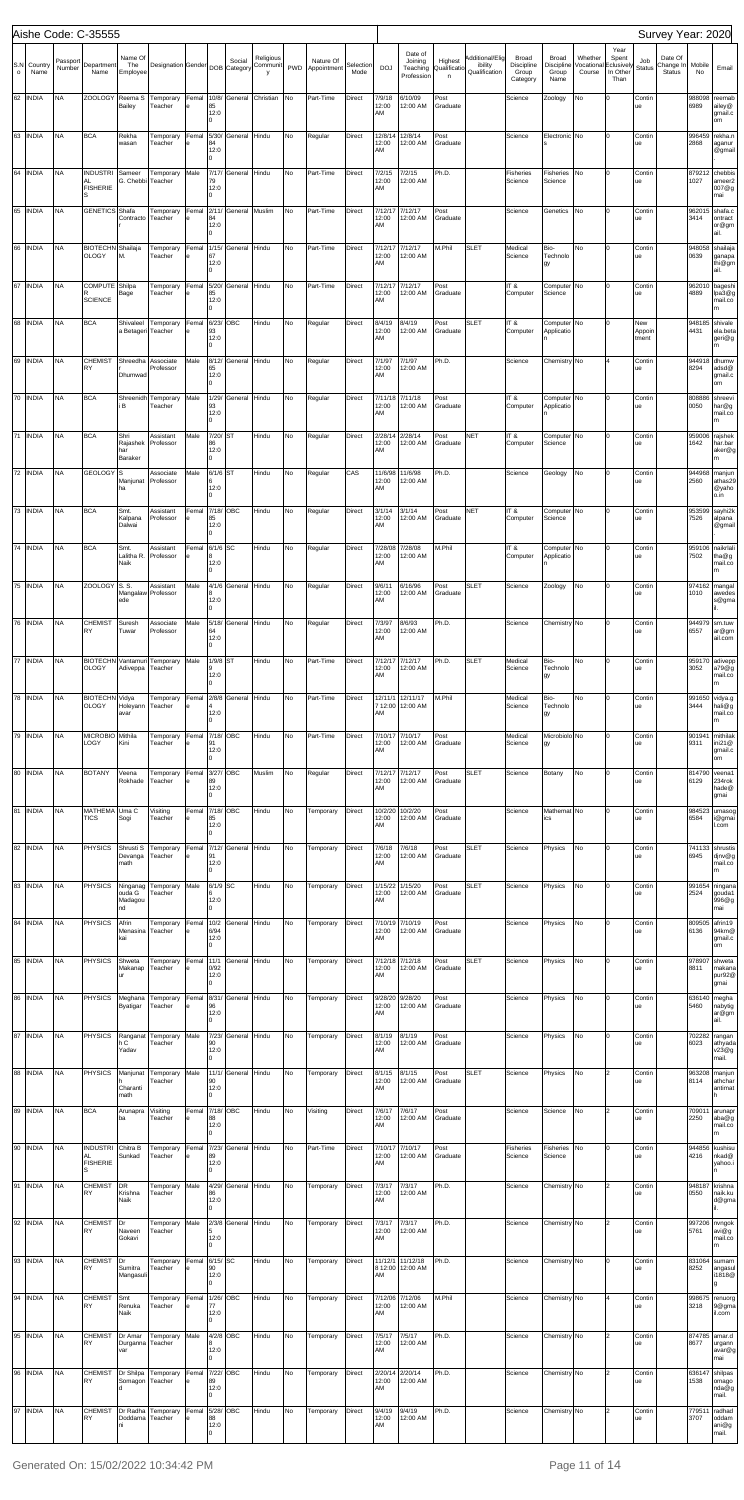|                      |                  |                     | Aishe Code: C-35555                                                |                                    |                                              |         |                      |                     |            |             |                          |                |                        |                                      |                            |                            |                                                   |                                             |                      |                            |                  | Survey Year: 2020    |                |                                       |
|----------------------|------------------|---------------------|--------------------------------------------------------------------|------------------------------------|----------------------------------------------|---------|----------------------|---------------------|------------|-------------|--------------------------|----------------|------------------------|--------------------------------------|----------------------------|----------------------------|---------------------------------------------------|---------------------------------------------|----------------------|----------------------------|------------------|----------------------|----------------|---------------------------------------|
|                      | S.N Country      | Passport            | Department                                                         | Name Of<br>The                     | Designation Gender DOB Category Communit PWD |         |                      | Social              | Religious  |             | Nature Of                | Selection      |                        | Date of<br>Joining                   | Highest                    | Additional/Elig<br>ibility | Broad<br>Discipline                               | Broad<br><b>Discipline</b>                  | Whether<br>Vocationa | Year<br>Spent<br>clusively | Job              | Date Of<br>Change In | Mobile         |                                       |
| $\circ$              | Name<br>98 INDIA | Number<br><b>NA</b> | Name<br><b>CHEMIST</b>                                             | Employee<br>Dr                     | Temporary                                    | Femal   | 4/11/ OBC            |                     | y<br>Hindu | No          | Appointment<br>Temporary | Mode<br>Direct | <b>DOJ</b><br>7/11/17  | Teaching<br>Profession<br>7/11/17    | Qualificatio<br>n<br>Ph.D. | Qualification              | Group<br>Category<br>Science                      | Group<br>Name<br>Chemistry No               | Course               | In Other<br>Than           | Status<br>Contin | Status               | No<br>812393   | Email<br>manjula                      |
|                      |                  |                     | <b>RY</b>                                                          | Manjula<br>Patil                   | Teacher                                      |         | 77<br>12:0           |                     |            |             |                          |                | 12:00<br>AM            | 12:00 AM                             |                            |                            |                                                   |                                             |                      |                            | ue               |                      | 1771           | chem@<br>gmail.c<br>om                |
|                      | 99 INDIA         | <b>NA</b>           | <b>BOTANY</b>                                                      | Ms Komal<br>R C                    | Temporary<br>Teacher                         | Femal   | 12:0                 | 2/4/9 OBC           | Hindu      | No          | Temporary                | Direct         | 7/15/18<br>12:00<br>AM | 7/15/18<br>12:00 AM                  | Post<br>Graduate           |                            | Science                                           | Botany                                      | No                   |                            | Contin<br>ue     |                      | 974013<br>7034 | komalc<br>handra<br>kude81<br>@g      |
| 0                    | 10 INDIA         | NA                  | <b>BOTANY</b>                                                      | Dr<br>Pushpa K Teacher<br>Kavatagi | Temporary                                    | Femal   | 85<br>12:0           | 3/21/ OBC           | Hindu      | No          | Temporary                | Direct         | 7/1/15<br>12:00<br>AM  | 7/1/15<br>12:00 AM                   | Ph.D.                      |                            | Science                                           | Botany                                      | No                   |                            | Contin<br>ue     |                      | 994528<br>4265 | puspak.<br>k2@gm<br>ail.              |
|                      | 10 INDIA         | <b>NA</b>           | <b>BOTANY</b>                                                      | Smt<br>Sudha <sub>S</sub>          | Temporary<br>Teacher                         | Femal   | 66<br>12:0           | 7/18/ OBC           | Hindu      | No          | Temporary                | Direct         | 9/5/19<br>12:00<br>AM  | 9/5/19<br>12:00 AM                   | Post<br>Graduate           | Certificate                | Science                                           | Botany                                      | No                   |                            | Contin<br>ue     |                      | 636057<br>4229 | sudhahi<br>remath<br>08@gm<br>ail.    |
| $\overline{2}$       | 10 INDIA         | NA                  | <b>BOTANY</b>                                                      | Mr<br>Akshay<br>Patil              | Temporary<br>Teacher                         | Male    | 95<br>12:0           | 6/13/ OBC           | Hindu      | No          | Temporary                | Direct         | 10/7/20<br>12:00<br>AM | 10/7/20<br>12:00 AM                  | Post<br>Graduate           | <b>SLET</b>                | Science                                           | Botany                                      | No                   | 2                          | Contin<br>ue     |                      | 911359<br>4968 | akshay<br>ap09@<br>gmail.c<br>om      |
| 3                    | 10 INDIA         | <b>NA</b>           | GEOGRAP Dr D S<br>HY                                               | Narayank                           | Temporary<br>Teacher                         | Male    | 12:0<br><sup>n</sup> | 6/1/7 OBC           | Hindu      | No          | Temporary                | Direct         | 7/11/02<br>12:00<br>AM | 7/11/02<br>12:00 AM                  | Ph.D.                      |                            | Social<br>Science                                 | Geograph No                                 |                      |                            | Contin<br>ue     |                      | 797738<br>7008 | deepak<br>hiara@<br>gmail.c           |
|                      | 10 INDIA         | <b>NA</b>           | GEOGRAP Dr S S<br>HY                                               | Talawar                            | Temporary<br>Teacher                         | Male    | 6/1/7 ST<br>12:0     |                     | Hindu      | No          | Temporary                | Direct         | 6/10/05<br>12:00<br>AM | 6/10/05<br>12:00 AM                  | Ph.D.                      |                            | Social<br>Science                                 | Geograph No                                 |                      |                            | Contin<br>ue     |                      | 866003<br>3840 | om<br>sstalaw<br>ar@gm<br>ail.com     |
| 5                    | 10 INDIA         | <b>NA</b>           | GEOLOGY Dr M L                                                     | Uppar                              | Temporary<br>Teacher                         | Male    | 7/15/<br>72<br>12:0  | ST                  | Hindu      | No          | Temporary                | Direct         | 7/15/04<br>12:00<br>AM | 7/15/04<br>12:00 AM                  | Ph.D.                      |                            | Social<br>Science                                 | Geograph No                                 |                      |                            | Contin<br>ue     |                      | 990058<br>9010 | mahad<br>evappa<br>uppar@             |
| 6                    | 10 INDIA         | <b>NA</b>           | GEOGRAP Dr K M<br>HY                                               | Hombal                             | Temporary<br>Teacher                         | Male    |                      | 7/2/8 General Hindu |            | No          | Temporary                | Direct         | AM                     | 12/14/1 12/14/12<br>2 12:00 12:00 AM | Ph.D.                      |                            | Social<br>Science                                 | Geograph No                                 |                      | 2                          | Contin<br>ue     |                      | 855320<br>2274 | gmai<br>kiranar<br>eddi.4             |
|                      | 10 INDIA         | <b>NA</b>           | GEOGRAP Shri C M<br>HY                                             | Kalakeri                           | Visiting<br>Teacher                          | Male    | 12:0<br>10/2<br>2/74 | OBC                 | Hindu      | No          | Temporary                | Direct         | 12/4/20<br>12:00       | 12/4/20<br>12:00 AM                  | M.Phil                     |                            | Social<br>Science                                 | Geograph No                                 |                      |                            | Contin<br>ue     |                      | 990089<br>5899 | @gmail<br>cmkala<br>keri@g<br>mail.co |
| 8                    | 10 INDIA         | <b>NA</b>           | GEOGRAP Dr S T<br>HY                                               | Mudakavi                           | Visiting<br>Teacher                          | Male    | 12:0                 | 4/5/8 OBC           | Hindu      | No          | Temporary                | Direct         | AM<br>12:00            | 12/4/20 12/4/20<br>12:00 AM          | Ph.D.                      |                            | Social<br>Science                                 | Geograph No                                 |                      | 2                          | Contin<br>ue     |                      | 984495<br>2294 | stmuda                                |
|                      | 10 INDIA         | <b>NA</b>           | MATHEMA Rajeev                                                     |                                    | Temporary                                    | Male    | 12:0<br>12/3         | SC                  | Hindu      | No          | Temporary                | Direct         | AM<br>8/5/10           | 8/5/10                               | M.Phil                     |                            | Science                                           | Mathemat No                                 |                      |                            | Contin           |                      | 878787         | kavi@g<br>mail.co<br>rupase           |
| 9                    | 11 INDIA         | NA                  | <b>TICS</b><br>MATHEMA Dr                                          | Upase                              | Teacher<br>Temporary                         | Male    | 1/85<br>12:0         | 8/8/8 OBC           | Hindu      | No          | Temporary                | Direct         | 12:00<br>AM<br>7/1/11  | 12:00 AM<br>7/1/11                   | Ph.D.                      |                            | Science                                           | ics<br>Mathemat No                          |                      |                            | ue<br>Contin     |                      | 8787<br>989898 | @gmail<br>.com<br>mahad               |
| 0                    |                  |                     | <b>TICS</b>                                                        | Mahadep<br>pa                      | Teacher                                      |         | 12:0                 |                     |            |             |                          |                | 12:00<br>AM            | 12:00 AM                             |                            |                            |                                                   | ics                                         |                      |                            | ue               |                      | 9825           | eppa@<br>gmail.c<br>om                |
| 1                    | 11 INDIA         | <b>NA</b>           | CRIMNOL Dr P D<br>OGY &<br>FORENSIC <sup>h</sup><br><b>SCIENCE</b> | Haveripet Teacher                  | Temporary Male                               |         | 6/1/7 OBC<br>12:0    |                     | Hindu      | No          | Temporary                | Direct         | 7/5/05<br>12:00<br>AM  | 7/5/05<br>12:00 AM                   | Ph.D.                      |                            | Criminology Criminolo No<br>& Forensic<br>Science | gy &<br>Forensic<br>Science                 |                      | $\vert$ <sub>2</sub>       | Contin<br>ue     |                      | 9865           | 987458 haverip<br>eth@g<br>mail.co    |
| 11<br>$\overline{2}$ | <b>INDIA</b>     | <b>NA</b>           | CRIMNOL<br>OGY &<br><b>FORENSIC</b> H<br><b>SCIENCE</b>            | Shir<br>Ramadas<br>Waghmo          | Temporary<br>Teacher                         | Male    | 6/1/7 SC<br>12:0     |                     | Hindu      | No          | Temporary                | Direct         | 6/9/08<br>12:00<br>AM  | 6/9/08<br>12:00 AM                   | M.Phil                     | <b>SLET</b>                | Criminology<br>& Forensic<br>Science              | Criminolo No<br>gy &<br>Forensic<br>Science |                      |                            | Contin<br>ue     |                      | 784512<br>3698 | waghm<br>ode@g<br>mail.co             |
| 11<br>3              | <b>INDIA</b>     | <b>NA</b>           | <b>CRIMNOL</b><br>OGY &<br>FORENSIC M Tarase<br><b>SCIENCE</b>     | Dr<br>Ganapati                     | Temporary<br>Teacher                         | Male    | 12:0                 | 6/1/7 OBC           | Hindu      | No          | Temporary                | Direct         | 7/6/09<br>12:00<br>AM  | 7/6/09<br>12:00 AM                   | Ph.D.                      |                            | Criminology<br>& Forensic<br>Science              | Criminolo No<br>gy &<br>Forensic<br>Science |                      |                            | Contin<br>ue     |                      | 631145<br>8932 | gtarase<br>@gmail<br>.com             |
| 11                   | <b>INDIA</b>     | NA                  | CRIMNOL<br>OGY &<br>FORENSIC dN<br><b>SCIENCE</b>                  | Dr<br>Purnanan<br>Sangala          | Temporary<br>Teacher                         | Male    | 6/1/7 SC<br>12:0     |                     | Hindu      | No          | Temporary                | Direct         | 6/11/1<br>12:00<br>AM  | 6/11/11<br>12:00 AM                  | Ph.D.                      |                            | Criminology<br>& Forensic<br>Science              | Criminolo No<br>gy &<br>Forensic<br>Science |                      |                            | Contin<br>ue     |                      | 711489<br>8745 | purnan<br>ands@<br>gmail.c<br>om      |
| 11<br>5              | <b>INDIA</b>     | NA                  | <b>CRIMNOL</b><br>OGY &<br>FORENSIC <sup>a</sup><br><b>SCIENCE</b> | Dr M N<br>Rangapp                  | Visiting<br>Teacher                          | Male    | 12:0                 | 6/1/8 General Hindu |            | No          | Temporary                | Direct         | 9/16/20<br>12:00<br>AM | 9/16/20<br>12:00 AM                  | Ph.D.                      |                            | Criminology<br>& Forensic<br>Science              | Criminolo No<br>gy &<br>Forensic<br>Science |                      |                            | Contin<br>ue     |                      | 741123<br>6589 | rangap<br>pa@gn<br>ail.com            |
| 11<br>6              | <b>INDIA</b>     | NA                  | CRIMNOL<br>OGY &<br>FORENSIC appa S<br><b>SCIENCE</b>              | Dr<br>Shivaling<br>Angadi          | Temporary<br>Teacher                         | Male    | 6/1/7<br>12:0        | General Hindu       |            | No          | Temporary                | Direct         | 7/9/11<br>12:00<br>AM  | 7/9/11<br>12:00 AM                   | Ph.D.                      |                            | Criminology<br>& Forensic<br>Science              | Criminolo No<br>gy &<br>Forensic<br>Science |                      |                            | Contin<br>ue     |                      | 631186<br>5489 | sangadi<br>@gmail<br>.com             |
|                      |                  |                     |                                                                    |                                    | Designation-Wise Sanctioned Strength:        |         |                      |                     |            |             |                          |                |                        |                                      |                            |                            |                                                   |                                             |                      |                            |                  |                      |                |                                       |
|                      | S.No             |                     | Designation                                                        |                                    | Sanctioned Strength                          |         |                      |                     |            | In Position |                          |                |                        | In Vocational Courses                |                            |                            |                                                   |                                             |                      |                            |                  |                      |                |                                       |
| 1                    |                  |                     | <b>Assistant Professor</b>                                         | 16                                 |                                              |         |                      | 16                  |            |             | IО                       |                |                        |                                      |                            |                            |                                                   |                                             |                      |                            |                  |                      |                |                                       |
| 2                    |                  |                     | Associate Professor 25                                             |                                    |                                              |         |                      | 25                  |            |             | 0                        |                |                        |                                      |                            |                            |                                                   |                                             |                      |                            |                  |                      |                |                                       |
| lз                   |                  | Scale)              | Lecturer (Senior                                                   | 10                                 |                                              |         |                      |                     |            |             | 0                        |                |                        |                                      |                            |                            |                                                   |                                             |                      |                            |                  |                      |                |                                       |
| l4                   |                  | Principal           |                                                                    | 1                                  |                                              |         |                      | 1                   |            |             | IО                       |                |                        |                                      |                            |                            |                                                   |                                             |                      |                            |                  |                      |                |                                       |
| 5                    |                  |                     | Temporary Teacher 64                                               |                                    |                                              |         |                      | 64                  |            |             | 0                        |                |                        |                                      |                            |                            |                                                   |                                             |                      |                            |                  |                      |                |                                       |
| 6                    |                  |                     | Visiting Teacher                                                   | 9                                  |                                              |         |                      | l9                  |            |             | 0                        |                |                        |                                      |                            |                            |                                                   |                                             |                      |                            |                  |                      |                |                                       |
|                      |                  |                     | Non Teaching Staff:                                                |                                    |                                              |         |                      |                     |            |             |                          |                |                        |                                      |                            |                            |                                                   |                                             |                      |                            |                  |                      |                |                                       |
|                      |                  |                     |                                                                    |                                    |                                              |         |                      |                     |            |             |                          |                |                        | Number Of Position                   |                            |                            |                                                   |                                             |                      |                            |                  |                      |                |                                       |
| S.No                 | Staff<br>Type    | Group               | Strength                                                           | Sanctioned Category                |                                              | General |                      |                     |            | EWS         |                          |                | SC                     |                                      |                            | ST                         |                                                   | OBC                                         |                      |                            | <b>TOTAL</b>     |                      |                | <b>REMARKS</b>                        |

| Library  | Group B          |                | PWD                | I٥ |          |    |    |    |     |          |     |        |        |    |            |    |        | Category-<br>wise data not<br>maintained |
|----------|------------------|----------------|--------------------|----|----------|----|----|----|-----|----------|-----|--------|--------|----|------------|----|--------|------------------------------------------|
| Staff    |                  | 16             | Muslim<br>Minority | I٥ | I٥       | I٥ | l٥ |    | in. | $\Omega$ | lo. | $\sim$ | I٥     | I٥ | $\sqrt{ }$ |    | $\sim$ | Category-<br>wise data not<br>maintained |
|          |                  |                | Other<br>Minority  |    | I٥       | ю  | l٥ |    |     |          | I٥  |        | I٥     | I٥ |            |    |        | Category-<br>wise data not<br>maintained |
|          |                  |                | Total              | I٥ | $\Omega$ |    |    |    |     |          | I٥  |        | I٥     | I٥ |            |    |        | <b>NA</b>                                |
| Physical | Educatio Group B | $\overline{1}$ | PWD                | I٥ | $\Omega$ | ı∩ | I٥ |    |     | $\sim$   | I∩  |        | I٥     | I٥ |            | ın |        | Category-<br>wise data not<br>maintained |
| n Staff  |                  |                | Muslim<br>Minority | I٥ | $\Omega$ |    |    |    |     |          | Ι٨  |        | $\sim$ | Ι٨ |            |    |        | Category-<br>wise data not<br>maintained |
|          |                  |                | Other<br>Minority  | I٥ | $\Omega$ | I٥ | l٥ | ١a | Iη  | n        | lo. |        | I٥     | I٥ | ln.        | In |        | Category-<br>wise data not<br>maintained |

Total Female  $\begin{bmatrix} 1 & 0 & 1 \\ 0 & 0 & 1 \end{bmatrix}$  Total Female Total Total Total Total Total Total Total Total Total Total Total Total Female

Total |10 |2 |0 |0 |0 |0 |2 |1 |0 |1 |0 |0 |0 |1 |0 |15 |4 |0 |NA

Trans Total Female Trans Total Female Trans Total Female Trans Total Female Total Trans Total Female Gender<br>Gender Total Female Gender Total Female Gender Total Female Gender Total Female Gender Total Female Gender

0 |0 |0 |2 |1 |0 |1 |0 |0 |1 |0 |15 |4 |0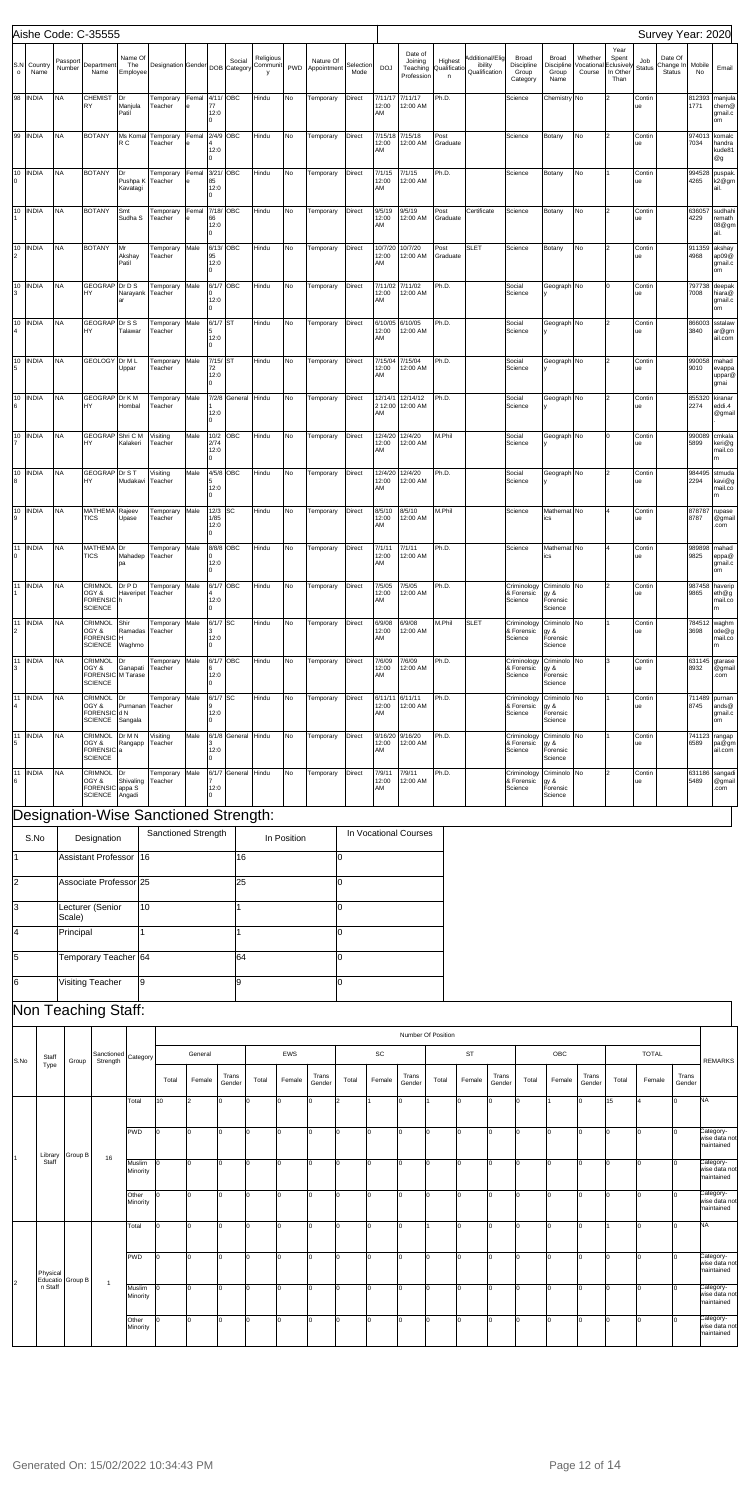|      |                                                  |                    | Aishe Code: C-35555                                                             |                    |                         |                |                       |             |             |                       |                     |                    |                       |                         |              |                       |              |                         |                 |             | Survey Year: 2020 |                             |                                          |
|------|--------------------------------------------------|--------------------|---------------------------------------------------------------------------------|--------------------|-------------------------|----------------|-----------------------|-------------|-------------|-----------------------|---------------------|--------------------|-----------------------|-------------------------|--------------|-----------------------|--------------|-------------------------|-----------------|-------------|-------------------|-----------------------------|------------------------------------------|
|      |                                                  |                    |                                                                                 |                    |                         |                |                       |             |             |                       |                     |                    |                       | Number Of Position      |              |                       |              |                         |                 |             |                   |                             |                                          |
| S.No | Staff                                            | Group              | Sanctioned<br>Strength                                                          | Category           |                         | General        |                       |             | EWS         |                       |                     | SC                 |                       |                         | ST           |                       |              | OBC                     |                 |             | <b>TOTAL</b>      |                             | <b>REMARKS</b>                           |
|      | Type                                             |                    |                                                                                 | Total              | Total<br>$\overline{2}$ | Female<br>2    | Trans<br>Gender<br>lo | Total<br>I٥ | Female      | Trans<br>Gender<br>l0 | Total               | Female<br>$\Omega$ | Trans<br>Gender<br>Iо | Total<br>$\overline{2}$ | Female       | Trans<br>Gender<br>Iо | Total<br>l0. | Female<br>13            | Trans<br>Gender | Total<br>32 | Female<br>16      | Trans<br>Gender<br>$\Omega$ | NA                                       |
|      |                                                  |                    |                                                                                 |                    |                         |                |                       |             |             |                       |                     |                    |                       |                         |              |                       |              |                         |                 |             |                   |                             |                                          |
|      | Non<br>Teachir<br>g Staff<br>Excludin            | Group C            |                                                                                 | <b>PWD</b>         | O                       | 0              | 0                     | I٥          | $\mathbf 0$ | O                     | lо                  | 0                  | I٥                    | $\Omega$                | $\mathsf 0$  | Iо                    | l0.          | $\mathbf 0$             |                 |             |                   |                             | Category-<br>wise data not<br>maintained |
|      | g Lib &<br>Phy<br>Educati                        |                    | 10                                                                              | Muslim<br>Minority | In                      | I٥             | lo                    | lо          | $\Omega$    | I٥                    | I٥                  | O                  | I٥                    | $\Omega$                | $\mathsf 0$  | Iо                    | l0.          | $\mathbf 0$             | $\Omega$        |             |                   |                             | Category-<br>wise data not<br>maintained |
|      | n                                                |                    |                                                                                 | Other<br>Minority  | l0.                     | $\overline{0}$ | I٥                    | lo          | l0          | I٥                    | lо                  | O                  | I٥                    | O                       | $\mathsf 0$  | lо                    | Iо           | $\mathbf 0$             | $\Omega$        | l٥          | I٥                | lo                          | Category-<br>wise data not<br>maintained |
|      |                                                  |                    |                                                                                 | Total              | O                       | l0             | 0                     | I٥          | $\mathbf 0$ | I٥                    |                     |                    | I٥                    | 0                       | $\mathsf 0$  | Iо                    | l0.          | $\overline{\mathbf{4}}$ | $\Omega$        | 40          | 5                 | lo                          | NA                                       |
|      | Non<br>Teachir<br>g Staff                        |                    |                                                                                 | <b>PWD</b>         | l0.                     | I٥             | O                     | I٥          | $\Omega$    | O                     | lо                  | 0                  | I٥                    | lo                      | $\mathsf 0$  | Iо                    |              | $\mathbf 0$             | $\Omega$        |             |                   |                             | Category-<br>wise data not<br>naintained |
|      | Excludir<br>g Lib &<br>Phy<br>Educati            | Group D            | $\,$ 5 $\,$                                                                     | Muslim<br>Minority | l0.                     | lo.            | O                     | I٥          | $\Omega$    | O                     | Ιo                  | O                  | I٥                    | $\Omega$                | $\mathsf{o}$ | Iо                    | I٥           | O                       |                 | l٥          | I٥                |                             | Category-<br>wise data not<br>maintained |
|      | n                                                |                    |                                                                                 | Other<br>Minority  | O                       | 0              | 0                     | I٥          | $\Omega$    | 0                     | lо                  | 0                  | I٥                    | $\Omega$                | $\mathsf 0$  | Iо                    |              | $\mathbf 0$             |                 |             |                   |                             | NA                                       |
|      |                                                  |                    |                                                                                 | Total              |                         | 0              | $\Omega$              | I٥          | $\Omega$    | l0                    |                     |                    | I٥                    |                         | $\mathsf 0$  | Iо                    |              | $\overline{0}$          |                 |             |                   | $\Omega$                    | <b>NA</b>                                |
|      | Non                                              |                    |                                                                                 | <b>PWD</b>         | I٥                      | $\overline{0}$ | O                     | lo          | $\Omega$    | I٥                    | lо                  | O                  | Iо                    | O                       | $\mathsf{o}$ | Iо                    | Iо           | $\mathbf 0$             | $\Omega$        | l٥          | I٥                | l٥                          | Category-<br>wise data not               |
| 5    | Teachir<br>g Staff<br>Excludin<br>g Lib &<br>Phy | Group B            | $\mathbf 5$                                                                     | Muslim             |                         | 0              | 0                     | I٥          | $\mathbf 0$ | I٥                    | lо                  | O                  | I٥                    | 0                       | $\mathsf 0$  | Iо                    | ١o           | $\mathbf 0$             | $\Omega$        | l٥          | O                 |                             | maintained<br>Category-<br>wise data not |
|      | Educati<br>n.                                    |                    |                                                                                 | Minority<br>Other  | ln.                     | lo.            | lo                    | I٥          | $\Omega$    | O                     | lо                  | lo                 | I٥                    | $\Omega$                | $\mathbf 0$  | Iо                    |              | $\overline{0}$          | $\Omega$        |             |                   |                             | naintained<br>category-                  |
|      |                                                  |                    |                                                                                 | Minority           |                         |                |                       |             |             |                       |                     |                    |                       |                         |              |                       |              |                         |                 |             |                   |                             | wise data not<br>maintained              |
|      |                                                  |                    | Non Teaching Staff Count:                                                       |                    |                         |                |                       |             |             |                       |                     |                    |                       |                         |              |                       |              |                         |                 |             |                   |                             |                                          |
|      |                                                  |                    | Total Number of non Teaching Staff                                              |                    |                         |                |                       |             |             |                       |                     |                    | 93                    |                         |              |                       |              |                         |                 |             |                   |                             |                                          |
|      |                                                  |                    | Total Number of Males in non Teaching Staff                                     |                    |                         |                |                       |             |             |                       |                     |                    | 67                    |                         |              |                       |              |                         |                 |             |                   |                             |                                          |
|      |                                                  |                    | Total Number of Females In non Teaching Staff                                   |                    |                         |                |                       |             |             |                       |                     |                    | 26                    |                         |              |                       |              |                         |                 |             |                   |                             |                                          |
|      |                                                  |                    | Total Number of Transgender in non Teaching Staff                               |                    |                         |                |                       |             |             |                       |                     |                    | Iо                    |                         |              |                       |              |                         |                 |             |                   |                             |                                          |
|      |                                                  |                    | Financial income:                                                               |                    |                         |                |                       |             |             |                       |                     |                    |                       |                         |              |                       |              |                         |                 |             |                   |                             |                                          |
| S.No |                                                  | Items              |                                                                                 |                    |                         |                |                       |             |             |                       | Amount In Thousands |                    |                       |                         |              |                       |              |                         |                 |             |                   |                             |                                          |
|      | $\mathbf{1}$                                     |                    | Grants Recieved From                                                            |                    |                         |                |                       |             |             |                       |                     |                    |                       |                         |              |                       |              |                         |                 |             |                   |                             |                                          |
|      | (i)                                              |                    | University Grants Commission                                                    |                    |                         |                |                       |             |             | 0.0                   |                     |                    |                       |                         |              |                       |              |                         |                 |             |                   |                             |                                          |
|      | (i)                                              |                    | Distance education Council                                                      |                    |                         |                |                       |             |             | 0.0                   |                     |                    |                       |                         |              |                       |              |                         |                 |             |                   |                             |                                          |
|      | (iii)<br>$\overline{2}$                          |                    | Other Central Government Departmnts<br>Grants recieved From State government    |                    |                         |                |                       |             |             | 0.0                   | 182313.608          |                    |                       |                         |              |                       |              |                         |                 |             |                   |                             |                                          |
|      | 3                                                |                    | <b>Grants Recieved From University</b>                                          |                    |                         |                |                       |             |             | 1614.4                |                     |                    |                       |                         |              |                       |              |                         |                 |             |                   |                             |                                          |
|      | 4                                                |                    | Grants Recieved From Local Bodies                                               |                    |                         |                |                       |             |             | 0.0                   |                     |                    |                       |                         |              |                       |              |                         |                 |             |                   |                             |                                          |
|      | 5                                                | Donations          |                                                                                 |                    |                         |                |                       |             |             | 0.0                   |                     |                    |                       |                         |              |                       |              |                         |                 |             |                   |                             |                                          |
|      | 6                                                | <b>Tuition Fee</b> |                                                                                 |                    |                         |                |                       |             |             |                       |                     |                    |                       |                         |              |                       |              |                         |                 |             |                   |                             |                                          |
|      | (i)                                              |                    | Indian students in regular education mode                                       |                    |                         |                |                       |             |             | 1338.086              |                     |                    |                       |                         |              |                       |              |                         |                 |             |                   |                             |                                          |
|      | (ii)                                             |                    | Foreign students in regular education                                           |                    |                         |                |                       |             |             |                       |                     |                    |                       |                         |              |                       |              |                         |                 |             |                   |                             |                                          |
|      | (iii)<br>(iv)                                    |                    | Indian students in distance education<br>Foreign students in distance education |                    |                         |                |                       |             |             | 0.0                   |                     |                    |                       |                         |              |                       |              |                         |                 |             |                   |                             |                                          |
|      | $\overline{7}$                                   | Other Fees         |                                                                                 |                    |                         |                |                       |             |             | 5638.277              |                     |                    |                       |                         |              |                       |              |                         |                 |             |                   |                             |                                          |
|      | 8                                                | Interests          |                                                                                 |                    |                         |                |                       |             |             | 0.0                   |                     |                    |                       |                         |              |                       |              |                         |                 |             |                   |                             |                                          |
|      | 9                                                |                    | Sale Of Application Form                                                        |                    |                         |                |                       |             |             | 1075.0                |                     |                    |                       |                         |              |                       |              |                         |                 |             |                   |                             |                                          |
|      | 10                                               |                    | Other Income                                                                    |                    |                         |                |                       |             |             |                       |                     |                    |                       |                         |              |                       |              |                         |                 |             |                   |                             |                                          |
|      | (i)                                              |                    | Payment on lodging and boarding from Indian students 0.0                        |                    |                         |                |                       |             |             |                       |                     |                    |                       |                         |              |                       |              |                         |                 |             |                   |                             |                                          |

| (i)            | Payment on lodging and boarding from foreign students |                     |
|----------------|-------------------------------------------------------|---------------------|
| (iii)          | Income from faculties visiting abroad                 | 0.0                 |
| (iv)           | Other sources                                         | 0.0                 |
|                |                                                       |                     |
| 11             | Total                                                 | 191979.371          |
|                | <b>Financial Expenditure:</b>                         |                     |
| S.No           | Items                                                 | Amount In Thousands |
| 1              | Salary, Allowances & Retirement Benefits              | 182313.608          |
| 2              | Buldings (Construction And Maintainence)              | 9100                |
| 3              | Library And Laboratory                                | 3490                |
| 4              | <b>Research Activities</b>                            |                     |
| $\overline{5}$ | Scholarships                                          | 1400                |
| 6              | Other Expenses                                        |                     |
| $\overline{7}$ | Total                                                 | 196303.608          |
|                |                                                       |                     |